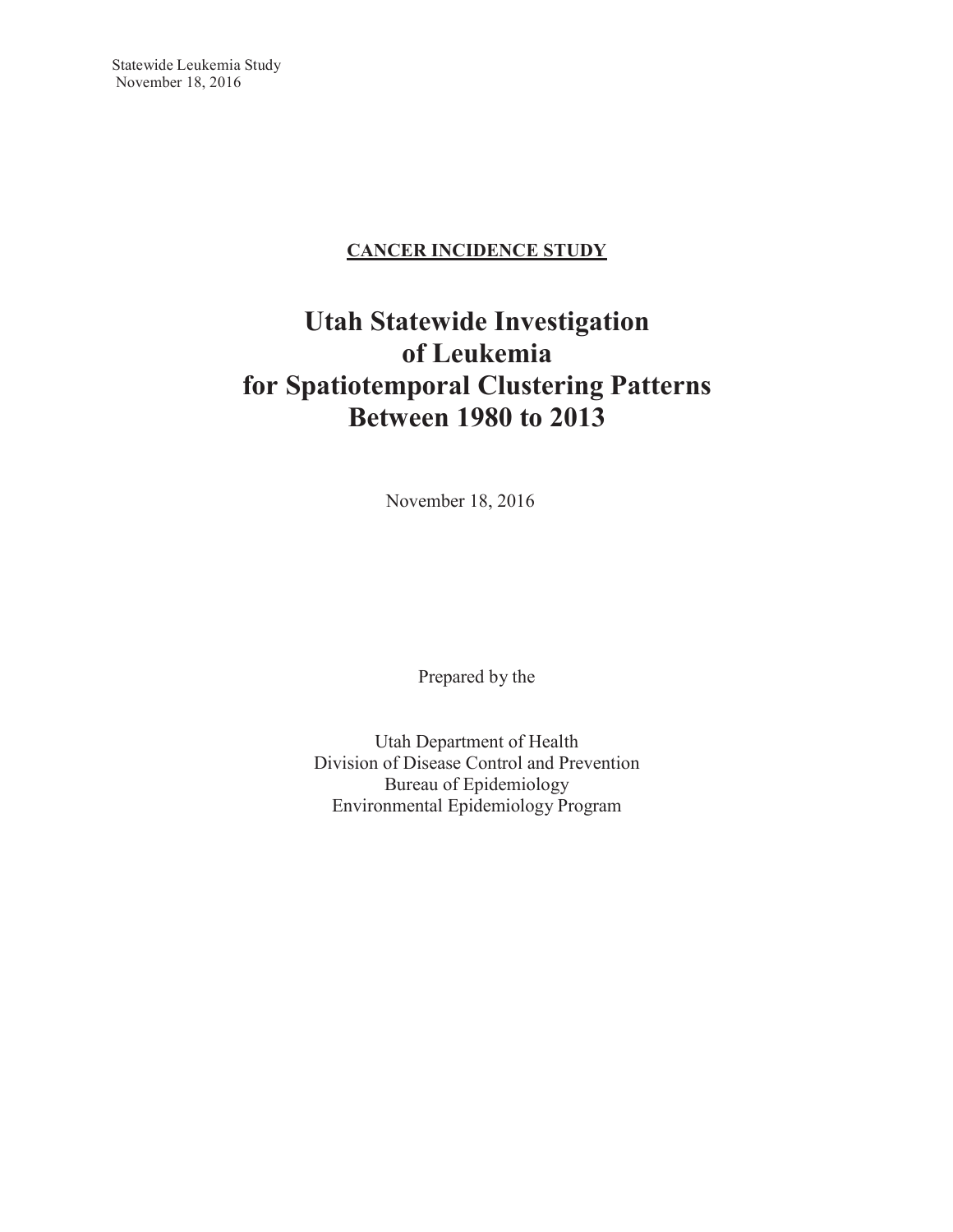# **TABLE OF CONTENTS**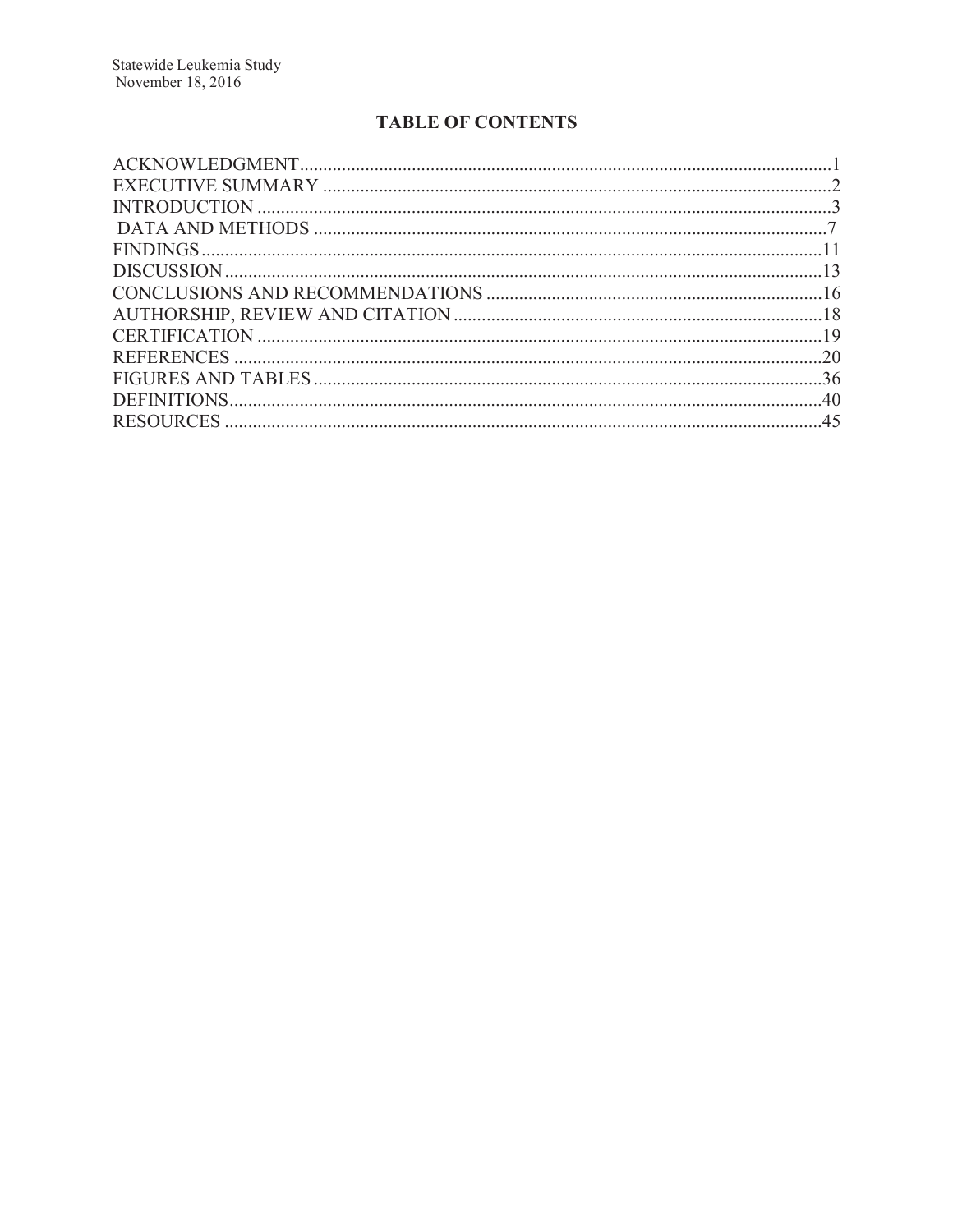## **ACKNOWLEDGMENT**

Cancer data used for this investigation was obtained from the Utah Cancer Registry (UCR). The UCR is funded by contract number HHSN261201300017I from the National Cancer Institute (NCI) Surveillance, Epidemiology and End Results (SEER) Program with additional support from the Utah Department of Health (UDOH) and the University of Utah (UCR 2015).

Other data and analytical tools used for this investigation were obtained from the Utah Environmental Public Health Tracking Network (UEPHTN). In addition, the UEPHTN provides geocoding services to UCR data. The UEPHTN is funded by a grant from the Centers for Disease Control and Prevention (CDC), Environmental Public Health Tracking Branch. The current UEPHTN award is number 1U38EH000954 (UEPHTN 2016).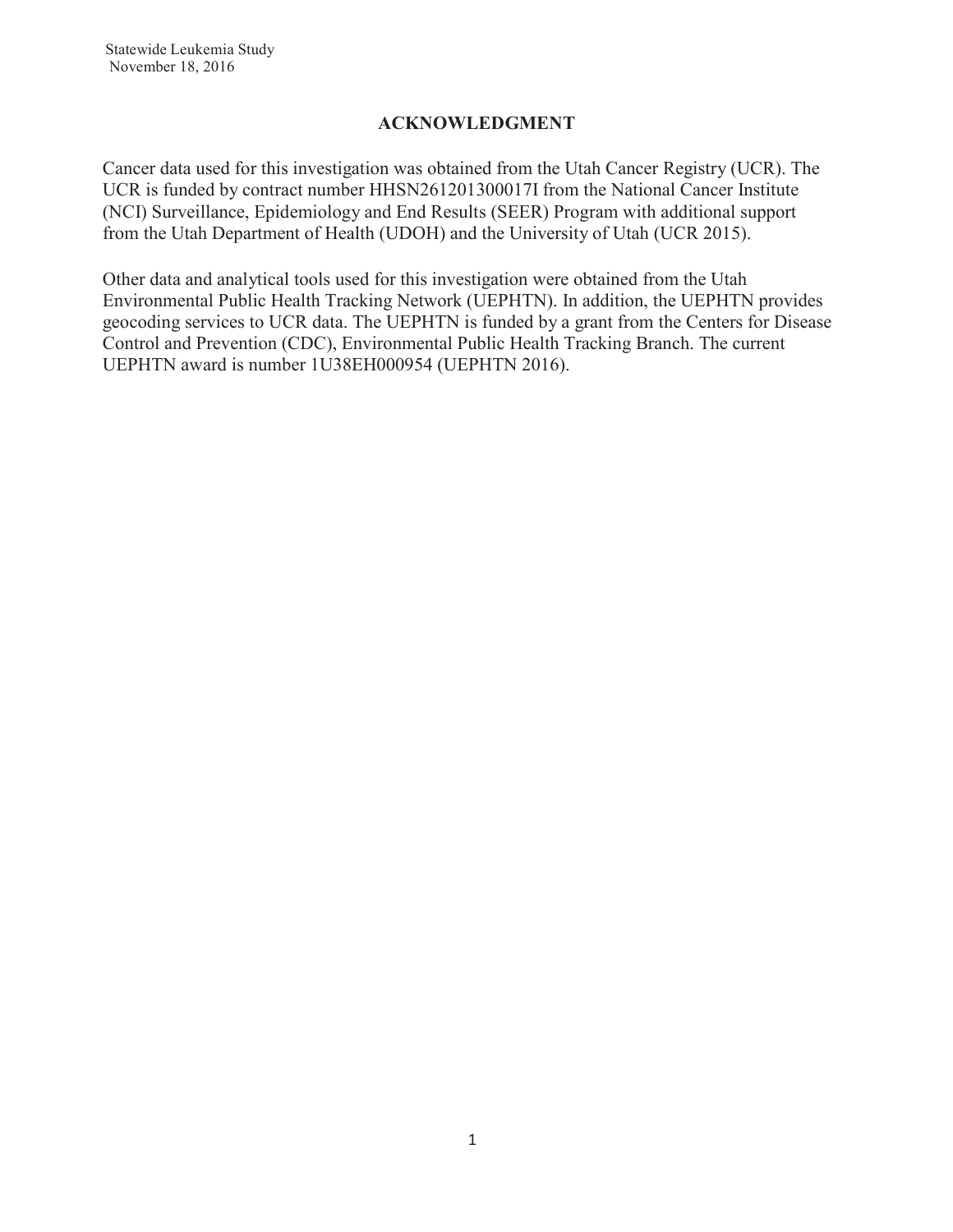## **EXECUTIVE SUMMARY**

Cancer is a dominating environmental public health concern (CDC 2016). A function of epidemiology is to investigate cancer incidence, starting with a statistical review of cancer cases. The Environmental Epidemiology Program (EEP), a program within the Utah Department of Health (UDOH), conducts statistical reviews of cancer in Utah. During the past ten years, the EEP has received a number of requests from concerned citizens to investigate leukemia incidence in Utah.

This report presents a statistical review of the spatial and temporal distribution of leukemia in Utah from 1980 to 2013 using a spatiotemporal scan methodology. The purpose of this review was to identify regions of Utah with an historical or ongoing excess occurrence of leukemia. No areas of elevated leukemia rates were found in Utah during this timeframe.

The rate of leukemia in Utah (13.3 cases per 100,000 people) is rising and is similar to the current national rate (13.4 cases per 100,000). A comprehensive literature review of known risk factors for leukemia did not reveal any significant environmental risk other than exposure to strong ionizing radiation and benzene. Other risks have been studied and the available evidence was found to be generally inconclusive. This report can be used by local and state public health officials to formulate a response to concerned citizens who perceive increased leukemia rates in their communities.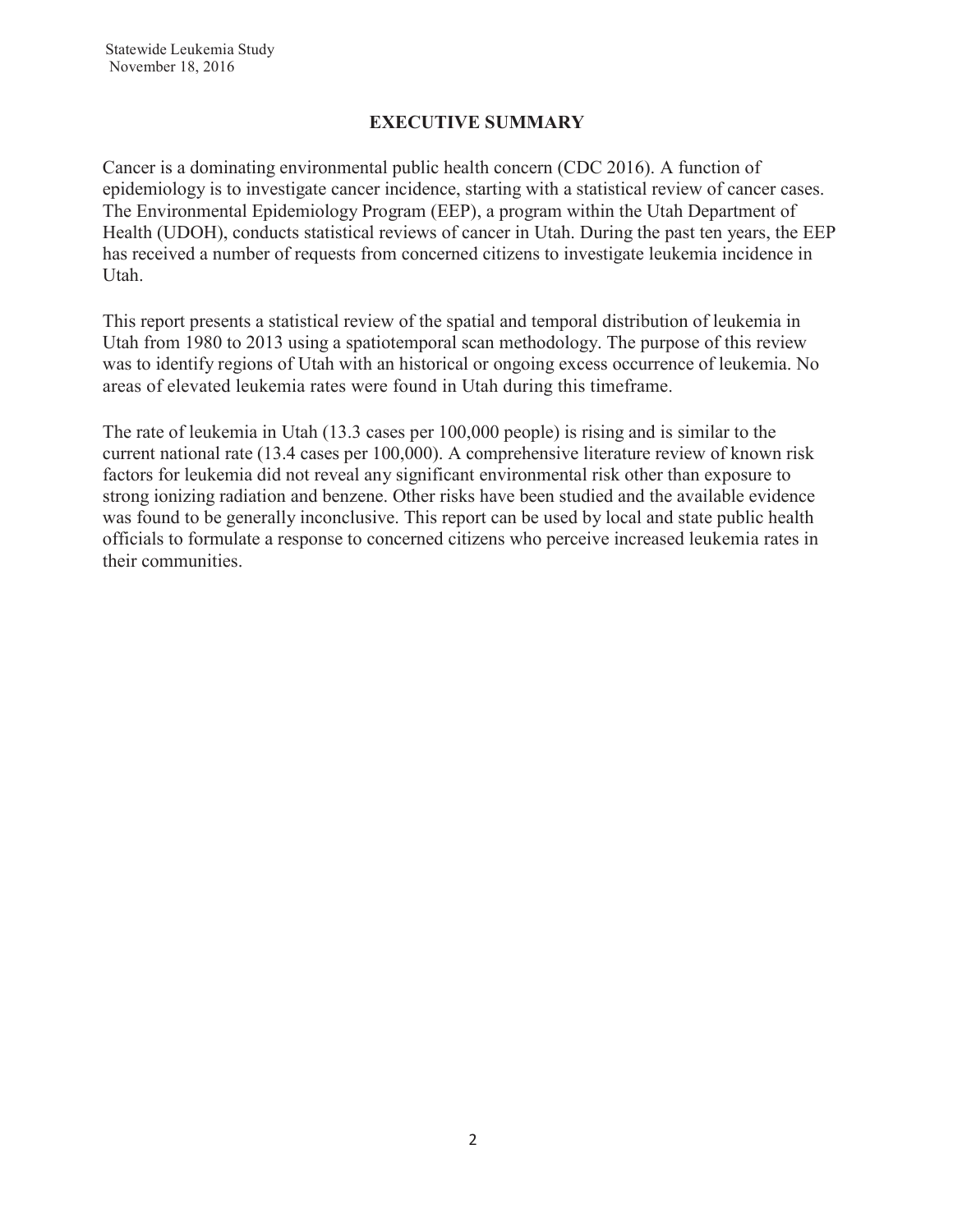### **INTRODUCTION**

**Blood Constituents and Functions:** Blood is a fluid that performs essential physiological functions to maintain life. The main components of blood are blood cells and blood plasma. The cellular components of blood are comprised of erythrocytes (red blood cells), leukocytes (white blood cells), and thrombocytes (platelets). Erythrocytes transport inhaled oxygen to tissue throughout the body and carbon monoxide to the lungs for exhalation. Leukocytes play an important role in the body's immune system response to pathogens and other foreign substances. There are five main types of leukocytes: lymphocytes, monocytes, basophils, neutrophils, and eosinophils. Thrombocytes help facilitate hemostasis to mitigate blood loss when blood vessel damage occurs. Blood plasma is the extracellular matrix that facilitates the flow of blood cells throughout the body (Silverthorn 2013a).

*Blood Cell Creation:* Hematopoiesis is the process of blood cell creation and differentiation. Blood cells originate from pluripotent hematopoietic stem cells, which are created in bone marrow. These stem cells differentiate into either myeloid or lymphoid progenitor stem cells, which determine what type of blood cell is ultimately produced. Myeloid stem cells can produce erythrocytes, thrombocytes, or certain types of leukocytes (monocytes, basophils, neutrophils, or eosinophils). Basophils, neutrophils, and eosinophils may also be referred to collectively as granulocytes, due to their grain-like appearance. The lymphoid stem cells produce lymphocytes (Silverthorn 2013b; NCI 2013). Figure 1 displays pathways of hematopoiesis.

**Leukemia:** Leukemia refers to cancer of the blood cells; it arises as a result of mutations that develop in the blood stem cells during hematopoiesis. Instead of differentiating and maturing, the mutated blood stem cells replicate and proliferate (Hoffman et al. 2000). These cancerous cells eventually leave the bone marrow, enter the blood stream, and impact other organs in the body. The overabundance of these cancerous cells interferes with the proper function of normal blood cells (NCI 2013).

Leukemia is classified by the type of stem cell from which the abnormalities originate. Lymphocytic leukemia arises from the lymphoid progenitor cells, and myeloid (or myelogenous) leukemia arises from the myeloid progenitor cells (Jaffe et al. 2001; Knowles 1992). These classifications are further designated by the rate at which the mutated cells proliferate (acute or chronic). This results in four primary classifications of leukemia (Linet et al. 2006): acute lymphocytic leukemia (ALL), chronic lymphocytic leukemia (CLL), acute myeloid leukemia (AML), and chronic myeloid leukemia (CML).

The nationwide incidence of leukemia has remained stable between 1975 and 2013 (NCI 2016a). However, there are variations in trends among the different classifications of leukemia. From 2004 to 2013, rates of AML (4.1 cases per 100,000 people) increased an average of 3.4% annually, and rates of ALL (1.7 cases per 100,000 people) have increased an average of 0.6% annually (NCI 2016b, c). During this same timeframe, rates of CLL (4.6 cases per 100,000 people) have decreased an average of 1.3% annually, and rates of CML (1.8 cases per 100,000 people) have remained stable (NCI, 2016d, e). In Utah, the rate of all leukemia is 13.3 cases per 100,000 people; the nationwide rate is 13.4 cases per 100,000 people (NCI 2016f).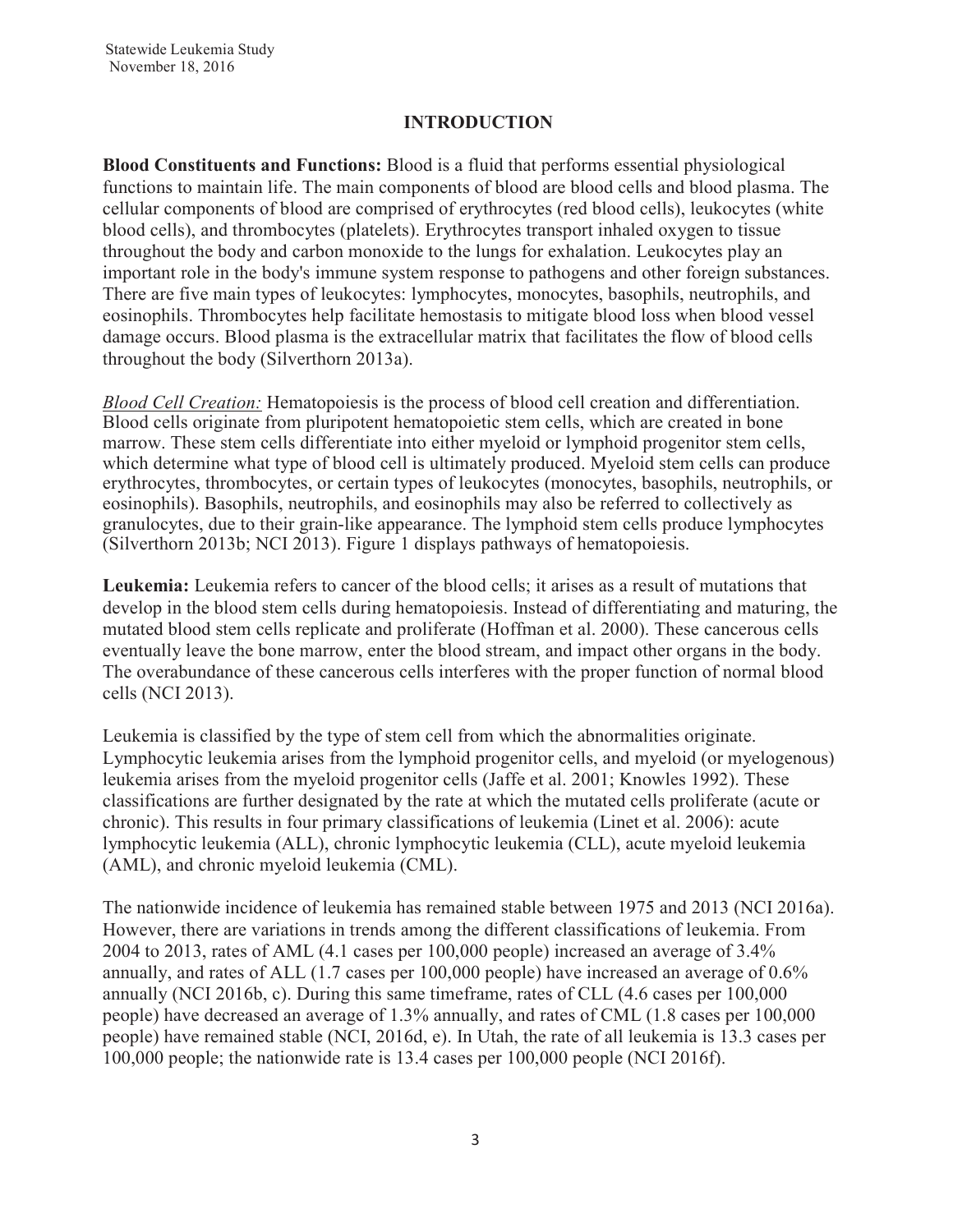**Known Risk Factors for Leukemia:** In addition to the known risk factors discussed below, differences in screening and detection practices may contribute to variations in leukemia incidence across geographies and over time. Some risk factors may only apply to certain types of leukemia.

*Sex*: Leukemia is slightly more common in men than women (Ries et al. 2003). Nationally, approximately 1.5% of both men and women will be diagnosed with a form of leukemia in their lifetime (NCI 2016g).

*Radiation*: Ionizing radiation is a frequently studied risk factor for leukemia (Linet et al. 2006). Xrays and gamma rays are examples of ionizing radiation. While AML is most frequently associated with ionizing radiation exposure, AML, CML, and ALL are frequently grouped together when describing radiation-related risks for leukemia (Boice et al. 1991; Linet et al. 2006). Studies of atomic bomb survivors demonstrated the effects of ionizing radiation on leukemia mortality and AML incidence (Nakashini et al. 1999; Shimizu et al. 1990; UNSCEAR 1994; Little and Muirhead 1998; Preston et al. 1994). The highest risks of ALL incidence were among children younger than age 10 (Preston et al. 1994). The risk of developing therapy-induced AML increases when an individual is exposed to radiation for treatment purposes (Boice et al. 1987; Curtis et al. 1992, 1994; Travis et al. 1994, 1999; Kuttesch et al. 1996; Inskip 1999). Children who were in utero when their mothers were exposed to radiation from atomic bombs did not have an increased risk of ALL (Delongchamp et al. 1997). Some evidence suggests that children whose fathers are employed in nuclear facilities experience increased risks for ALL (Gardner et al. 1990; Roman et al. 1993). However, this conclusion is not always consistent (Kinlen et al. 1993; McLaughlin et al. 1993). There is no evidence that environmental radioactivity increases the risk of leukemia in adults (Forastiere et al. 2002; Law et al. 2000), or children (Steinbuch et al. 1999; UK Childhood Cancer Study Investigators, 2002; Lubin et al. 1998; Kaletsch et al. 1999). Nonionizing radiation sources are not associated with increased risk of leukemia (Feychting & Ahlbom 1994; Severson et al. 1988).

*Benzene:* Benzene  $(C_6H_6)$  is a flammable, liquid hydrocarbon that is widely used in chemical, plastic, rubber, pesticide, drug, dye, lubricant, and detergent manufacturing (ATSDR 2007). Unleaded gasoline and cigarette smoke are common sources of low-level benzene exposure (Brugnone et al. 1994; Kok and Ong 1994; Melikian et al. 1993; Ong and Lee 1994). Benzene is a known carcinogen that is typically associated with AML (ATSDR 2007; IARC 2012; Delore and Borgomano 1928; Ott et al. 1978; Rinsky et al. 1987; Wong 1987; Yin et al 1987; Hayes et al. 1997; Rinsky et al. 2002). Benzene has also been associated with CML, ALL, myelodysplastic syndrome, and non-Hodgkin lymphoma (Yin et al. 1987; Rinsky et al. 1987; Schnatter et al. 1992; 1996a,b; Hayes et al. 1997; Huebner et al. 1997; Ireland et al. 1997; Rushton and Romaniuk 1997; Savitz and Andrews 1997).

*Genetic disorders:* Genetic disorders are predominantly associated with AML and ALL, accounting for an estimated 5% of these types of leukemia (Taylor and Birch 1996; Birch 1999). Down syndrome (trisomy 21) and Bloom syndrome are both associated with an increased risk of AML and ALL (Bloom et al. 1966; German 1997; Hasle et al. 2000; Malkin et al. 2000; Hill et al. 2003; Linet et al. 2006). Other syndromes associated with AML include GATA1 mutations, Fanconi anemia, Shwachman-Diamond syndrome, amegakaryocytic thrombocytopenia, dyskeratosis congentia, and Kostmann syndrome (Wechsler et al. 2002; Mundchau et al. 2003; Groet et al. 2003; Alter 2003; Dror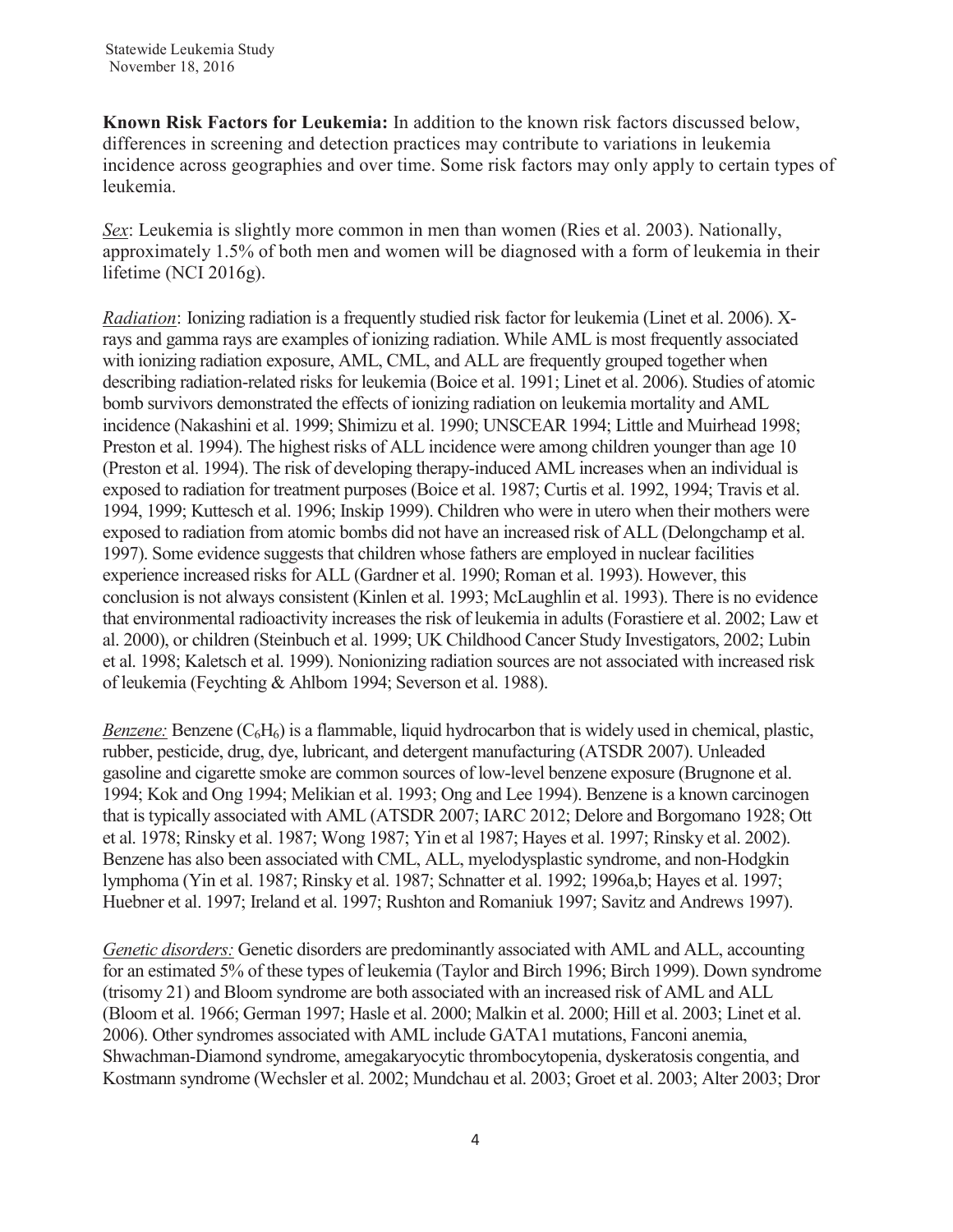and Freedman 2001; Alter 1996).

*Familial History:* Family history is an important risk factor for CLL, which is the most commonly shared subtype among family members with leukemia (Vidabaek 1947; Sgambati et al. 2001; Pottern et al. 1991; Linet and Pottern 1992). Conversely, evidence suggests that familial history presents a lower risk in developing AML and ALL. While familial AML patterns have been documented, the specific mechanisms of pathogenesis are more varied and often not shared among family members (Horwitz et al. 1997; Kwong et al. 2000; Grimwade et al. 1993; Olopade et al. 1996; Mandla et al. 1998). Evidence for familial ALL patterns have been documented in cases of inter-family marriage and siblings with certain genetic mutations (Kende et al. 1994; Rischewski et al. 2000).

*Tobacco Use:* Tobacco use has been associated with a 20-50% increased risk of AML in adults (Brownson et al. 1993; Doll 1996). Some evidence suggests that tobacco use may increase the risk of CLL, but these findings have not always been consistent (Kinlen and Rogot 1988; Garfinkel and Boffetta 1990; Brown et al. 1992a; Friedman 1993; Adami et al. 1998). Among children, maternal smoking during pregnancy is not associated with an increased risk of AML (Magnani et al. 1990; Van Duijn et al. 1994; Brondum et al. 1999; Schuz et al. 1999; Sasco and Vainio 1999) or ALL (Sorahan et al. 1995; Shu et al. 1996). Paternal smoking prior to conception is not associated with an increased risk of AML among children (Magnani et al. 1990; Sorahan et al. 1997). However, it has been associated with an increased risk of ALL (Ji et al. 1997; Sorahan et al. 1997; Sorahan et al. 2001; Shu et al. 1996).

*Alcohol Use:* Alcohol use is not associated with increased risk of AML in adults (Williams and Horm 1977; Blackwelder et al. 1980; Hinds et al. 1980; Cartensen et al. 1990; Brown et al. 1992b). There is some evidence that maternal alcohol use while pregnant may increase the risk of AML in children (Severson et al. 1993; Shu et al. 1996), but not ALL (Van Steensel-Moll et al. 1985b; Nishi and Miyake 1989; Shu et al. 1996; Schuz et al. 1999; Infante-Rivard et al. 2002).

**Previous Studies of Leukemia Risk in Utah**: The United States started conducting test detonations of nuclear weapons in July 1945. The first test took place at the Alamogordo Bombing Range (now known as the White Sands Missile Range) in New Mexico. Within the United States, nuclear testing was conducted at ten different tests sites in Alabama, Alaska, Colorado, and Nevada (Beck & Bennett 2002; DOE 2000).

The Nevada Test Site (now the Nevada National Security Site), located in Nye County, Nevada, was used to conduct nuclear detonation tests from 1951 to 1992. One thousand twenty-one (1,021) detonations occurred at the site, including 100 detonations that were above ground. The above ground detonations all occurred between 1951 and 1958 (Beck & Bennett 2002; DOE 2000; Fehner & Gosling 2000).

Several studies have evaluated the effects of radioactive fallout from nuclear detonation testing on leukemia incidence in southwestern Utah. While the majority of these studies found statistically significant elevated risks of leukemia, increased risk was typically observed in individuals younger than age 20 (Weiss 1965; Lyon et al. 1979; Johnson 1984; Machado et al. 1987; Stevens et al. 1990). One study (Land et al. 1984) did not observe a statistically significant association. Another study attempted to evaluate improved methodologies of estimating fallout exposure levels in southwestern Utah (Simon et al. 1995).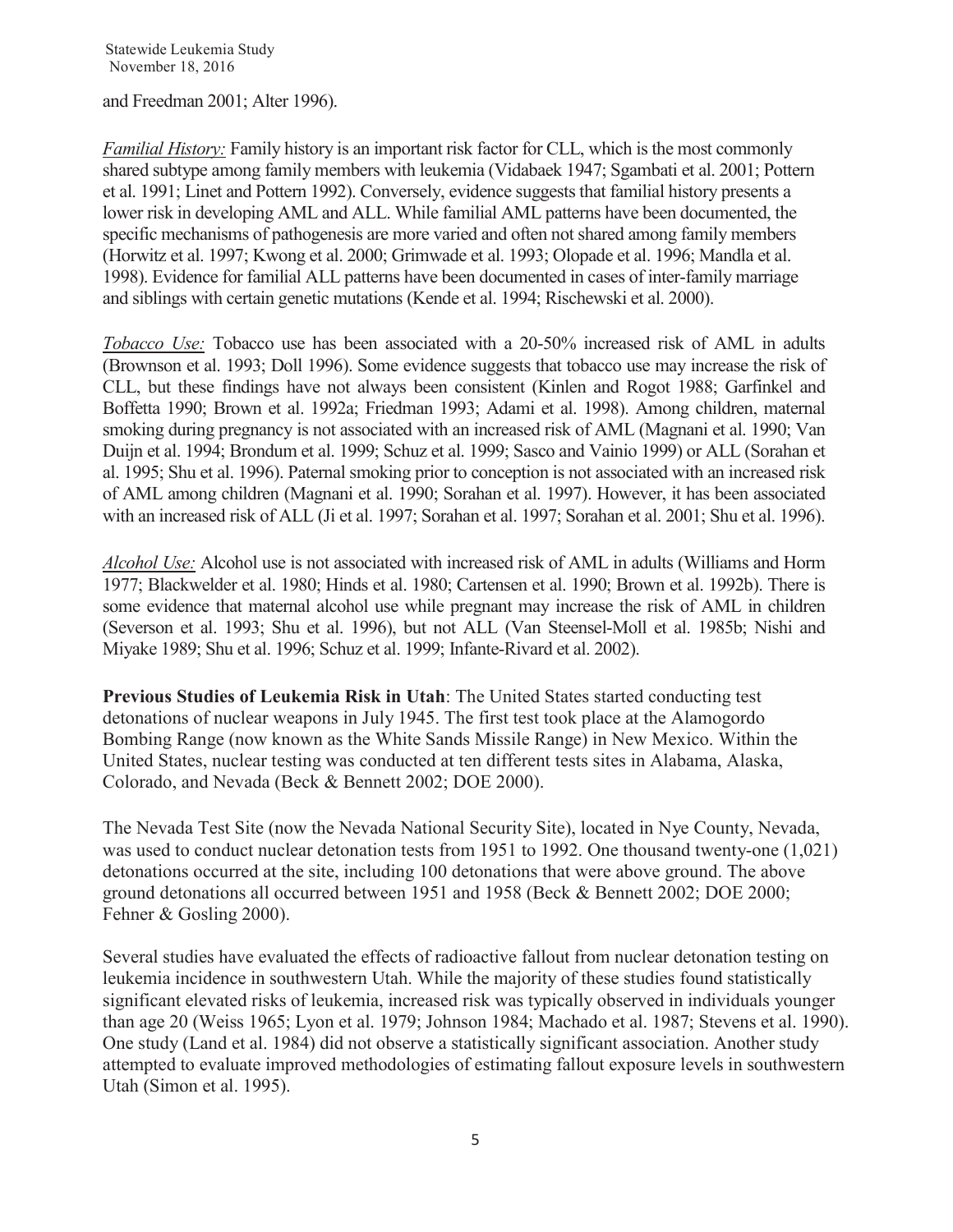**Cancer Incidence Statistical Reviews**: A core function of epidemiology is to track and evaluate disease patterns. This function helps public health officials and policymakers identify and assess communities with public health challenges; define public health priorities; develop and implement informed public health policy; monitor and evaluate public health actions; discover knowledge about public health concerns; and guide public health outreach, education and intervention activities (Dicker 2002; Lawson & Kulldorff 1999; Stanbury et al. 2012; Thacker 2000; Thacker et al. 2012). Cancer is a dominating environmental public health concern (CDC 2016; Goujon-Bellec et al. 2011; Morrone 2011; Wakefield et al. 2000). Public concerns about excess cancer risk often result in requests to public health agencies to conduct investigations. Public health agencies conduct investigations of cancer incidence using several methods. The first is a cancer incidence statistical review, which focuses on determining if a particular community is experiencing more cancer than would be expected. A cancer statistical review is usually conducted by linking cancer registry and population data and evaluating trends. From the public health perspective, a cancer incidence statistical review is most useful in identifying community needs about cancer-related health education and awareness building, public health screening services, and other public health interventions. These kinds of studies empower the community to make improvements in governmental policymaking and health care services (Bell et al. 2006; Kingsley et al. 2007).

One of the outcomes of a statistical review is identifying the probable patterns of disease clustering. A spatial cluster (also called a "hot spot") is defined as a limited area within a general study area with a significant and meaningful increase in the incidence of disease. A temporal cluster is a defined period of time within a larger range of time with a significant and meaningful increase in disease incidence. A spatiotemporal cluster is a cluster defined in both the geographic and temporal dimensions (Aamodt et al. 2006; Hinrichsen et al. 2009; Lawson & Kulldorff 1999; Wakefield et al. 2000; Wheeler 2007).

The discovery of a possible disease cluster usually warrants additional action, either as continued monitoring or a more aggressive investigation. However, disease clusters may not always be a public health concern. When evaluating a long period of time, historical clusters may be discovered that have already resolved themselves. Clustering may be the natural result of the distribution of residential or demographic population patterns or may be a function of wall-to-wall analytical units that do not properly accommodate disease patterns. For example, there are no areas within the boundaries of Utah that are not also part of a census tract geographic area. Thus, some census tracts include areas of geography (e.g., the Bonneville Salt Flats, or upper elevations of Utah's mountain ranges) that are uninhabited. Clusters also may occur because of chance or due to the presence of factors that are immeasurable or highly variable (Wakefield et al. 2000). Furthermore, clusters may be reported due to improper application of statistical analytical methods (Tango 1999).

Another method available to public health practitioners is a cancer cluster investigation. Cancer cluster investigations focus on characterizing the size and extent of a population with known cancer excess and determining potential causal factors. The cancer cluster methodology involves linking many causal variables, usually collected by medical record review and individual surveys or interviews, followed by a complex statistical analysis to identify the few variables that seem to explain the risk (Kingsley et al. 2007). However, cluster investigations rarely result in important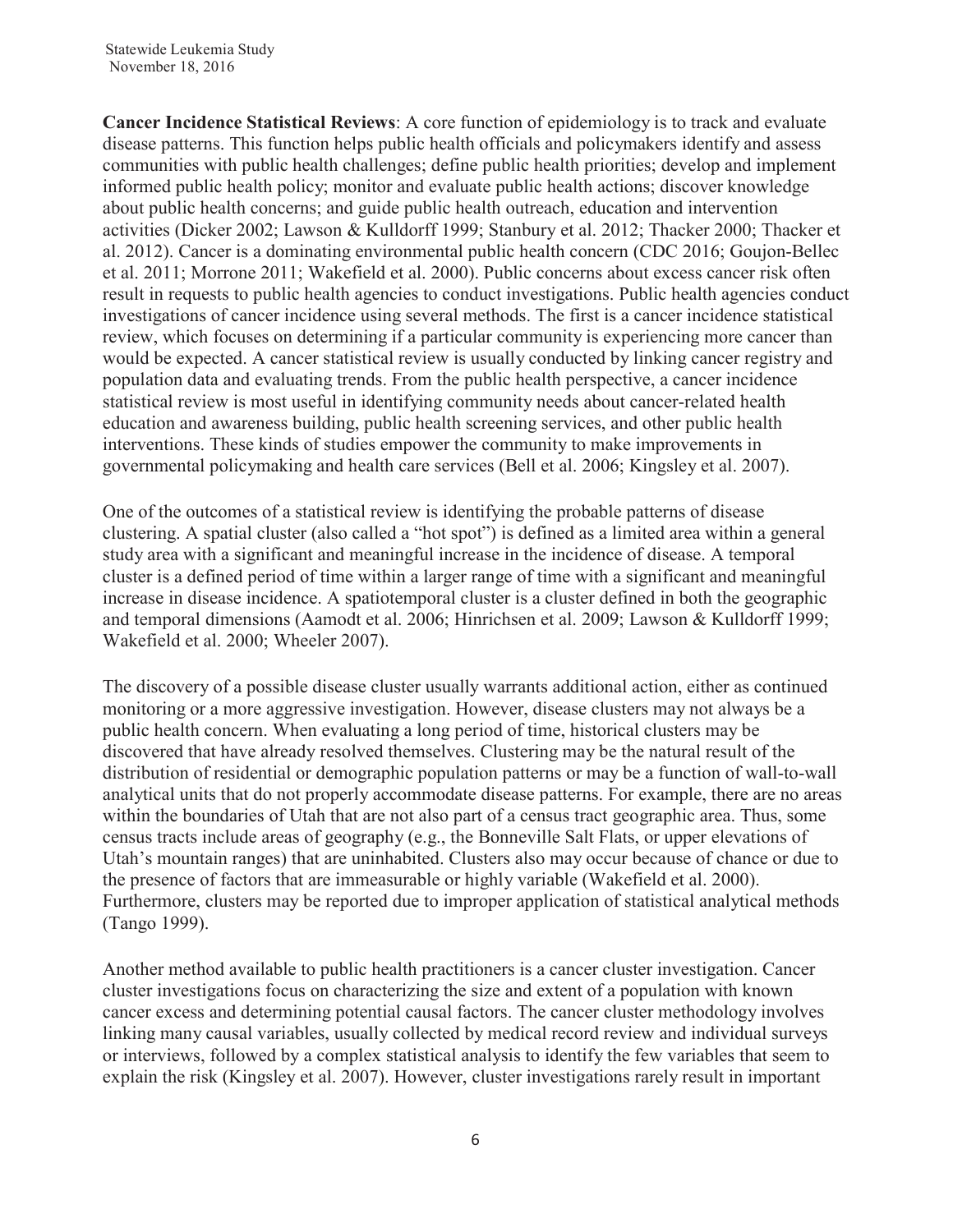discoveries of causality (Goodman et al. 2012; Kingsley et al. 2007).

**Public Statement of Concern**: The Environmental Epidemiology Program (EEP), within the Utah Department of Health (UDOH), receives concerns from the public about perceived excess cases of cancer (or clusters). During the past ten years, the EEP has received a number of concerns about excess leukemia in communities in Daggett, Emery, Salt Lake, and Utah counties. Those investigations examined the rate of leukemia compared to the rest of the state for a prior defined small area (i.e., a neighborhood or community) using a retrospective statistical review methodology (CDC 1990; Jekel et al. 1996; Mann 2003). None of the statistical reviews found a statistically significant increased risk for leukemia in the communities investigated.

**Study Objectives**: This report presents a statistical review of the spatial and temporal distribution of all types of primary leukemia in Utah from 1980 through 2013 using a spatiotemporal scan methodology. The purpose of this review was to identify statewide trends of leukemia and regions of Utah with an historical or ongoing excess incidence of leukemia.

**Authority and Funding**: This study was conducted as part of the UDOH Executive Director's responsibility to investigate public health concerns within Utah. The Executive Director delegates responsibility for cancer investigations to the EEP. Cancer, population, and geographic data for this investigation are collected, maintained, and made available by the Utah Environmental Public Health Tracking Network (UEPHTN). The UEPHTN also funds the  $SAS^{\otimes}$  and ArcGIS<sup>®</sup> analytical software application licenses that were used to conduct this investigation. The UEPHTN is funded by a grant from the Centers for Disease Control and Prevention (CDC) (UEPHTN 2016). Personnel time used to conduct this investigation was charged against state-funded Environmental Health Administrative funds. No federal funds were directly used to conduct this investigation.

### **DATA AND METHODS**

**Study Design**: This investigation is a retrospective statistical review of cancer using spatiotemporal scanning methodology to identify spatial clusters in the data. Statistical reviews are not cancer cluster investigations and lack the power to link cancer incidence to putative risk factors (Jekel et al. 1996; Kingsley et al. 2007; Mann 2003). A statistical review is a tool used by the EEP to evaluate the health status of a population, identify public health needs, and assess public health activities. A good study design includes determining the underlying spatiotemporal epidemiologic theory; selecting appropriate scales of analysis; selecting an appropriate analytical methodology; defining risk and exposure; and determining how to manage locational and attribution uncertainty (Meliker  $&$  Sloan 2011). The appropriate analytics model for this investigation applies binomial statistics, since an individual in the population either is or is not a cancer case. Since cancer incidence is relatively rare, the Poisson distribution (a special case of the binomial distribution) is appropriate. For this investigation, the smallest, consistently available scale for case and population data is the census tract geographic unit for the spatial dimensions, and diagnosis year for the temporal dimension. This investigation used the spatiotemporal scan statistic to look for current and historic clusters. The spatiotemporal scan method creates many different aggregations of contiguous spatial and temporal analytical units (e.g., northern Utah County from 2008 to 2012). The method then compares the incidence of cancer inside each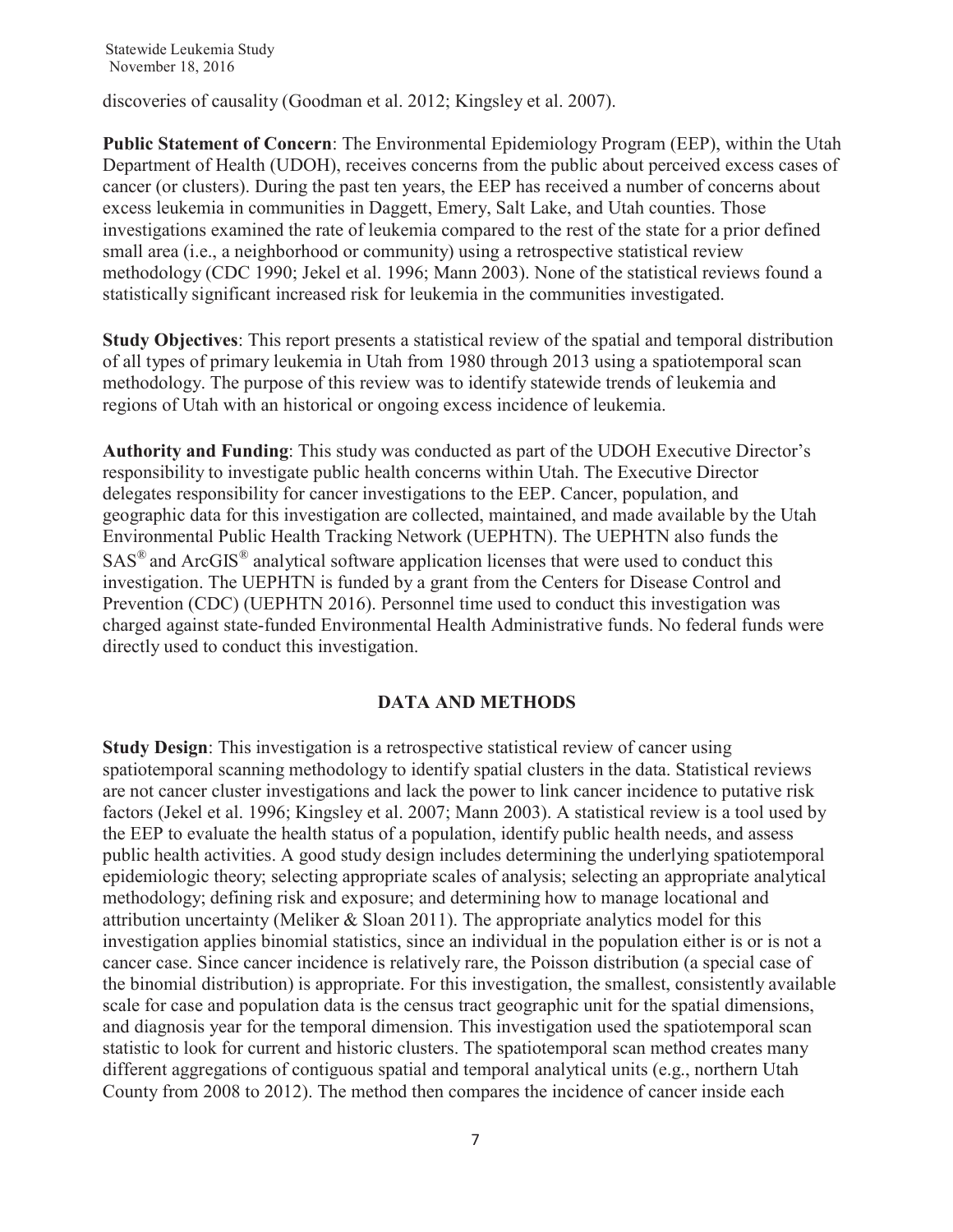aggregation to the incidence of cancer outside the aggregation to identify spatiotemporal areas of excess cancer. The study's null hypothesis is that the incidence of cancer is randomly dispersed in both the geographic and temporal dimensions. Age is an important risk factor for cancer and was controlled for in this investigation.

**Cancer Data**: Cancer incidence data on people diagnosed with invasive cancer (behavior type 3) between 1973 and 2013 were obtained from the Utah Cancer Registry (UCR). The EEP receives cancer data for all reported CIS and invasive cancers on an annual basis (UCR 2015). For this investigation, only invasive leukemia cancers were considered. Population data aggregated by age group and sex at the 2010 U.S. census tract geography for Utah is only available from 1980 forward. Therefore, cancer data from 1980 through 2013 were used for this investigation.

The primary site of a cancer is the body site, organ, or tissue in which the tumor originates. Metastasis is the spread of cancer cells originating in one site or tissue to another organ or tissue within the body (e.g., ovarian cancer cells spreading to the liver). Metastatic cancer cells carry some characteristics of tissue type from where they originated often allowing the primary site of metastatic tumors to be identified (Higginson et al. 1992). The UCR data categorizes a metastatic cancer according to the organ or tissue that was the site of the primary tumor, regardless of the location of metastasis. Additionally, the UCR does not report benign tumors (behavior type 0) or borderline tumors (behavior type 1) to the EEP.

The UCR completes a rigorous data review for completion and quality before data are released to the EEP. The most recent years of data are not made available to the EEP until the review has been finalized. The UCR data includes diagnostic information, patient demographics, and residential addresses of the cases, as well as information about the behavior of the cancer (UCR 2015).

Individuals with multiple primary invasive cancers have multiple records in the UCR data set in sequential order. These cancers are distinguished by unique cancer registry tracking numbers and a cancer sequence number. The sequence number allows discrimination between the first cancer diagnosis and subsequent diagnoses (NCI 2012; UCR 2015). Diagnostic coding of cancers includes the International Classification of Disease Oncology, 3rd Edition (ICD-O-3) codes for site, histology, and behavior (WHO 2012). For convenience to the UDOH, the UCR groups cancer into 42 major cancer types by site following the guidance provided by the National Cancer Institute (NCI) Surveillance, Epidemiology, and End Results (SEER) Program (NCI 2012). These site codes are a convenient grouping for conducting surveillance analyses (UCR 2015). Leukemia cases were identified using histology codes 9733 to 9964. Table 1 provides details about the site codes. Due to the similar nature of environmental-related risk factors shared by leukemia subtypes, all subtypes were combined for analysis.

Between 1980 and 2013, 6,997 cases of leukemia were reported to the UCR. The residential address information provided by the UCR includes the patient's street address, city, and ZIP code at the time of diagnosis (UCR 2015). The EEP geocodes each registry record's residential address data to obtain an x- and y-coordinate for that address. Most addresses are automatically geocoded using address locator data obtained from the Utah State Geographic Information Database (SGID), maintained by the Utah Automated Geographic Reference Center (AGRC) (AGRC 2016). Addresses not found due to land reutilization, street name changes, address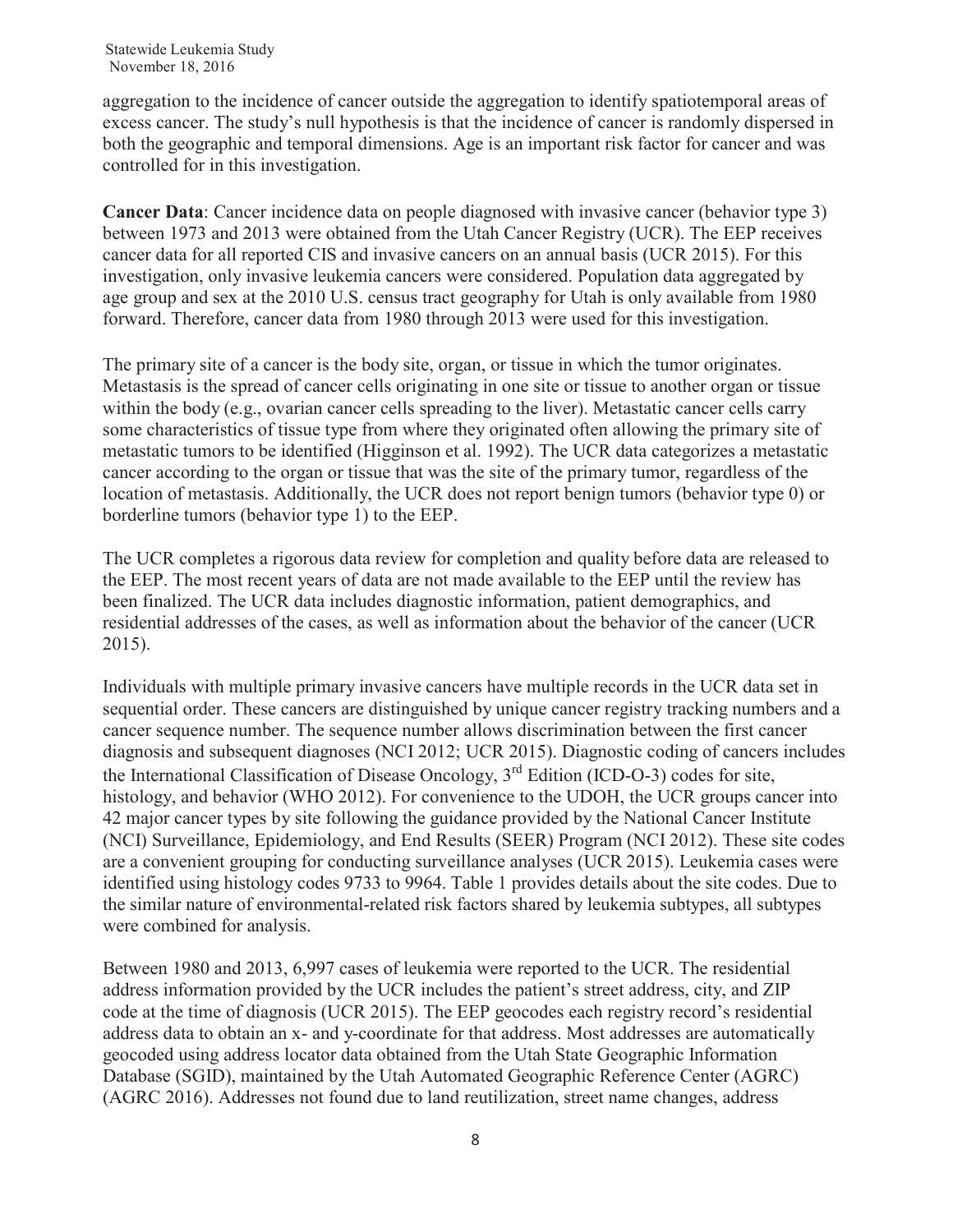realignment, or are newer than the address locator file, were researched using historic street maps and references or using online street maps, integrated aerial photographs, and other references to locate the address and manually geocode it. Using the geocoded x- and y-coordinates, the EEP was able to geo-reference 6,725 (96.1%) of the cancer cases to their respective U.S. 2010 census geographic tracts. A few (272 cases or 3.9%) case addresses could not be geocoded (e.g., postal box addresses, etc.). These cases were geo-referenced to the most populated census tract for the smallest known geographical area (the ZIP code or municipal boundary) indicated by the address. It is highly unlikely that this geo-referencing method affected the final outcome. The final count for leukemia included in this statistical review was 6,725 cases.

**Population Data**: The 2010 U.S. census divides Utah into 588 census tracts (USCB 2002, 2012a) with a median population of 4,700 (range 0 to 21,591) persons per census tract in the year 2010. These small area geographies range in size between 0.2 to 6,108 square miles (average = 144 square miles, standard deviation = 608 square miles) and have a population density ranging from less than one person per square mile in the sparsely populated areas to more than 29,400 persons per square mile in the urbanized Wasatch Front. The average density was 3,443 people per square mile (standard deviation = 3,358). Commercially available U.S. census population data for Utah for the 1980, 1990, 2000 and 2010 censuses (Geolytics 2014) were used to estimate annual five-year age-group population counts in each census tract for each intercensal year between 1980 and 2013. These estimates were made by applying annual population growth rates derived from the previous and subsequent decennial data following national population estimation guidelines (USCB 2012b).

**Census Tract Data**: Geographic Information System data for the 2010 U.S. Census Bureau (USCB) geographies in the form of shape files for Utah census counties, Utah census tracts, Utah census block groups and Utah census blocks were obtained from the SGID (AGRC 2016). The 2010 U.S. Census data applies a "wall-to-wall" geographic coverage, meaning that there are no areas within state boundaries that are not accounted for within a census level geography. In Utah, some census geographies include a mix of residential neighborhoods, commercial/industrial areas and uninhabited areas. The data for each census geographic unit includes a geographic centroid (the center point of the area geography). The scan statistical methodology uses the centroid point to represent the "average" location of the population and disease cases for each geographic analytical unit. This study used a Cartesian projection of the data using the North American 1983 Universal Transverse Mercator (UTM) datum for zone 12N, which results in the centroid x- and ycoordinates being expressed in meters. For this investigation, a population-weighted centroid was preferable for representing the geographic location of the study population and cases. The population-weighted centroid was determined using census blocks. The U.S. census enumerates population at all geographic levels, but provides age and sex stratification only at the census block group level and larger. A population-weighted centroid was calculated by importing census tract and census block GIS data attribute tables containing fields for the census tract level standard federal identifier (STFID) and the geographic  $x$ - and  $y$ - coordinates into  $SAS^{\circledast}$  for Windows version 9.3 (SAS 2011) as follows: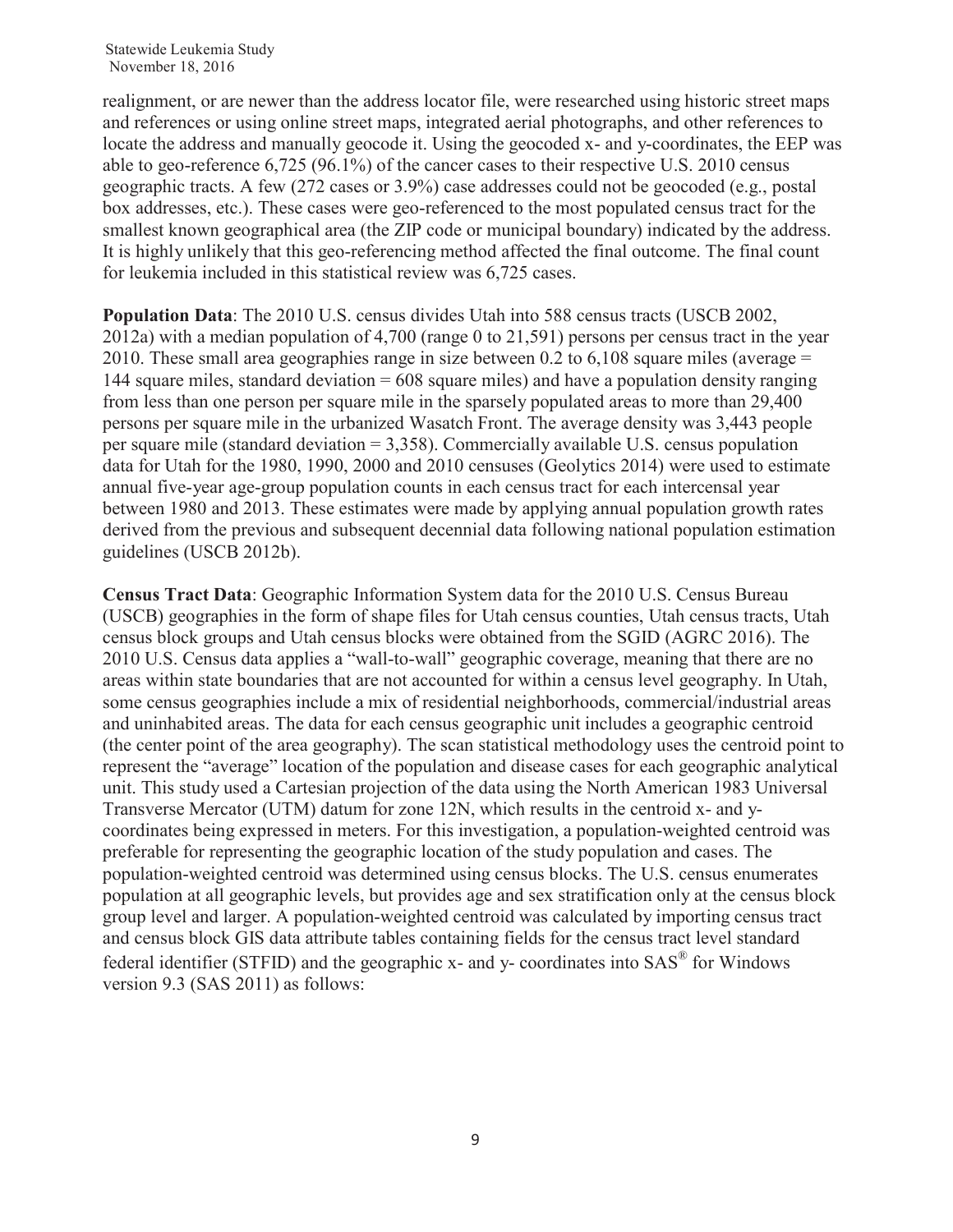$$
Coord_T = \frac{\sum (Coord_B \, Pop_B)}{\sum \, Pop_B}
$$

Where: *Coord* is the x- or y-coordinate

*T* is the target census tract

*B* is the source census block contained within the target census tract

*Pop<sub>B</sub>* is the census block total population

On average, the population-weighted centroid differed from the geographic centroid by 472 (range 0 to 16,346) meters.

The STFID is a unique label applied to census geographic units. The STFID was used as the key to link census geography to population data and cancer case data.

**Data Linkage**: Census tract case and population data were tabulated by census tract using the STFID, by year, and five-year age group using SAS<sup>®</sup> for Windows version 9.3 (SAS 2011). Coordinate data, case data, and population data referenced by the STFID were exported to a database file that is compatible for import into SaTScan.

**SaTScan**: The SaTScan<sup>TM</sup> version 9.4.2 computer application applies spatiotemporal scanning methodology (Kulldorff 2010; Kulldorff & IMS 2011; SaTScan 2015). SaTScan implements a class of statistics known as "scan statistics" originally developed to scan through the spatial and temporal dimensions of interest, looking for anomalies in the incidence of events of interest (Wakefield et al. 2000). Cases and the underlying population are represented by a threedimensional space-time point. This study uses the census tract centroid as the geographic component coordinates. The scan statistical method creates many cylindrical windows, where the base represents geography and the height represents time. These cylindrical windows are centered on each census tract and unit of time. Each cylinder is expanded incrementally to include multiple contiguous census tracts and units of time. The incidence of cancer represented inside the cylinder is compared to the incidence of cancer outside the cylinder to identify areas and time periods of statistically elevated cancer incidence. Many thousands of overlapping cylinders are evaluated and ranked for the likelihood of a cancer cluster. For this evaluation both circular shaped and elliptical shaped geography bases were used. The elliptical-based scan included all orientations and shapes of ellipses (Jones & Kulldorff 2012; Kulldorff 1997, 2010; Kulldorff & Nagarwalla 1995; Kulldorff et al. 2006).

The SaTScan application features a number of models that can be used. For this study, the discrete Poisson model for space-time cluster detection was used (Amin & Burns 2014; Kulldorff 1997, 2010; Wagner et al. 2013). Age was added to the model as a covariate. Model parameters are decisions or limitations applied within the application to "tune" the model. Examples of model parameters include limits on the shape and size of the windows and the inclusions of various adjustments for spatial nonstationarity. For this investigation, the model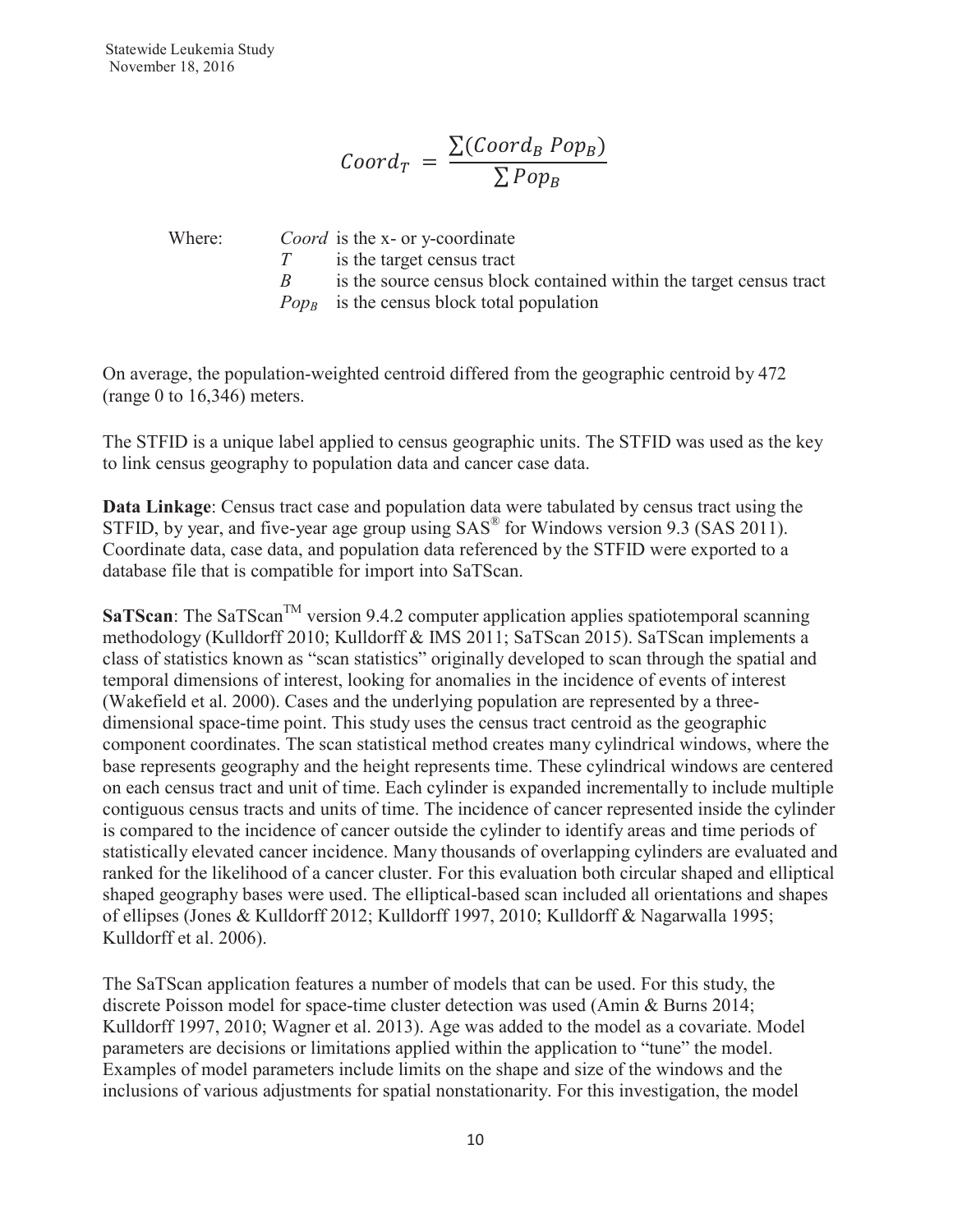used an elliptic spatial window shape with medium noncompactness penalty. In most cases, the choice of the penalty does not dramatically change the findings (Goujon-Bellac et al. 2011). The temporal maximum cluster size was set at 90% of the study period (Hsu et al. 2004; Van Meter et al. 2008). The incidence rate was adjusted using an automatically calculated log-linear trend because some areas of Utah have experienced population growth at unequal rates (Kulldorff 2010). No geographic overlapping of clusters was allowed. Scans were run with other model parameters (e.g., more or less compactness, population size limits, with or without stationarity adjustment, etc.) with little difference in the findings. A more liberal p-value of less than or equal to 0.10 was used instead of the typical 0.05 threshold to determine statistical significance. This decision was allowed because of the small case count ("the rarity") for the clusters (Dietz et al. 2011; Hsu et al. 2004; Park 2010; Wagner et al. 2013; Wheeler 2007). The SaTScan application implements methodology as part of the likelihood calculation to control for the many calculations. Only areas with higher-than-expected rates were considered during the scan. Cluster data was output as a data file that was joined to the attribution table of a geographic data file (shapefile) of Utah census tracts for symbolization and visualization. Relative risk is one of the measures SaTScan generates to quantify the disease burden for a likely cluster. SaTScan only reports cluster areas that have a statistically elevated relative level.

**Cluster Homogeneity and Cluster Confirmation**: Several discrete and noncontiguous areas with slightly elevated rates that individually are not statistically powerful enough to be distinguished from the random variation may, when combined within an aggregated area, result in the delineation of a cluster area. This kind of false-cluster would be represented visually by a heterogeneous presentation of small area rates. True clusters would have a homogenous presentation of high rates compared to the surrounding small areas (Chen et al. 2008). A direct age-standardized incidence rate for the aggregated cluster period for each of the 588 census tracts within the state was calculated using the overall state rate as the standard (Anderson  $\&$ Rosenberg 1998; Besag & Newell 1991; Breslow & Day 1987; Esteve et al. 1994; Jekel et al. 1996; Mann 2003; Selvin 1996). The census tracts within each cluster area were isolated using a spatial clipping technique; the global Moran's I test was used to determine the level of spatial homogeneity of rates within the cluster area (Cromley & McLafferty 2012; Marshall 1991; Moore & Carpenter 1999; Moran 1950; Wakefield et al. 2000; Waller & Gotway 2004). The local Moran's I and the local Getis-Ord G tests were used to confirm the cluster locations determined by the scan test (Anselin 1995; Cromley & McLafferty 2012; Getis & Ord 1992, 1996; Jackson et al. 2009; Jacquez & Greiling 2003; Ord & Getis 1995; Tiefelsdorf & Boots 1997; Wakefield et al. 2000; Waller & Gotway 2004).

#### **FINDINGS**

**Statewide Descriptive Assessment**: Between 1980 and 2013, 6,725 geocode-able cases of primary leukemia were reported to the UCR. For 5,426 (80.7%) of those individuals, leukemia was their first cancer experience. The other 1,299 (19.3%) cases had experienced a previous primary cancer of another type. Of the cases diagnosed during the 34-year study period (1980- 2013), 4,505 (66.9%) of cases had died by the end of the study period (2013).

The distribution of cases by age at the time of diagnosis is shown in Figure 2. The median age of cases is 65 years (range 0 years to 102 years). Fifty-eight percent (3,893) of cases were male. The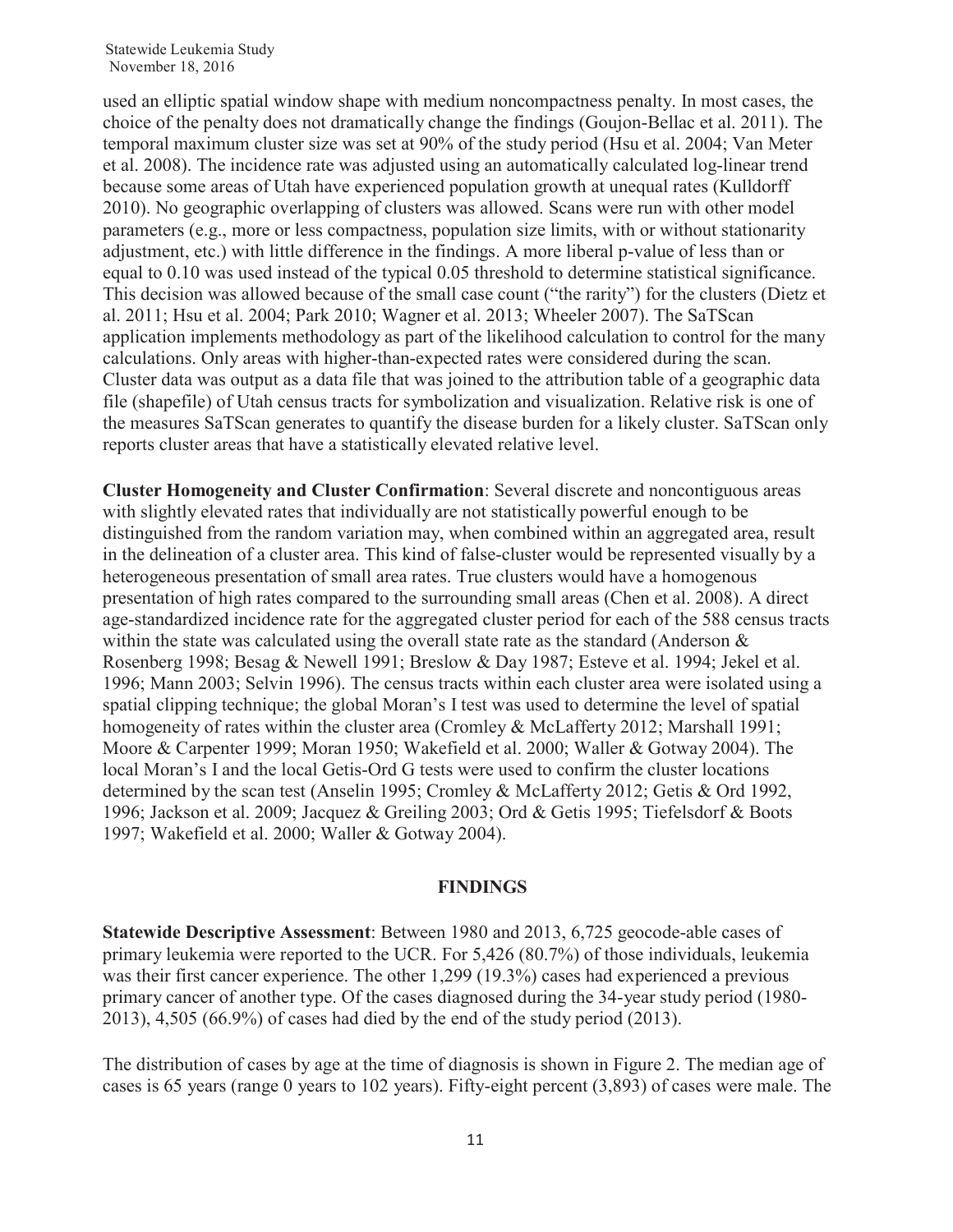majority (6,159 or 92%) of the cases are non-Hispanic Caucasian.

Leukemia is typically classified from the type of blood stem cell from which the mutation originates (myeloid or lymphocytic) and the rate at which mutated cells proliferate (acute or chronic). Less common types of leukemia are grouped into different categories. The following table presents the distribution of leukemia by general classification. Each class of cancer may have several subclasses.

| Leukemia Classification          | <b>Case Count</b> | Percent |
|----------------------------------|-------------------|---------|
| Acute Lymphocytic                | 966               | 14.4%   |
| Chronic Lymphocytic              | 2,184             | 32.5%   |
| Other Lymphocytic                | 283               | 4.2%    |
| Acute Myeloid                    | 1,823             | 27.1%   |
| Chronic Myeloid                  | 865               | 12.9%   |
| Other Myeloid                    | 66                | 0.9%    |
| Monocytic                        | 143               | 2.1%    |
| Other Acute                      | 148               | 2.2%    |
| Aleukemic, Subleukemic, and NOS* | 247               | 3.7%    |
| <b>Total</b>                     | 6,725             | 100.0%  |

\* = not otherwise specified

The number of primary leukemia cancer diagnoses in Utah increased from 112 cases in 1980 to 288 cases in 2013. This increase is correlated ( $R^2 = 0.93$ ) with Utah's statewide population growth. This correlation was used to inform the approach for the temporal trend adjustments applied to the final model. The Utah population has increased from approximately 1.47 million people in 1980 to 2.77 million in 2010 (GOMB 2015).

According to the Utah state cancer profile provided by the NCI, the rate of leukemia among Utah's population changed around 1990 (NCI 2016a). Figure 3 presents a graphic taken from the NCI cancer profile. The standardized leukemia incidence rate in Utah in 1975 was 11.5 cases per 100,000 people. By 1990, the incidence rate in Utah was 11.1 cases per 100,000 people. The average rate of decrease was -0.8 cases per 100,000 people per year from 1975 to 1990. By 2012, the incidence rate was 14.1 cases per 100,000 people. The average rate of increase was 0.7 from 1990 to 2012 (NCI 2016a).

**SaTScan Results**: SaTScan is a tool that scans data using all possible permutations of contiguous geography and time up to the maximum limits set by the user to identify likely spatio-temporal clusters. The tool quantifies the burden of these likely clusters with a relative risk measure and the significance of the clusters with a probability or p-value (Kulldorff & IMS 2011).

The population is presented in person-years units. To understand this unit, a cluster in a community of 1,000 persons lasting 10 years represents 10,000 person-years (1,000 persons x 10 years = 10,000 person-years). Relative risk is a ratio of the risk (incidence rate) of cancer in the cluster area population to the state's risk. If the cluster area's level of risk equals the state's level of risk, the relative risk ratio will equal one, which is interpreted as no increased burden of disease. Values greater than one are interpreted as higher risk than expected burden of disease. Conversely,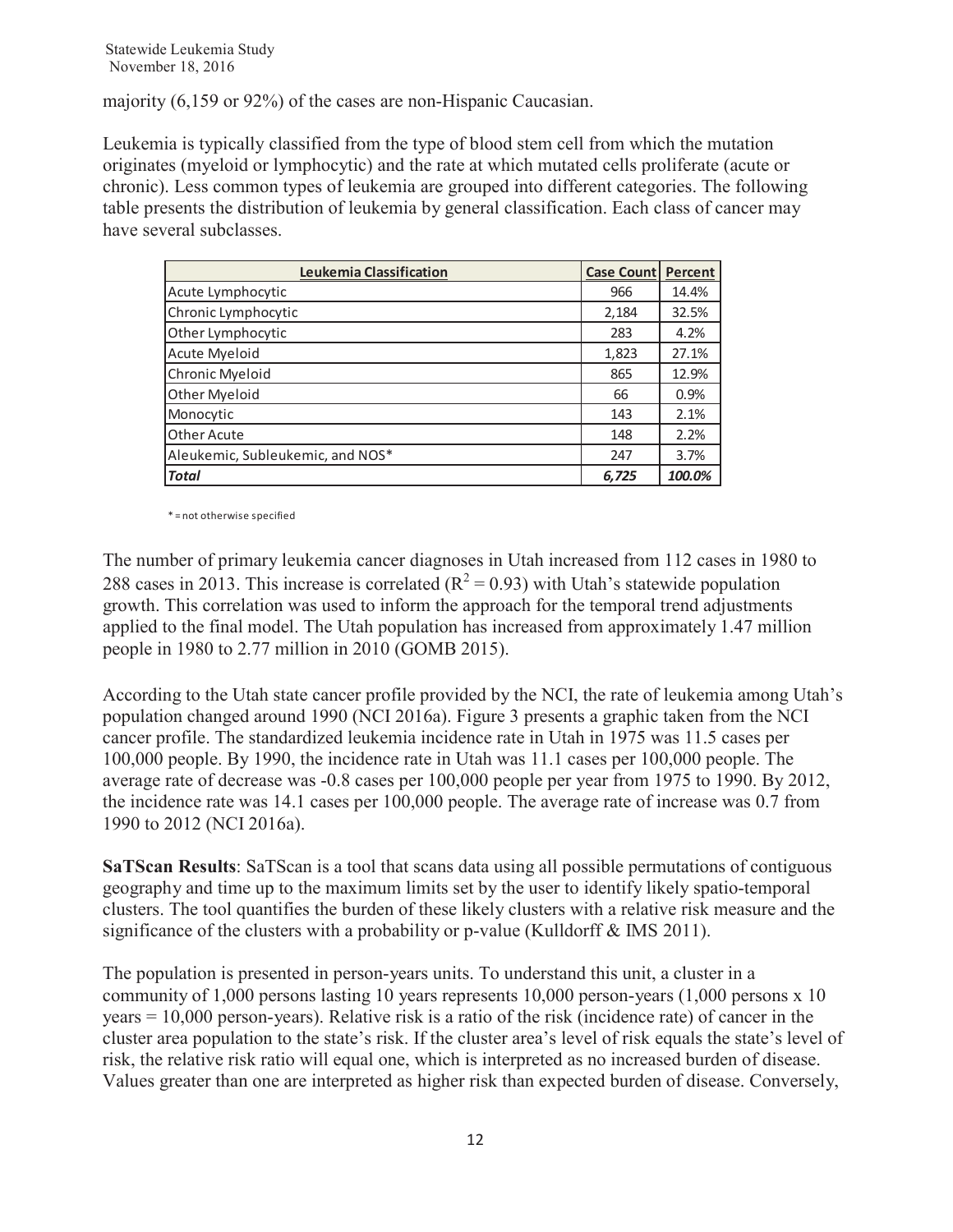values lower than one are interpreted as lower risk than expected. SaTScan only reports likely clusters when the relative risk ratio is statistically elevated, however, for convenience of interpretation, the 95% confidence intervals (95% CIs) are included (Frumkin & Kantrowitz 1987). The 95% CI ranges that almost include 1.0 (for example, an interval range of  $1.1 - 1.5$ ) are less meaningful than those that do not (for example, an interval range of  $2.0 - 2.5$ ). Both possible cluster areas had meaningfully increased relative risk values.

SaTScan generates an estimate of the likelihood of the cluster being a real spatiotemporal cluster and not just an artifact of the variability in the data. The likelihood is presented as a measure (probability) of randomness (or p-value). High p-values indicate a high degree of probability that the pattern is a result of the random variability in the data and not a real cluster. Low p-values indicate a higher likelihood of a real cluster. For this investigation, a p-value less than or equal to 0.10 was used to identify the significance of clustering (Dietz et al. 2011; Hsu et al. 2004; Wagner et al. 2013; Wheeler 2007).

No historical or current leukemia clusters were identified by scanning the data.

## **DISCUSSION**

**Cancer**: Cancer is second only to heart disease as a leading cause of death and public health concern in the U. S. (CDC 2016; Goujon-Bellec et al. 2011; Morrone 2011; Wakefield et al. 2000). Risk factors that contribute to the development of cancer include both inherent and external factors. Inherent factors include a variety of genetic susceptibilities. External factors include life style choices and behaviors (e.g., tobacco use, alcohol use, poor diet, obesity, lack of physical activity, excessive sunlight exposure, and sexual behavior), medical conditions and medications, oncogenic pathogens, and chemical or radiological environmental exposures. Cancer may be the result of several factors interacting together with a triggering event (NCI 2016h).

**Performance of the SaTScan Application**: SaTScan is widely used and well accepted as a tool for discovering spatiotemporal clusters of cancer (Aamodt et al. 2006; Almeida et al. 2011; Chen et al. 2008; Cromley & McLafferty 2012; Oliveira et al. 2011; Robertson & Nelson 2010; Van Meter et al. 2008). The discrete Poisson model performs well over a wide range of disease burden levels and geographic or temporal scales and is the preferred model (Cromley & McLafferty 2012; Neill 2009). Because the tool is easy to use and the results are easy to interpret, SaTScan is particularly popular for use by state and local public health agencies with responsibility to carry out cancer surveillance and cluster assessment. However, the SaTScan tool and its application in this study are not without limitations.

• SaTScan uses simple circular or elliptical shaped geographic filters to identify study areas that might be clusters. These study areas consist of aggregations of small area geographies, which are in turn represented to the application by centroid points. SaTScan is unable to consider the true geography of the small areas or the aggregations of those small areas. Rather, it only considers the location of the centroid points. Because of this limitation, SaTScan responds best when the small area geographies used to represent populations are somewhat uniform in size and simple in shape. SaTScan is most able to detect circular- or elliptical-shaped clusters and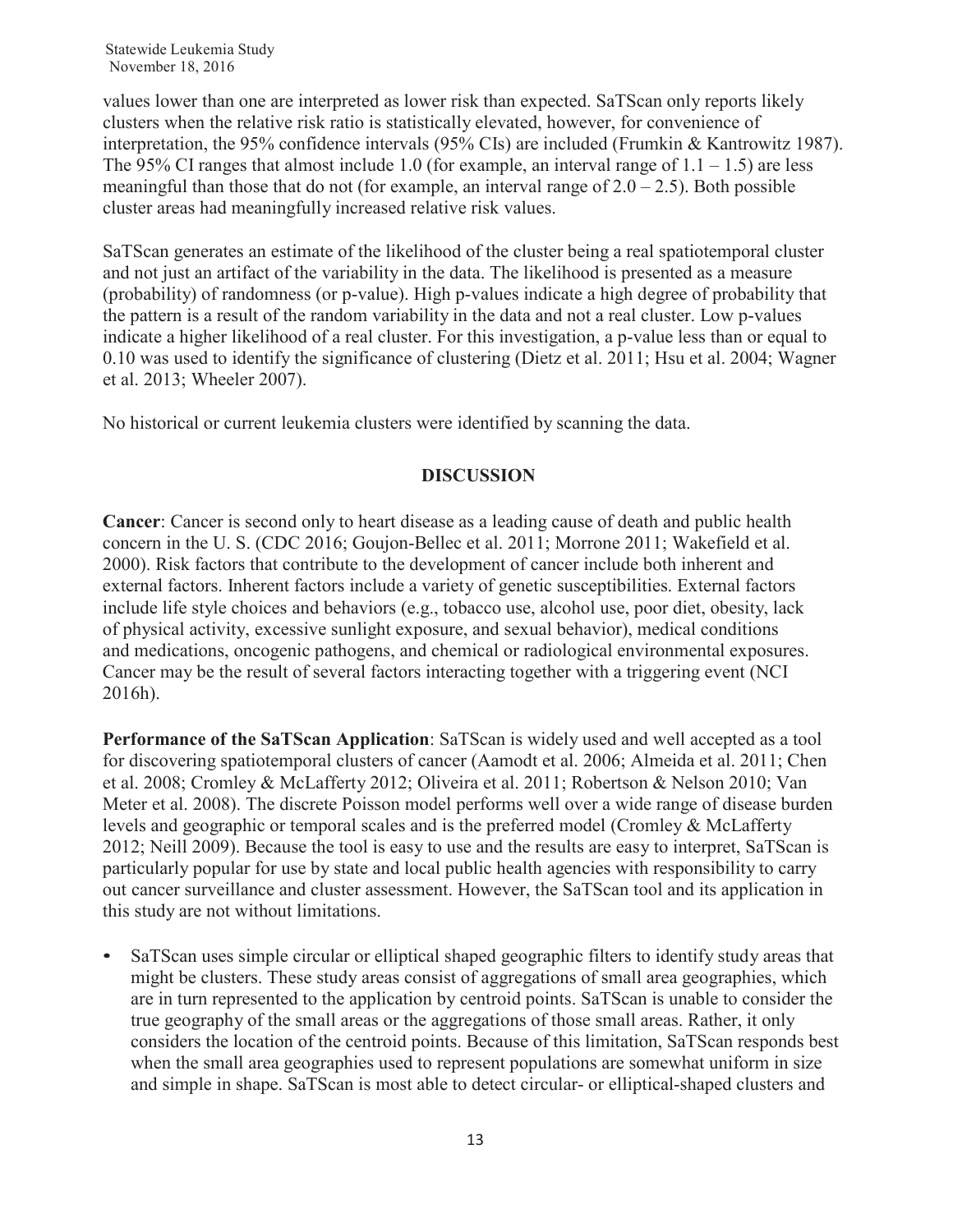may not be able to detect irregularly (e.g., "S" or "U") shaped clusters (Aamodt et al. 2006; Goujon-Bellec et al. 2011; Oliviera et al. 2011; Wheeler 2007).

- Because of the use of simple circular or elliptical filters to identify clusters, consideration of the potential shape of clusters in the study area is an important concern (Cromley  $\&$ McLafferty 2012; Wheeler 2007). For this study, elliptical filters were used.
- Related to the above limitations is the tendency of SaTScan to merge several small, strong irregularly shaped clusters that do not fit well in a circular or elliptical filter into one larger, less significant cluster that fits better (Oliveira et al. 2011; Van Meter et al. 2008).
- Clusters are detected by capturing census tract population-weighted centroids inside a scanning filter, but are visualized (and thus interpreted) by the census tract boundaries, which are wall-to-wall and may include unpopulated areas (e.g., mountain ranges, salt flats, etc.). The visualization of the cluster does not exactly reflect the true location and shape of the cluster (Read et al. 2011).
- Additionally, the SaTScan tool is not capable of considering geographical features other than the census tracts represented by their centroid point. As a result, the aggregating process may result in the combining of distinct communities that may have natural barriers (i.e., lakes, mountain ranges, etc.) that tend to isolate them from each other.
- Census tracts are politically-derived boundaries designed to segregate populations based on political habits, not necessarily on health risk.
- SaTScan identifies those contiguous census tract areas with sufficient levels of elevated risk that are most likely to be part of the cluster. The clusters are presented as the boundary that includes all of the census tracts that were part of the cluster. This boundary is an epidemiological tool for presentation and not a definitive location of where excess risk starts or ceases to exist. A census tract may include one or more unique local neighborhoods. Local neighborhoods within a census tract in a cluster may have a normal level of risk that is lost due the averaging with other neighborhoods in the census tract or cluster. Correspondingly, neighborhoods outside of the cluster may experience an excess level that is lost in the averaging process. Thus, individuals may not experience what this report is presenting with respect to the rate of leukemia in their neighborhoods.
- Another concern about using census tract geographies is one of sensitivity to scaling parameters and the "modifiable areal unit problem (MAUP)." SaTScan is sensitive to the boundary effects described by MAUP (Chen et al. 2008; Ozonoff et al. 2007). There are two kinds of issues; both are examples of the zonation problem associated with MAUP. One is the ability to aggregate neighboring census tracts bounded in this study by the state boundary (Parenteau & Sawada 2011). Census tract boundaries that include the state boundary are limited to including only those neighboring census tracts that are in the direction toward the inside of the state or are also along the boundary. In Utah, 28 (5.6%) of the 496 census tracts are on the state boundary, but these census tracts represent 54% of the total state land area. The other issue is described by the number of neighboring census tracts (Parenteau & Sawada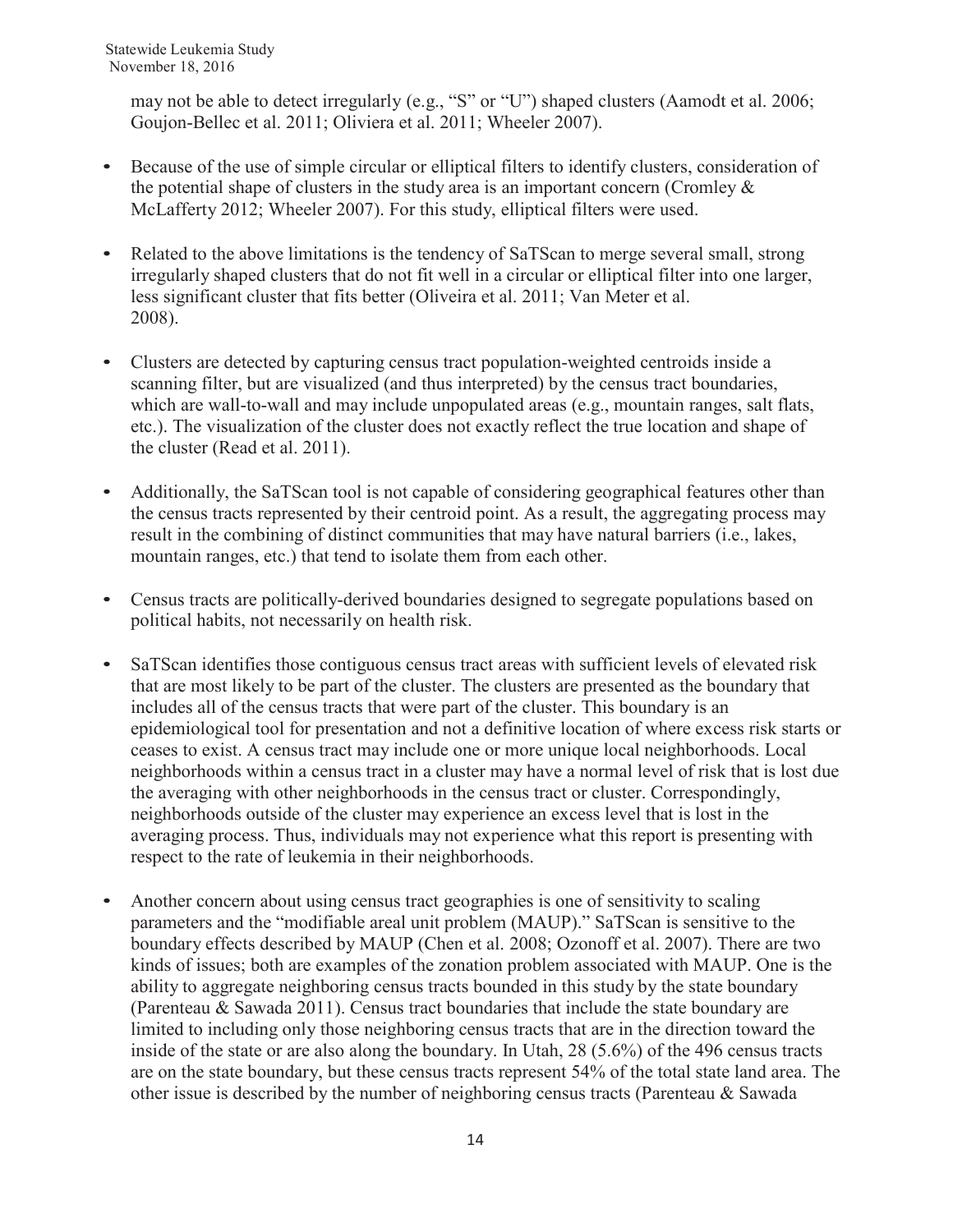2011). On average, each census tract has six (range  $= 1$  to 17, standard deviation  $= 2.2$ ) neighbors. Five census tracts have only one neighbor.

- At the census tract level, the statistical sensitivity of the SaTScan (the ability to detect a cluster location) decays quickly when the relative risk is below 2.5 or when the expected case count is small. The expected case count can be small when either the population in the suspected cluster area is small or when attempting to find clusters of a rare disease. The population can be small because the suspected cluster area is small or the population density is low. However, the SaTScan tool has good specificity (ability to distinguish between true clusters and random variation) at all levels of risk (Aamodt et al. 2006; Cromley & McLafferty 2012; Goujon-Bellec et al. 2011; Jackson et al. 2009).
- When performing spatial-temporal statistical analysis to detect disease clusters, how the local geographies are conceptualized is one of the weakest theoretical aspects of these kinds of studies. For this investigation, the 2010 U.S. census tract geographies were used. The EEP has not yet obtained the required data to make good estimates of the intercensal population sizes for the 2010 census. The EEP was not able to determine which census block groups the cancer cases belonged in for a high enough percentage of cases to consider using the census block group geographies. Census tracts are designed with the intent of election consistency and without consideration of health concerns, health status, or health risks. Many census tracts include large areas within the tract that are not residential (either commercial/industrial or uninhabited) (Parenteau & Sawada 2011). The spatial scan statistic factors in uneven geographical population densities and conditions as part of the analysis for hot spots (Hsu et al. 2004). Although only a small number (3.9%) of the cancer cases could not be accurately geocoded, those cases may result in a geographic selection bias (Dietz et al. 2011).
- With respect to the population estimates used by the EEP, the case count more accurately reflects the true dynamic population growth in a region than the steady state growth represented by a straight line interpolation between the decennial census tabulations. The true population growth trend is not linear. As a result, there will be periods of time where the true population sizes are significantly different from the estimated population sizes. This may be occurring in the western Salt Lake/Utah county area.

**Methodology Limitations**: The public often wants public health investigations to determine if cancer risk can be linked to a putative environmental concern. The methods (the indirect standardized incidence ratio and the spatiotemporal scanning for clusters) used in this investigation do not have the capability to definitively link the findings of elevated cancer risk to any inherent or external risk factors including environmental exposures. There are a number of limitations that impede this linkage. These kinds of cancer statistical reviews are based on annual incidence data reported to the UCR, and the incidence of cancer per year is dependent on diagnosis of clinicallymanifested cancer. There is seldom any knowledge about the frequency, duration, or intensity of cancer victims' exposure to a putative environmental concern. Cancer can have a variable length latency period between the time of exposure to the actual manifestation and diagnosis of cancer. Cancer can be present for some time before an individual seeks medical assistance that leads to a diagnosis. There is seldom sufficient information available to statistically control for the many non-environmental factors that contribute to cancer risk, let alone exposure to other potential environmental risks that are not the putative environmental concern. Chance also plays a role in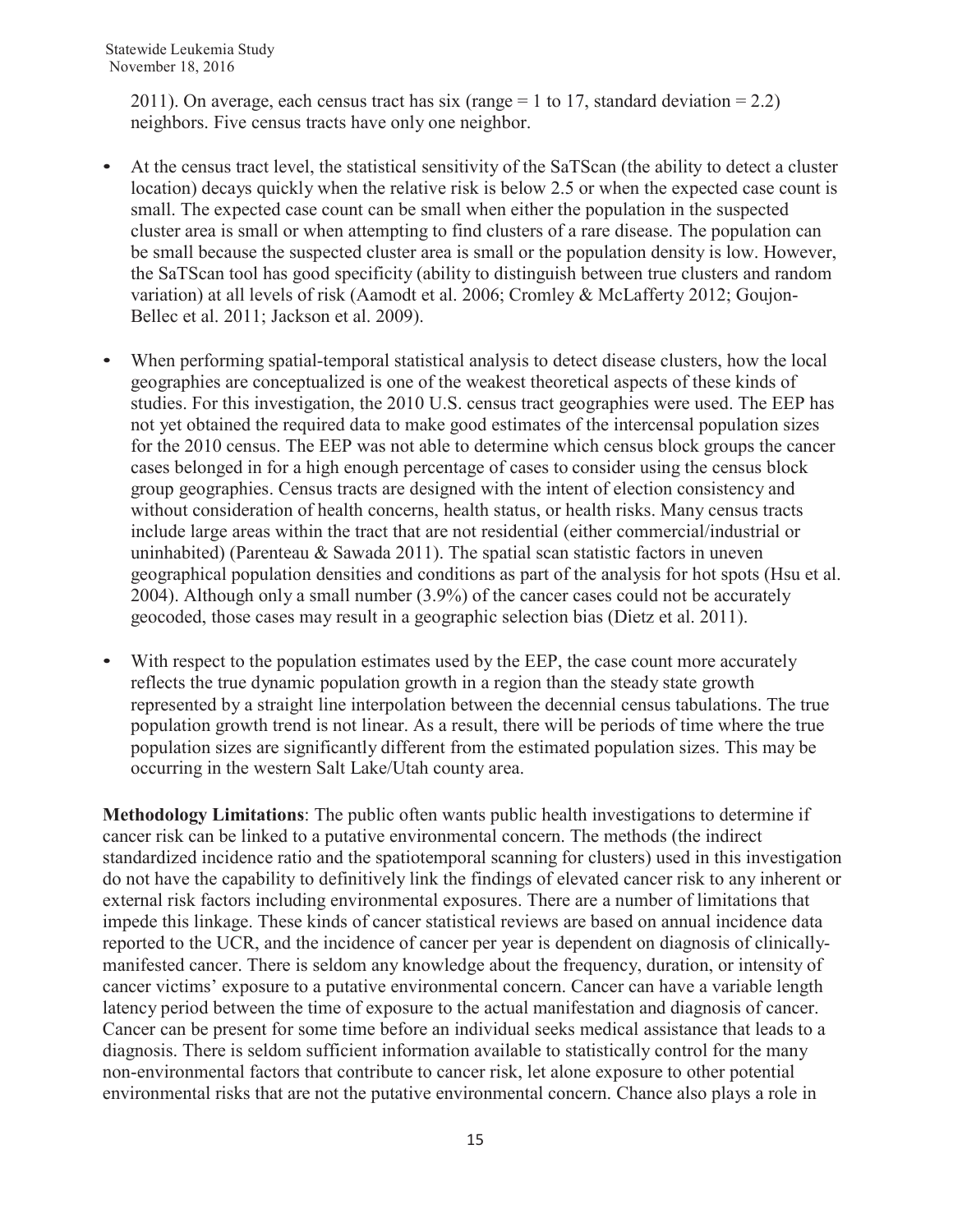the distribution of cancer and is often the dominating causal factor in small populations or for diseases that occur rarely. Often, a few types of cancer may be statistically elevated for disparate periods, but that conclusion may change if the analytical periods are changed. Overcoming these limitations usually requires a comprehensive assessment of individual risk supported by a clear and consistent trend of elevated rates for a population.

This investigation used data from the UCR and U.S. Census. In Utah, the diagnosis of cancer for all site categories is reportable to the UCR. When a Utah resident seeks diagnosis, a report is generated and the UCR follows-up on the report to confirm information and collect additional factors about the case. This process occurs when cases are diagnosed in Utah, but may not occur if a case is diagnosed outside of the state. The UCR may contain records of incidence of cancer in people who recently moved to the study area prior to their diagnosis, and conversely may lack records on individuals who lived most of their life in the study area but moved elsewhere before seeking diagnosis and treatment. These situations create ascertainment biases. For the purposes of diagnosis, the EEP assumes that the ascertainment bias is non-systematic, meaning that the "move-in" and "move-out" situations balance each other. It is highly unlikely that this assumption is true in all cases and can be a significant limitation when the study population is small.

The EEP uses U.S. census data purchased from a commercial vendor. The vendor has retabulated 1980, 1990, 2000, and 2010 data for the 2010 census block groups in Utah. Retabulation involves population-distribution weighting based on census blocks that may not be consistent through time. The EEP estimates intercensal population counts using linear regression between the known census tabulations. This methodology does not account for short-term population growth dynamics such as the zoning and development of a new subdivision, which can occur in just a few years.

A limitation of these kinds of investigations is that inferences leading to public health meaning are based on the snapshots of reality generated by data analysis (Meliker & Sloan 2011). An investigation that uses population-based summary data rather than individual-level data is called an ecologic study by epidemiologists. This investigation is an ecologic study. An interpretation error commonly associated with ecologic investigations is to apply population-level risk findings to the individual. This kind of interpretation error is called an "ecologic fallacy." This risk metric should not be applied to individuals. An individual may have no risk or a risk several times higher than the population risk based on the individual's genetic makeup, behaviors, exposure history, and susceptibility or resiliency to cancer (Greenland 2001; Greenland & Robins 1994; Izquierdo & Schoenbach 2000; Morgenstern 1982, 1995; Rockhill 2005).

## **CONCLUSIONS AND RECOMMENDATIONS**

The study failed to identify any current or historic leukemia clusters. A comprehensive review of the literature did not reveal any significant environmental risk other than exposure to ionizing radiation and benzene. Potential causal factors identified by literature review were presented, but not investigated as part of this investigation. Random variation (chance) is an important element in any investigation involving cluster, and can play a dominant role when the investigation involves rare diseases or small population units.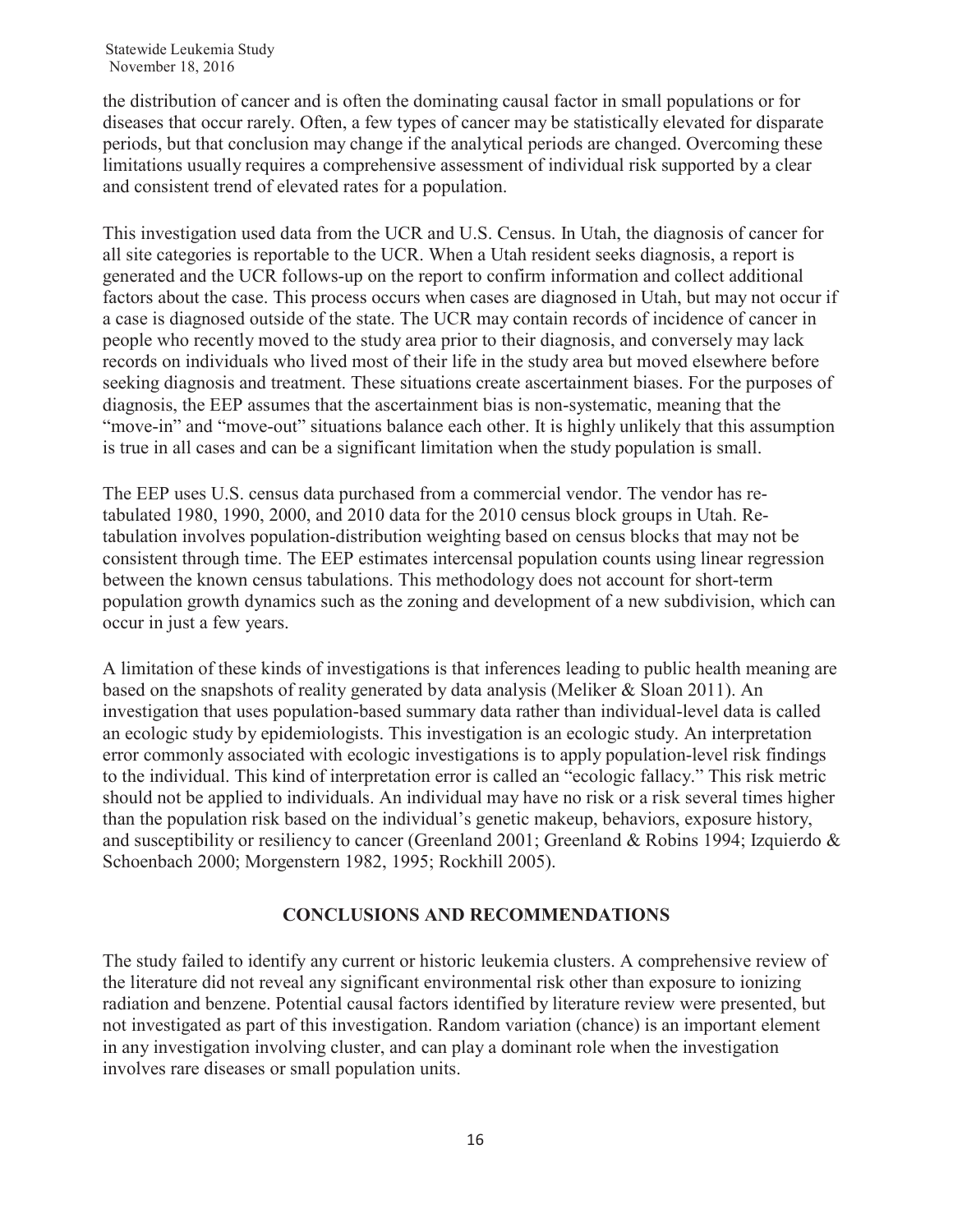People who are afflicted with leukemia are best served by their health care team. Concerned citizens, who think they may have leukemia, or may be at risk for developing leukemia, should be referred to their health care provider. This report can be used as a tool when formulating a response to concerned citizens who perceive increased leukemia rates in their communities.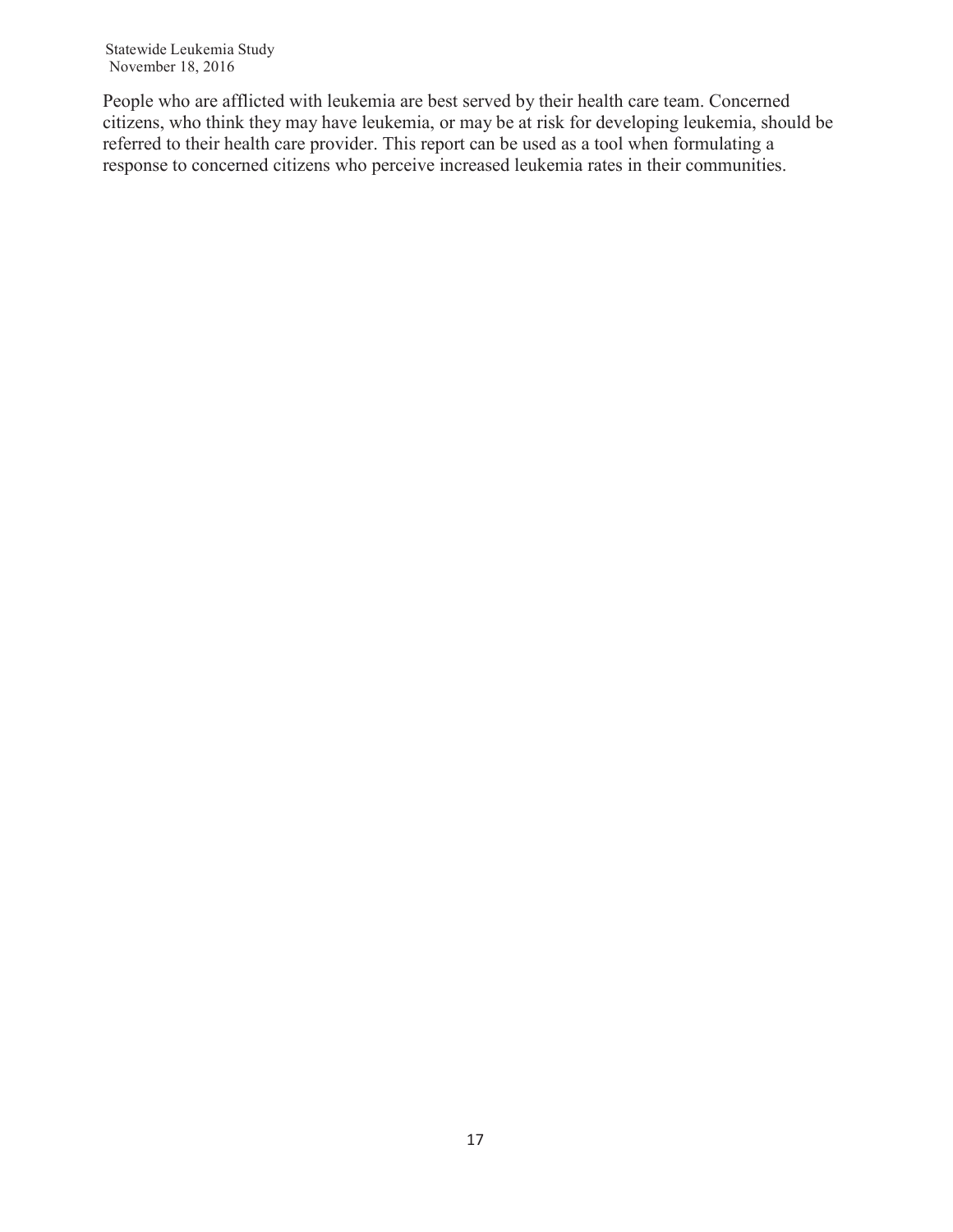### **AUTHORSHIP, REVIEW, AND CITATION**

*This report was prepared by*:

Matt McCord, MSPH Environmental Epidemiology Program Bureau of Epidemiology Utah Department of Health

Mail: PO Box 142104, Salt Lake City, Utah 84114-2104 Street: 288 North 1460 West, Salt Lake City, Utah 84116 Phone: (801) 538-6191 Fax: (801) 538-6564 Email: mmccord@utah.gov

*Certifying Reviewers*:

Allyn K Nakashima, MD Director, Bureau of Epidemiology State Epidemiologist Utah Department of Health

Wu Xu, PhD Director, Center for Health Data and Informatics Utah Department of Health

Heather Borski Director, Division of Disease Control and Prevention Utah Department of Health

*Recommended Citation*:

Environmental Epidemiology Program. 2016. *Utah Statewide Investigation of Leukemia for Spatiotemporal Clustering Patterns Between 1980 to 2013*. Salt Lake City, UT: Utah Department of Health.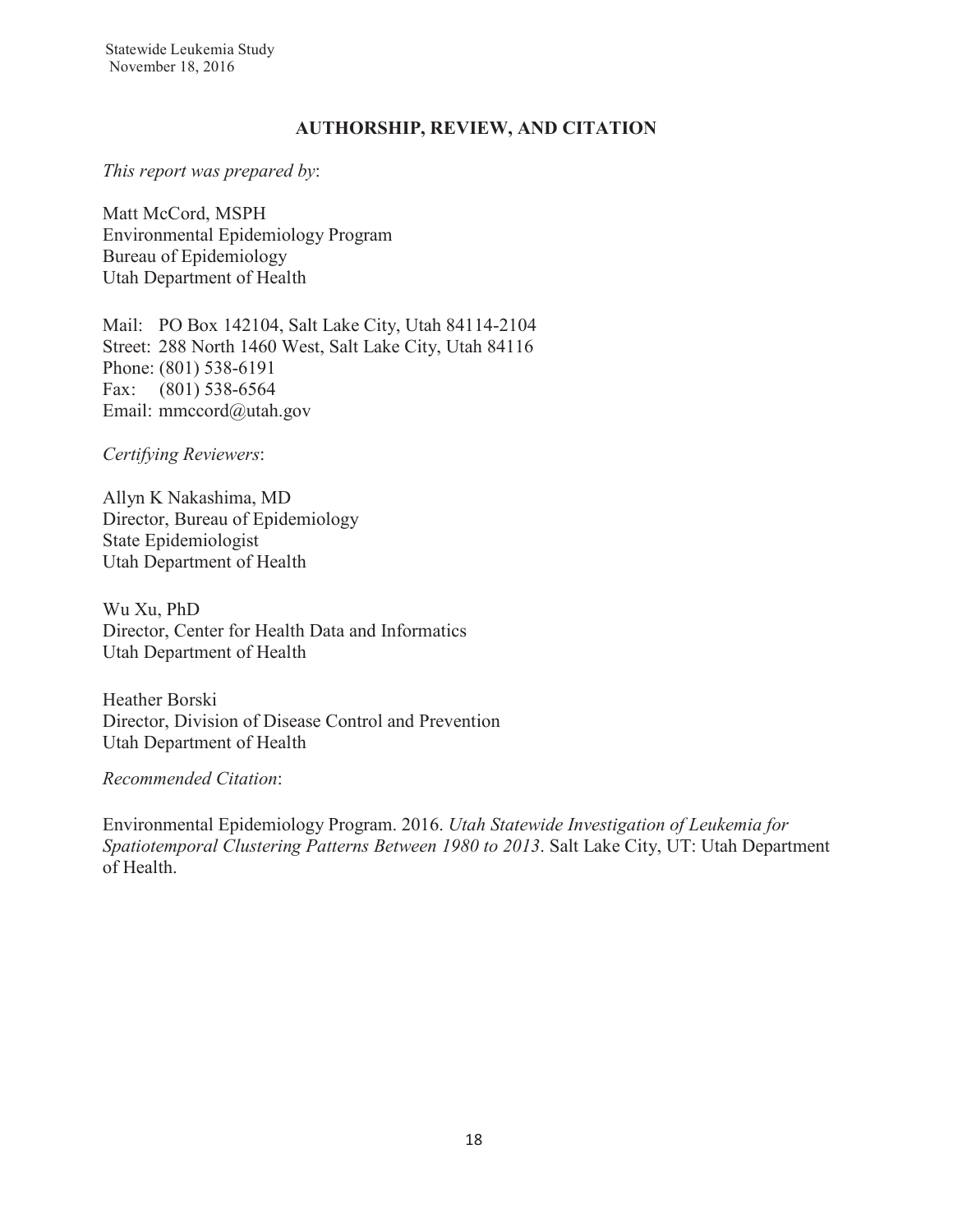#### **CERTIFICATION**

This report titled "Utah Statewide Investigation of Leukemia for Spatiotemporal Clustering Patterns Between 1980 to 2013" was prepared by the Environmental Epidemiology Program, Utah Department of Health. This report covers an investigation of cancer incidence using standard and approved methodology and procedures existing at the time the investigation herein reported was begun. Editorial and technical review was completed by UDOH certifying reviewers and program partners.

*Approved by*:

all.

Allyn K. Nakashima, MD Director, Bureau of Epidemiology State Epidemiologist Utah Department of Health

 $4.6$ 

Wu Xu, PhD Director, Center for Health Data and Informatics Utah Department of Health

 $i\omega$ Heather Borski

Director, Division of Disease Control and Prevention Utah Department of Health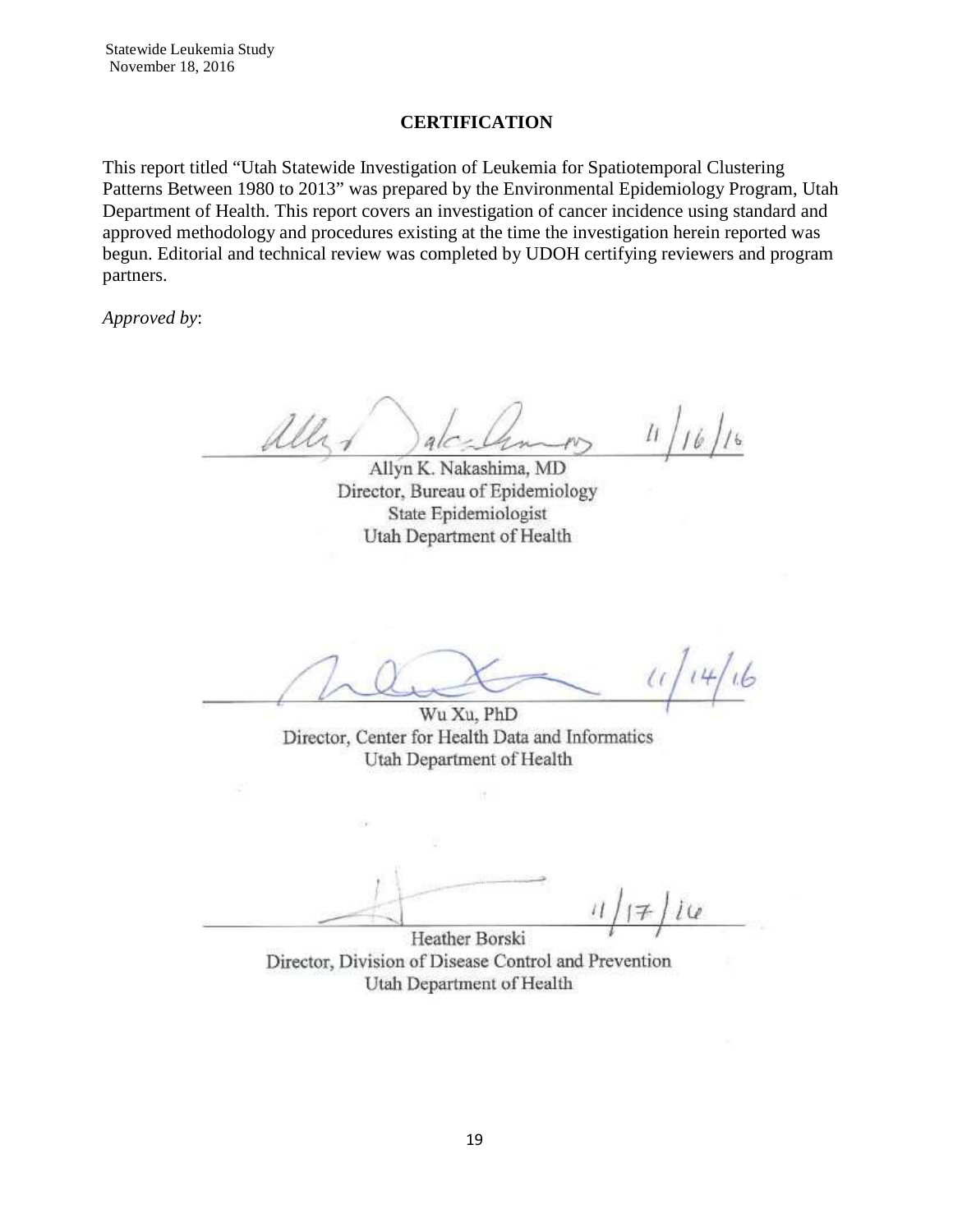#### **REFERENCES**

*Web links for citations of government or organization websites may wrap onto multiple lines.*

Aamodt G, Samuelsen SO, Skrondal A. 2006. A simulation study of three methods for detecting disease clusters. International Journal of Health Geographics 5:15.

Adami J, Nyren O, Bergstrom R, et al. 1998. Smoking and the risk of leukemia, lymphoma, and multiple myeloma (Sweden). Cancer Causes Control 9:49-56.

AGRC (Automated Geographic Reference Center). 2016. Utah's state geographic information database: 2000 demographic data files. Available http://gis.utah.gov [accessed August 12, 2016].

Almeida ACL, Duarte AR, Duczmal LH, Oliveira FLP, Takahashi RHC. 2011. Data-driven inference for the spatial scan statistic. International Journal of Health Geographics 10:47.

Alter BP. 1996. Fanconi's anemia and malignancies. Am J Hematol 53:99-100.

Alter BP. 2003. Cancer in Fanconi anemia 1927-2001. Cancer 97:425-440.

Amin R, Burns JJ. 2014. Cluster of adolescent and young adult thyroid cancer in Florida counties. BioMed Research International 2014:832573.

Anderson RN, Rosenberg HM. 1998. Age standardization for death rates: implementation of the year 2000 standard. National Vital Statistics Report 47(3):1-17.

Anselin L. 1995. Local indicators of spatial autocorrelation: LISA. Geographic Analysis 27(2):93-115.

ATSDR (Agency for Toxic Substances and Disease Registry). 2007. Toxicological Profile for Benzene. US Department of Health and Human Services, Atlanta, GA.

Beck HL, Bennett BG. 2002. Historical overview of atmospheric nuclear weapons testing and estimates of fallout in the continental United States. Health Physics 82(5):591-608.

Bell BS, Hoskins RE, Pickle LW, Wartenberg D. 2006. Current practices in spatial analysis of cancer data: mapping health statistics to inform policymakers and the public. International Journal of Health Geographics 5:49.

Besag J, Newell J. 1991. The detection of clusters of rare disease. Journal of the Royal Statistical Society, Part A 154:143-155.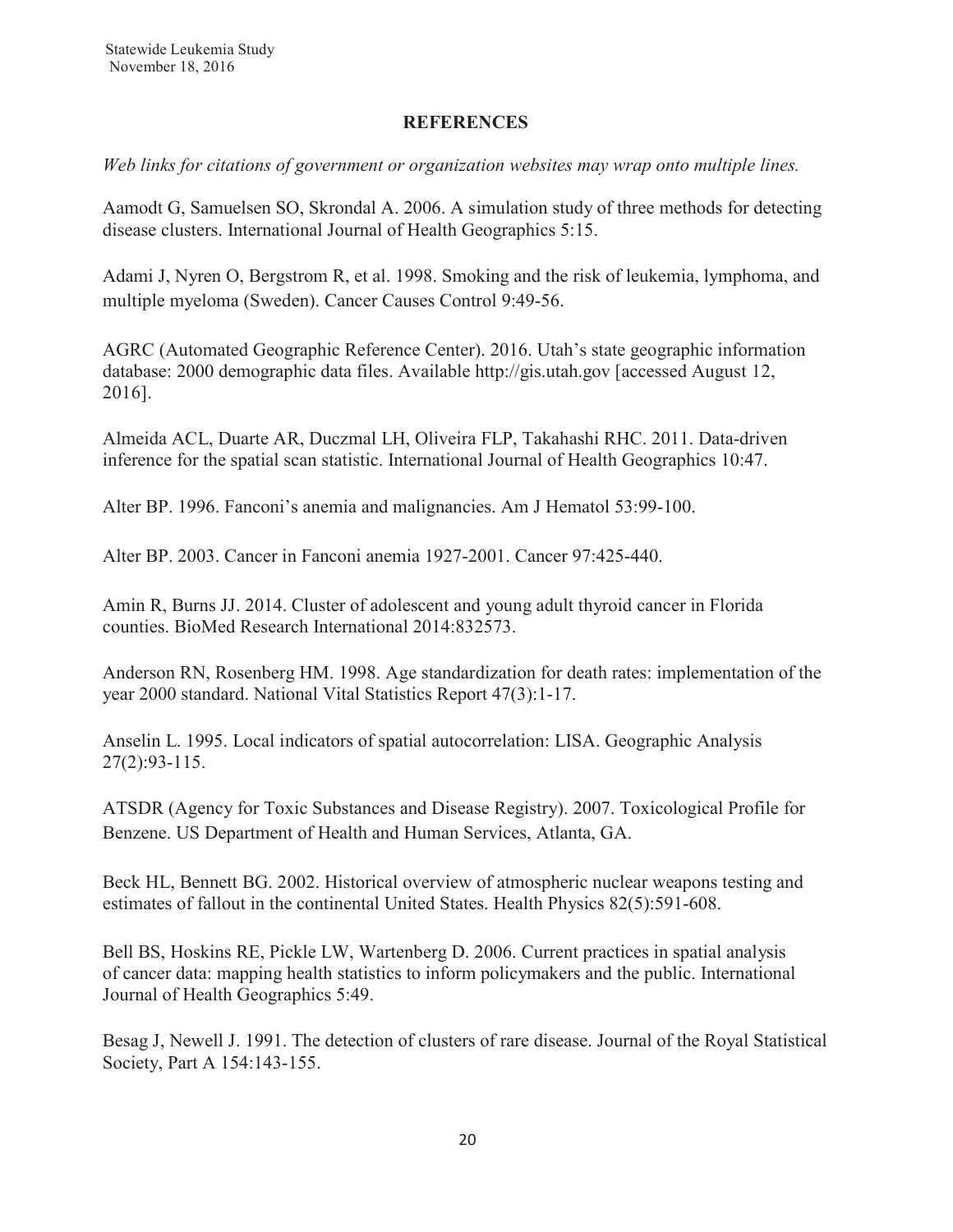Birch JM. 1999. Genes and cancer. Arch Dis Child 80:1-3.

Blackwelder WC, Yano K, Rhoads GG, et al. 1980. Alcohol and mortality: The Honolulu Heart Study. Am J Med 68:164-169.

Bloom GE, Warner S, Gerland PS, et al. 1966. Chromosome abnormalities in constitutional aplastic anemia. N Engl J Med 274:8-14.

Boice JD Jr, Blettner M, Kleinerman RA, et al. 1987. Radiation dose and leukemia risk in patients treated for cancer of the cervix. J Natl Cancer Inst 79:1295-1311.

Boice JD Jr, Morin MM, Glass AG, et al. 1991. Diagnostic x-ray procedures and risk of leukemia, lymphoma, and multiple myeloma. J Am Med Assoc 265: 1290-1294.

Breslow NE, Day NE. 1987. Rates and Rate Standardization. In: The Design and Analysis of Cohort Studies, Vol 2. IARC Scientific Publication No 82. (Breslow NE, Day NE, eds). Lyon, France: International Agency for Research on Cancer.

Brondum J, Shu XO, Steinbuch M, et al. 1999. Parental cigarette smoking and the risk of acute leukemia in children. Cancer 85:1380-1388.

Brown LM, Gibson R, Blair A, et al. 1992a. Smoking and risk of leukemia. Am J Epidemiol 135: 763-768.

Brown LM, Gibson R, Burmeister LF, et al. 1992b. Alcohol consumption and risk of leukemia, non-Hodgkin's lymphoma, and multiple myeloma. Leuk Res 16:979-984.

Brownson RC, Novotny TE, Perry MC. 1993. Cigarette smoking and adult leukemia. A metaanalysis. Arch Intern Med 153:469-475.

Brugnone F, Perbellini L, Giuliari C, et al. 1994. Blood and urine concentrations of chemical pollutants in the general population. Med Lav 85: 370-389.

Cartensen JM, Bygren LO, Hatschek T. 1990. Cancer incidence among Swedish brewery workers. Int J Cancer 45:393-396.

CDC (Centers for Disease Control and Prevention). 1990. Guidelines for investigating clusters of health events. Morbidity and Mortality Weekly Report – Recommendations and Reports 39(RR-11):1-16.

CDC (Centers for Disease Control and Prevention). 2016. Leading causes of death. Available: http://www.cdc.gov/nchs/fastats/leading-causes-of-death.htm [accessed August 10, 2016].

Chen J, Roth RE, Naito AT, Lengerich EJ MacEachren AM. 2008. Geovisual analytics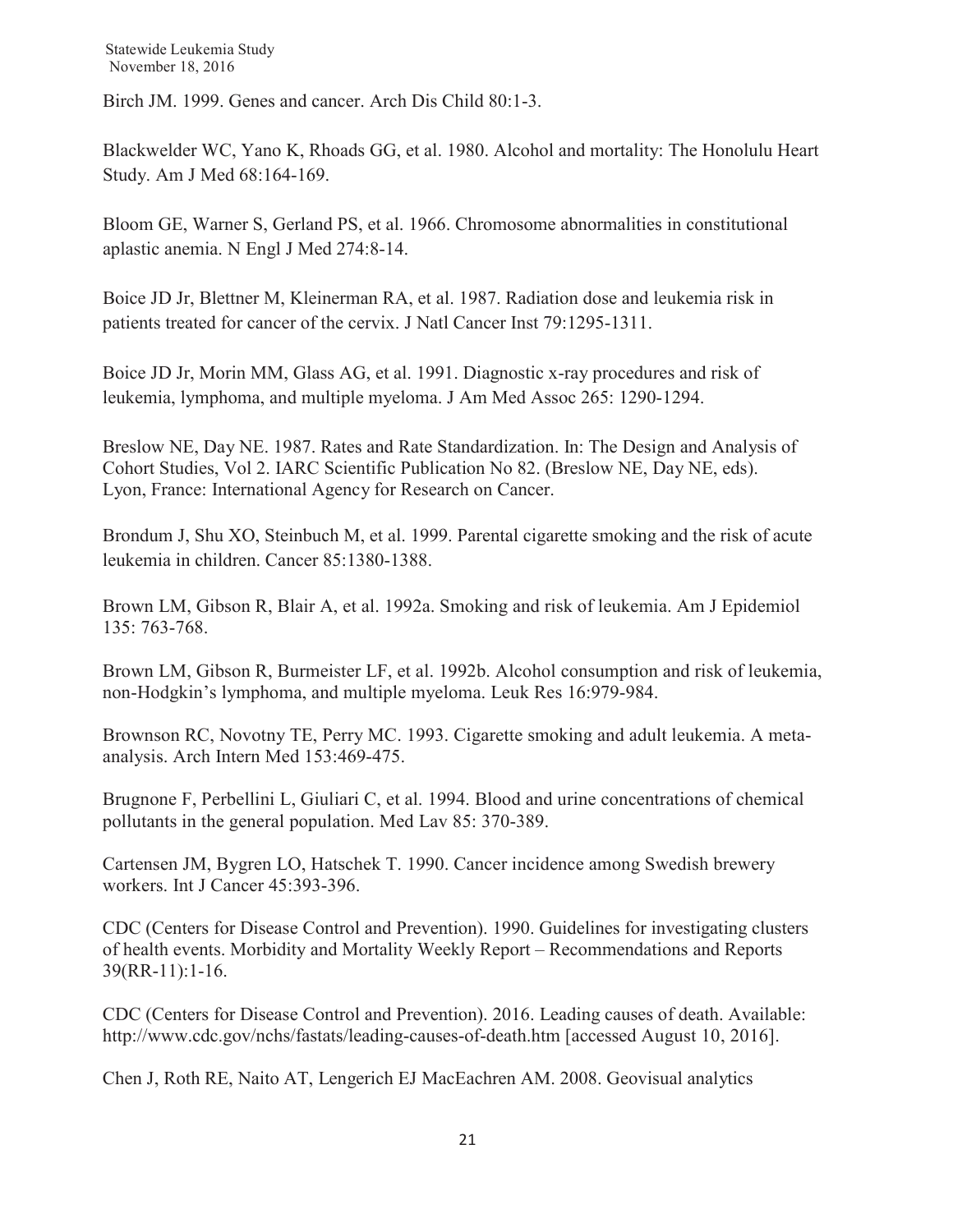to enhance spatial scan statistic interpretation: an analysis of U.S. cervical cancer mortality. International Journal of Health Geographics 7:57.

Cromley EK, McLafferty SL. 2012. 5 Analyzing spatial clustering of health events. In: GIS and public health, 2nd ed. (Cromley EK, McLafferty SL, eds.). New York, NY: The Guilford Press.

Curtis RE, Boice JD, Stovall M, et al. 1992. Risk of leukemia after chemotherapy and radiation treatment for breast cancer. N Engl J Med 326:1745-1751.

Curtis RE, Boice JD, Stovall M, et al. 1994. Relation of leukemia risk of radiation dose after cancer of the uterine corpus. J Natl Cancer Inst 86:1315-1324.

Delongchamp RR, Mabuchi K, Yoshimoto Y, et al. 1997. Cancer mortality among atomic bomb survivors exposed in utero or as young children, October 1950 – Nov 1992. Radiat Res 147:385-395.

Delore P, Borgomano C. 1928. Leukemia aigue un cour de l'intoxication benzeique, sur l'origine toxique de certains leukemias aigutes et leurs relations avec les anemies graves. J Med Lyon 9:227-233.

Dicker RC. 2002. A brief review of the basic principles of epidemiology. In: Field Epidemiology, 2nd ed. (Greg MB, ed.). New York, NY: Oxford University Press.

Dietz NA, Sherman R, MacKinnon J, Fleming L, Arheart KL, Wohler B, Lee DJ. 2011. Toward the identification of communities with increased tobacco-associated cancer burden: application of spatial modeling techniques. Journal of Carcinogenesis 10:22.

DOE (Department of Energy). 2000. United States nuclear tests: July 1945 through September 1992, DOE/NV-2009-REV 15. Las Vegas, NV: Nevada Operations Office. Available: https://nnsa.energy.gov/sites/default/files/nnsa/inlinefiles/doe%20nv%202000e.pdf [accessed August 12, 2016].

Doll R. 1996. Cancers weakly related to smoking. Br Med Bull 52:35-49.

Dror Y, Freedman MH. 2001. Shwachman-Diamond syndrome marrow cells show abnormally increased apoptosis mediated through the Fas pathway. Blood 97:3011-3016.

Esteve J, Benhamou E, Raymond L. 1994. Statistical methods in cancer research: IV descriptive epidemiology (IARC Scientific Publication Number 128). Lyon, France: International Agency for Research on Cancer.

Fehner TR, Gosling FG. 2000. Origins of the Nevada test site, DOE/MA-0518. Washington, DC: Department of Energy, History Division. Available: http://www.dd.anl.gov/ddtraining/50yrsNTSHistory.pdf [accessed August 12, 2016].

Feychting M, Ahlbom A. 1994. Magnetic fields, leukemia, and central nervous system tumors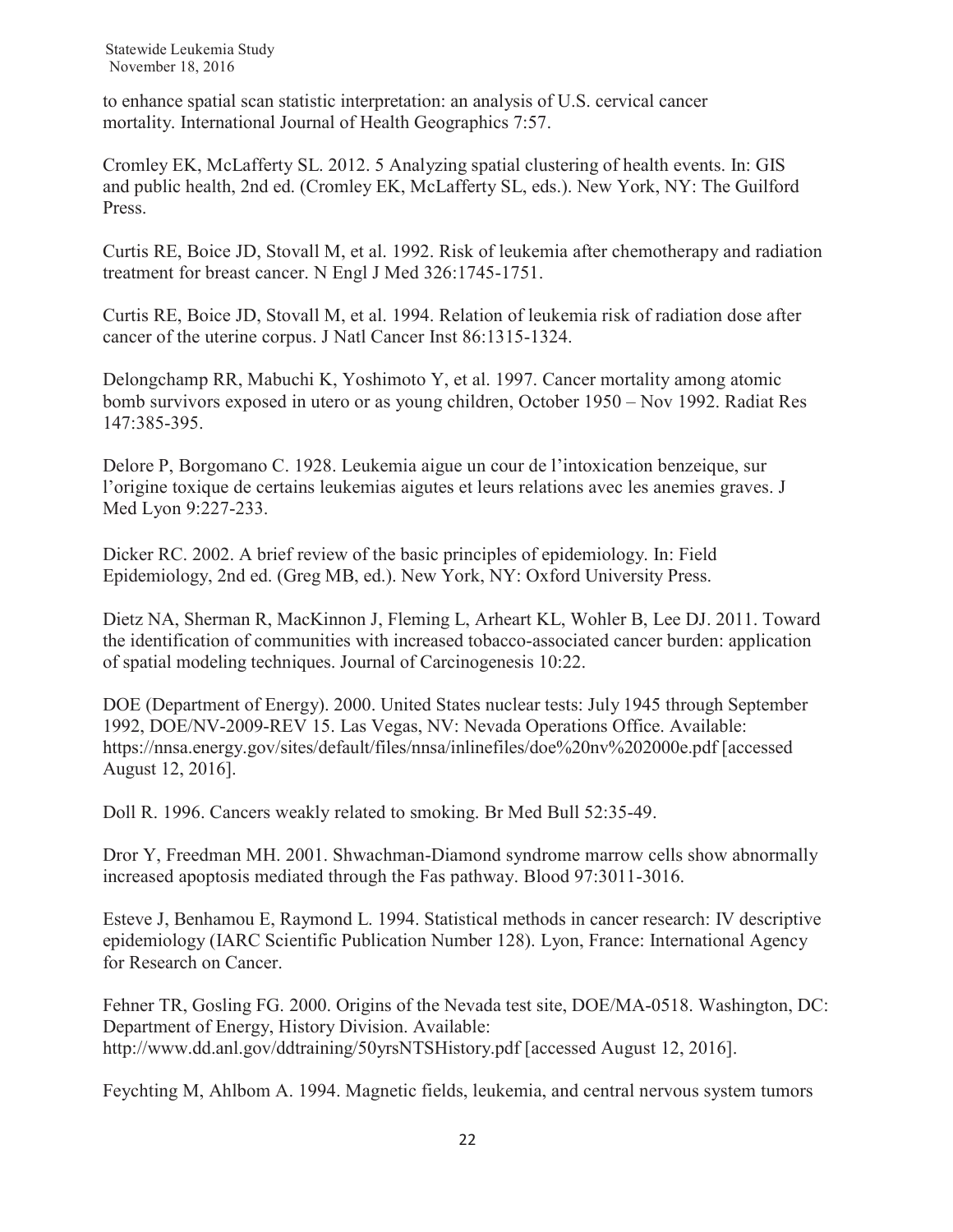in Swedish adults residing near high-voltage power lines. Epidemiology 5:501-509.

Forastiere F, Sperati A, Cherubini G, et al. 2002. Adult myeloid leukaemia, geology, and domestic exposure to radon and gamma radiation: A case-control study in central Italy. Occup Environ Med 55:106-110.

Friedman GD. 1993. Cigarette smoking, leukemia, and multiple myeloma. Ann Epidemiol 3: 425-428.

Frumkin H, Kantrowitz W. 1987. Cancer clusters in the workplace: an approach to investigation. Journal of Occupational Medicine 29(12):949-952.

Gardner MJ, Snee MP, Hall AJ, et al. 1990. Results of case-control study of leukaemia and lymphoma among young people near Sellafield nuclear plants in West Cumbria. BMJ 300: 423-429.

Garfinkel L, Boffetta P. 1990. Association between smoking and leukemia in two American Cancer Society prospective studies. Cancer 65:2356-2360.

Geolytics, Inc. 2014. Census digital opitcal disks (CDs) for the 1980, 1990, 2000 and 2010 US census counts in the 2010 census boundaries. Information: http://www.GeoLytics.com [accessed August 12, 2016]. The following disks were used to generate intercensal estimates used by EEP:

- $\bullet$  1980 Census in 2010 Boundaries, Long (SF3) and Short Form (SF1), version 1.0
- 1990 Long Form in 2010 Boundaries, The complete 1990 U.S. Census Data normalized to 2010 boundaries, Release 1.0
- 2000 Long Form in 2010 Boundaries, The complete 2000 U.S. Census Data normalized to 2010 boundaries, Release 1.0
- American Community Survey 2011

German J. 1997. Bloom's syndrome. XX. The first 100 cancers. Cancer Genet Cytogenet 93:100-106.

Getis A, Ord JK. 1992. The analysis of spatial association by use of distance statistics. Geographical Analysis 24(3): 189-206.

Getis A, Ord JK. 1996. Local spatial statistics: an overview. In: Spatial analysis: modelling in a GIS environment. (Longley P, Batty M, eds.). Cambridge, UK: GeoInformation International, 261-277.

GOMB (Governor's Office of Management and Budget). 2015. Population Estimates by State and County. Available: http://gomb.utah.gov/budget-policy/demographic-economic-analysis/ [accessed August 15, 2016].

Goodman M, Naiman JS, Goodman D, LaKind JS. 2012. Cancer clusters in the USA: what do the last twenty years of state and federal investigation tell us. Critical Reviews in Toxicology 42(6):474-490.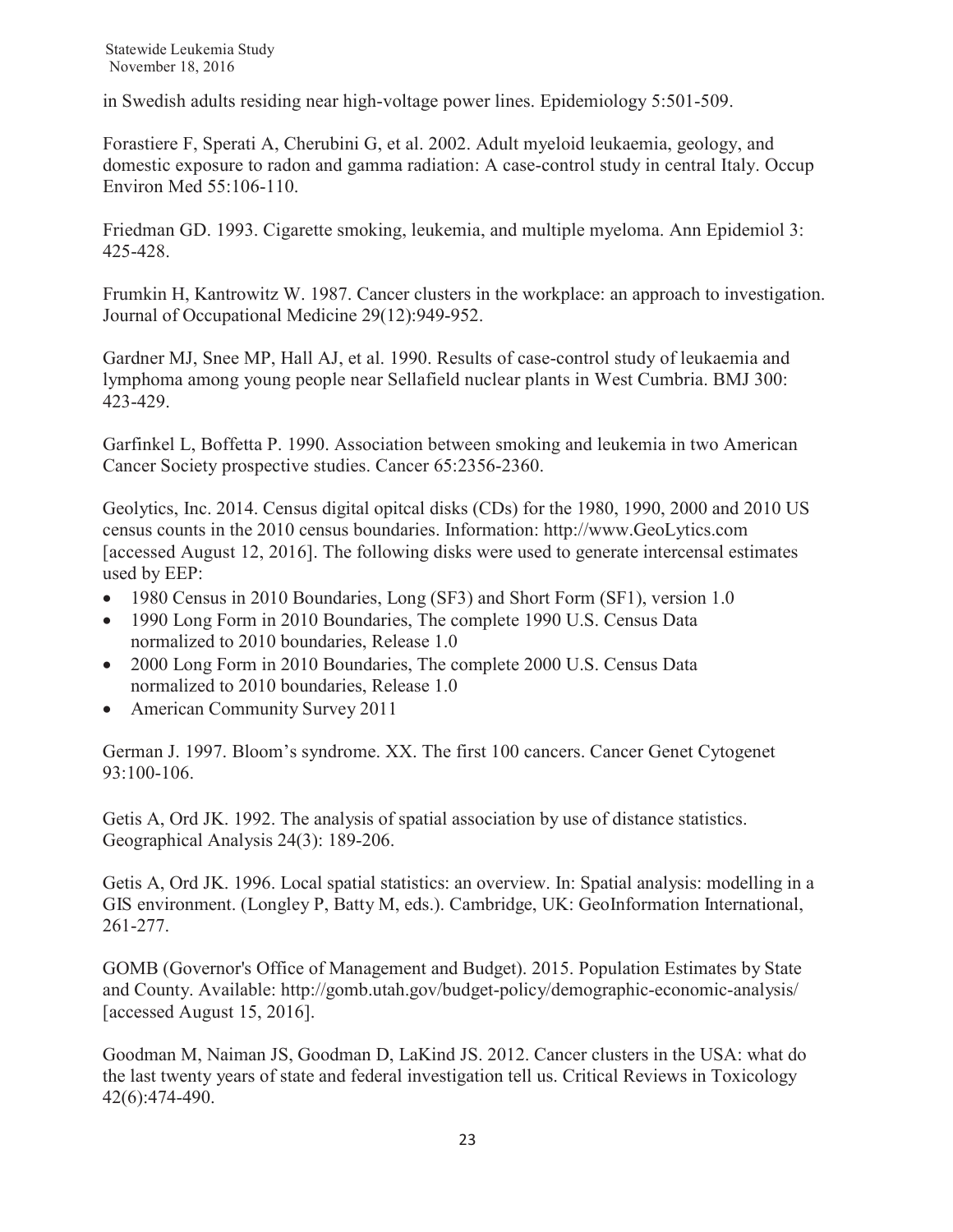Goujon-Bellec S, Demoury C, Guyot-Goubin A, Hemon D, Clavel J. 2011. Detection of clusters of a rare disease over a large territory: performance of cluster detection methods. International Journal of Health Geographics 10:53.

Greenland S. 2001. Ecologic versus individual-level sources of bias in ecologic estimates of contextual health effects. International Journal of Epidemiology 30(6):1343-1350.

Greenland S, Robins J. 1994. Ecologic studies – biases, misconceptions, and counter examples. American Journal of Epidemiology 139(8):747-760.

Grimwade DJ, Stephenson J, De Silva C, et al. 1993. Familial MDS with 5q-abnormality. Br J Haematol 84:536-538.

Groet J, McIwaine S, Spinelli M, et al. 2003. Acquired mutations in GATA1 in neonates with Down syndrome with transient myeloid disorder. Lancet 362:1617-1620.

Hasle H, Clemmsensen IH, Mikkelsen M. 2000. Risks of leukaemia and solid tumours in individuals with Down's syndrome. Lancet 355:165-169.

Hayes RB, Yin SN, Dosemeci M, et al. 1997. Benzene and dose-related incidence of hematologic neoplasms in China. Chinese Academy of Preventive Medicine-National Cancer Institute Benzene Study Group. J Natl Cancer Inst 89:1065-1071.

Higginson J, Muir CS, Munoz N. 1992. Thyroid and other endocrine glands. In: Human cancer: epidemiology and environmental causes. (Higginson J, Muir CS, Munoz N. eds.). London, UK: Cambridge University Press. pp.445-448.

Hill DA, Gridley G, Cnattingius S, et al. 2003. Mortality and cancer incidence among individuals with Down syndrome. Arch Intern Med 163:705-711.

Hinds MW, Kolonel LN, Lee T, et al. 1980. Associations between cancer incidence and alcohol and cigarette consumptions among five ethnic groups in Hawaii. Br J Cancer 41: 929- 940.

Hinrichsen VL, Klassen AC, Song C, Kulldorff M. 2009. Evaluation of the performance of tests for spatial randomness on prostate cancer data. International Journal of Health Geographics 8:41.

Hoffman R, Benz EJ Jr, Shattil SJ, et al. 2000. Hematology. Basic Principles and Practice. 3rd ed. New York: Church Livingstone.

Horwitz M, Benson KF, Li FQ, et al. 1997. Genetic heterogeneity in familial acute myelogenous leukemia: evidence for a second locus at chromosome 16q21-23.2. Am J Hum Genet 61:873-881.

Hsu CE, Jacobson H, Mas FS. 2004. Evaluating the disparity of female breast cancer mortality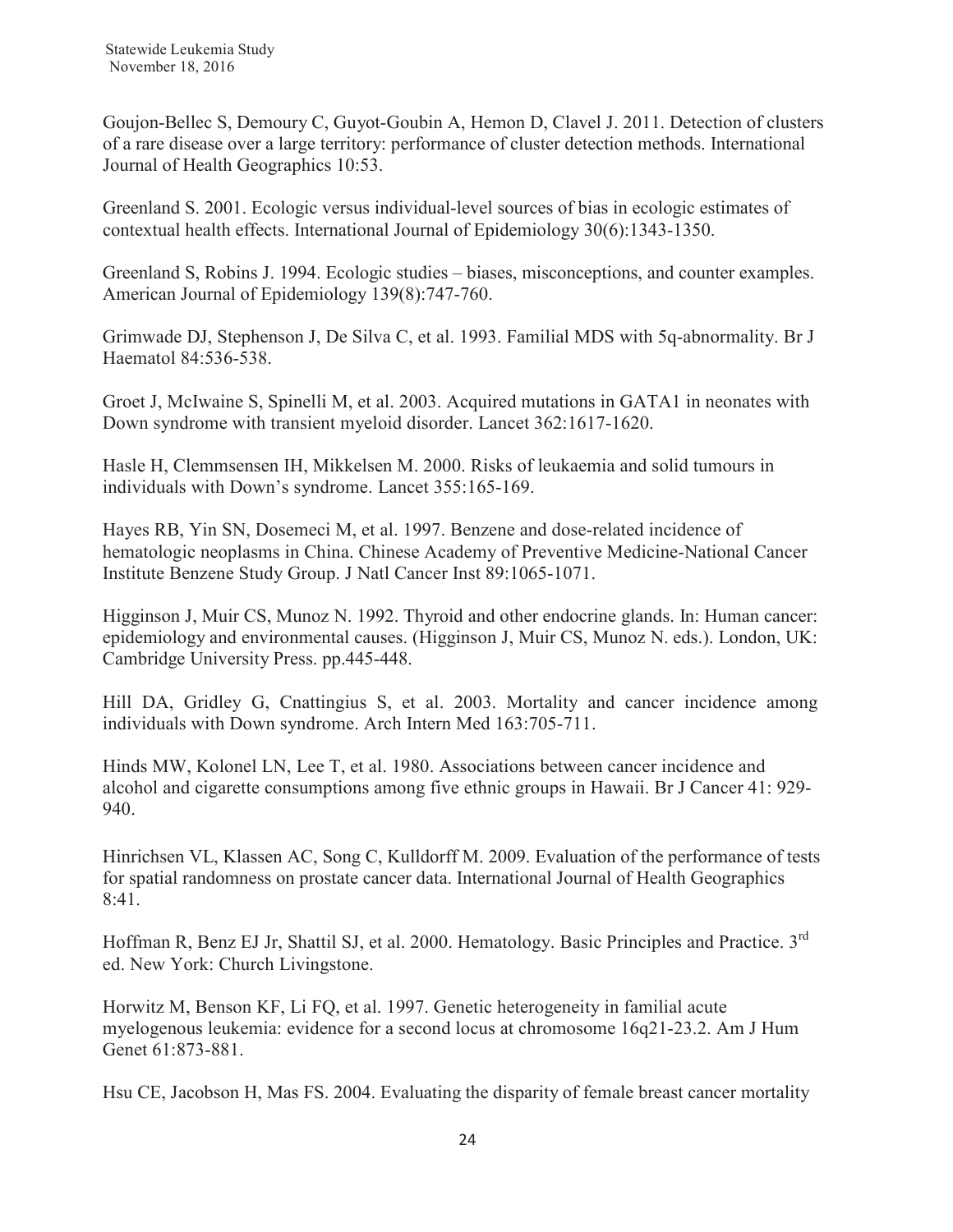among racial groups - a spatiotemporal analysis. International Journal of Health Geographics  $3:4.$ 

Huebner WW, Schnatter AR, nicolich MJ, et al. 1997. Mortality experience of a young petrochemical industry cohort. 1979-1992 follow-up study of US-based employees. J Occup Environ Med 39:970-982.

IARC (International Agency for Research on Cancer). 2012. Benzene. In: Chemical Agents and Related Occupations, Volume 100F, A Review of Human Carcinogens, IARC Monographs of Carcinogenic Risks to Humans. Lyon, France: IARC Press.

Infante-Rivard C, Krajinovic M, Labuda D, et al. 2002. Childhood acute lymphoblastic leukemia associated with parental alcohol consumption and polymorphisms of carcinogen-metabolizing genes. Epidemiology 13:277-281.

Inskip PD. 1999. Second cancer following radiotherapy. In: Neugut AI, Meadows AT eds. Multiple Primary Cancers. Philadelphia: Lippincott Williams & Wilkins, pp. 91-135.

Ireland B, Collin JJ, Buckley CF, et al. 1997. Cancer mortality among workers with benzene exposure. Epidemiology 8:318-320.

Izquierdo JN, Schoenbach VJ. 2000. The potential and limitations of data from population-based state cancer registries. American Journal of Public Health 90(5):695-698.

Jackson MC, Huang L, Luo J, Hachey M, Feuer E. 2009. Comparison of tests for spatial heterogeneity on data with global clustering patterns and outliers. International Journal of Health Geographics 8:55.

Jacquez GM, Greiling DA. 2003. Local clustering in breast, lung and colorectal cancer in Long Island, New York. International Journal of Health Geographics 2:3.

Jaffe ES, Harris NL, Stein H, et al. 2001. Pathology and Genetics of Tumours of Haematopoietic and Lymphoid Tissues. Lyon, France: IARC Press.

Jekel JF, Elmore JG, Katz DL. 1996. Epidemiology, biostatistics and preventive medicine. Philadelphia, PA: WB Saunders Co.

Ji BT, Shu XO, Linet MS, et al. 1997. Paternal cigarette smoking and the risk of childhood cancer among offspring of nonsmoking mothers. J Natl Cancer Inst 89:238-244.

Johnson CJ. 1984 Cancer incidence in an area of radioactive fallout downwind from the Nevada Test Site. J Am Med Assoc 251: 230-236.

Jones SG, Kulldorff M. 2012. Influence of spatial resolution on space-time disease cluster detection. PLOS One 7(10):e48036.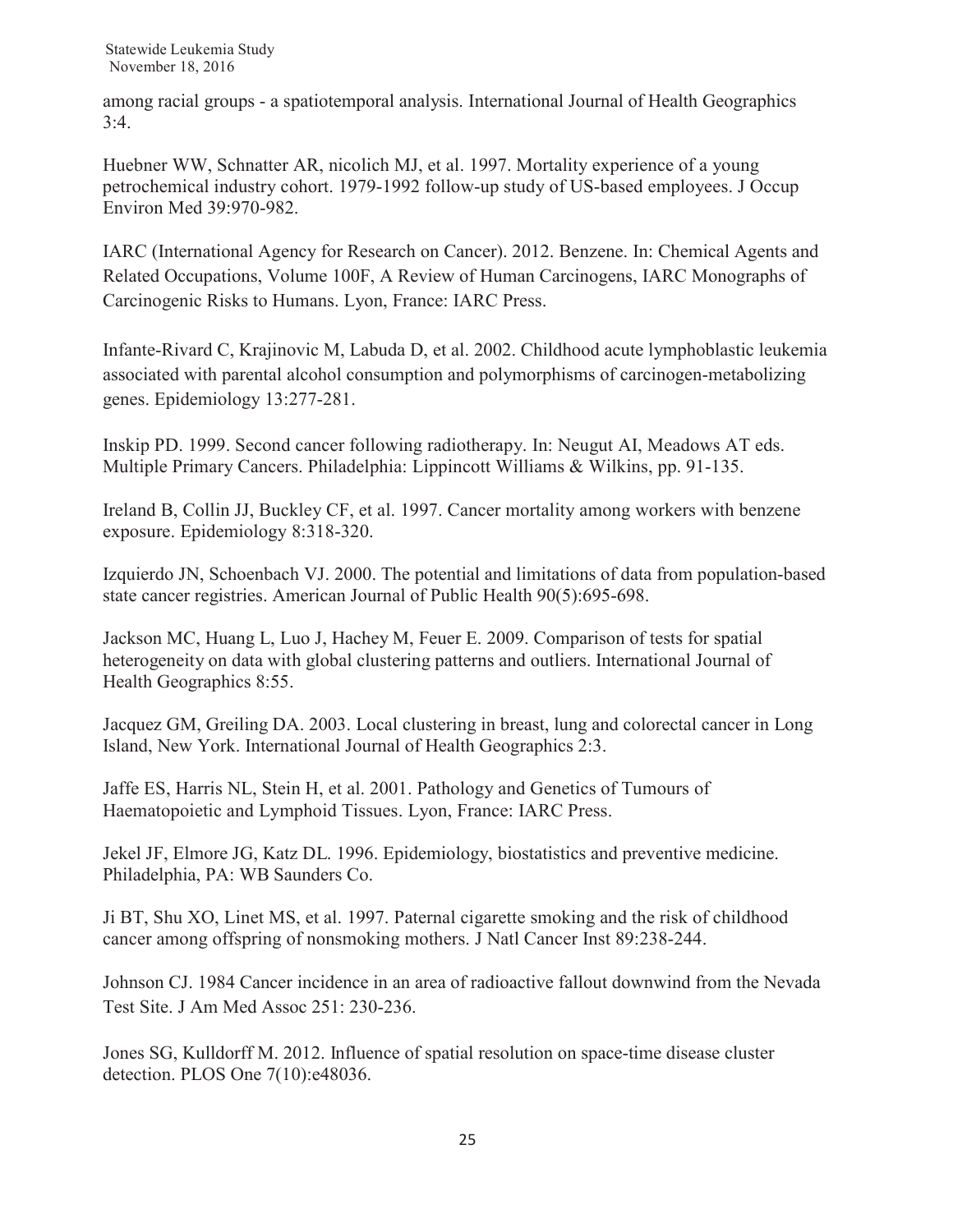Kaletsch U, Kaatsch P, Meinert R, et al. 1999. Childhood cancer and residential radon exposure – results of a population-based case-control study in Lower Saxony (Germany). Radiat Environ Biophy 38:211-225.

Kende G, Toren A, Mandel M, et al. 1994. Familial leukemia: Description of two kindreds and a review of the genetic aspects of the disease. Acta Haematol 92:208-211.

Kinlen LJ, Rogot E. 1988. Leukaemia and smoking habits among United States veterans. Br Med J 297:657-659.

Kinlen LJ, Clarke K, Balkwill A. 1993. Paternal preconceptional radiation exposure in the nuclear industry and leukaemia and non-Hodgkin's lymphoma in young people in Scotland. BMJ 306:1153-1158.

Kingsley BS, Schmeichel KL, Rubin CH. 2007. An update on cancer cluster activities at the Centers for Disease Control and Prevention. Environmental Health Perspectives 115(1):167- 171.

Knowles DM, ed. 1992. Neoplastic Hematopathology. Baltimore, MD: Williams & Wilkins.

Kok PW, Ong CN. 1994. Blood and urinary benzene determined by headspace gas chromatography with photoionization detection: Application in biological monitoring of lowlevel nonoccupational exposure. Int Arch Occup Environ Health 66:195-201.

Kulldorff M. 1997. A spatial scan statistic. Communications in Statistics: Theory and Methods. 26(6):1481-1496.

Kulldorff M. 2010. SaTScan<sup>TM</sup> user guide for version 9.0 (also supplied with version 9.1). Information Management Services, Inc., Silver Spring, MD. For more information visit http://www.satscan.org.

Kulldorff M, Huang L, Pickle L, Duczmal L. 2006. An elliptical spatial scan statistics. Statistics in Medicine 25(22):3929-3943.

Kulldorff M, IMS (Information Management Services, Inc.). 2011. SaTScan<sup>TM</sup> software for spatial and space time scan statistics, for MS Windows, version 9.1.1. Information Management Services, Inc., Silver Spring, MD. Information: http://www.satscan.org.

Kulldorff M, Nagarwalla N. 1995. Spatial disease clusters: detection and inference. Statistics in Medicine 14(8):799-810.

Kuttesch JF Jr, Wexler LH, Marcus RB, et al. 1996. Second malignancies after Ewing's sarcoma: Radiation dose dependency of secondary sarcomas. J Clin Oncol 14:2818-2825.

Kwong YL, Ng MH, Ma SK. 2000. Familial acute myeloid leukemia with monosomy 7: Late onset and involvement of a multipotential progenitor cell. Cancer Genet Cytogenet 116:170- 173.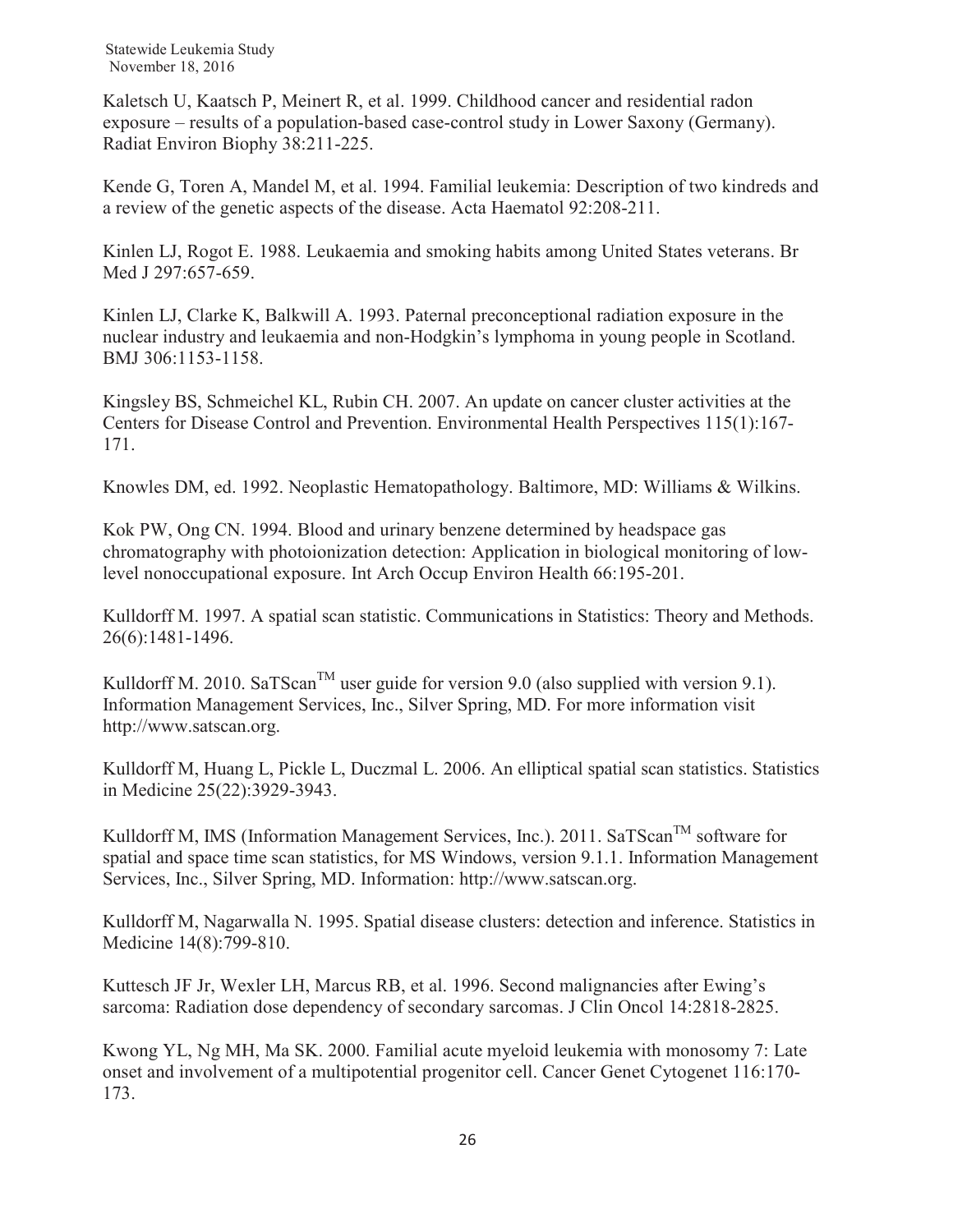Land CE, McKay FW, Machado SC. 1984. Childhood leukemia and fallout from the Nevada nuclear tests. Science 223: 139-144.

Law GR, Kane EV, Roman E, et al. 2000. Residential radon exposure and adult acute leukemia. Lancet 355:1888.

Lawson AB, Kulldorff M. 1999. 7 A review of cluster detection methodology. In: Disease mapping and risk assessment for public health (Lawson A, Biggeri A, Bohning D, Lesaffre E, Viel J-F, Bertollini R, eds.). Chichester, West Sussex: John Wiley & Sons, Inc.

Linet MS, Pottern LM. 1992. Familial aggregation of hematopoietic malignancies and risk of non-Hodgkin's lymphoma. Cancer Res 52 (19 Suppl): 5468s-5473s.

Linet MS, Devesa SS, Morgan GJ. 2006. The Leukemias. In: Cancer Epidemiology and Prevention, 3rd Ed. (Schottenfeld D, Fraumeni JH, eds.). New York, NY: Oxford University Press pp. 841-871.

Little MP, Muirhead CR. 1998. Curvature in the cancer mortality dose response in Japanese atomic bomb survivors: Absence of evidence of threshold. Int J Radiat Biol 74:471-480.

Lubin JH, Linet MS, Boice JD Jr, et al. 1998. Case-control study of childhood acute lymphoblastic leukemia and residential radon exposure. J Natl Cancer Inst 90: 294-300.

Lyon JL, Klauber M, Gardner JW, et al. 1979. Childhood leukemias associated with fallout from nuclear tests. N Engl J Med 300: 397-402.

Machado SG, Land CE, McKay FW. 1987. Cancer mortality and radioactive fallout in southwestern Utah. Am J Epidemiol 125: 44-61.

Magnani C, Pastore G, Luzzatto L, et al. 1990. Parental occupational and other environmental factors in the etiology of leukemias and non-Hodgkin's lymphomas in childhood: A casecontrol study. Tumori 76:413-419.

Malkin D, Brown EJ, Zipursky A. 2000. The role of p53 in megakaryocyte differentiation and the megakaryocytic leukemias of Down syndrome. Cancer Genet Cytogenet 116:1-5.

Mandla SG, Goobie S, Kumar RT, et al. 1998. Genetic analysis of familial myelodysplastic syndrome: Absence of linkage to chromosomes 5q31 and 7q22. Cancer Genet Cytogenet 105: 113-118.

Mann CJ. 2003. Observation research methods. Research design II: cohort, cross sectional, and case-control studies. Emergency Medicine Journal 20(1):54-60.

Marshall RJ. 1991. A review of methods for statistical analysis of spatial patterns of disease. Journal of the Royal Statistical Society A 154(3):421-441.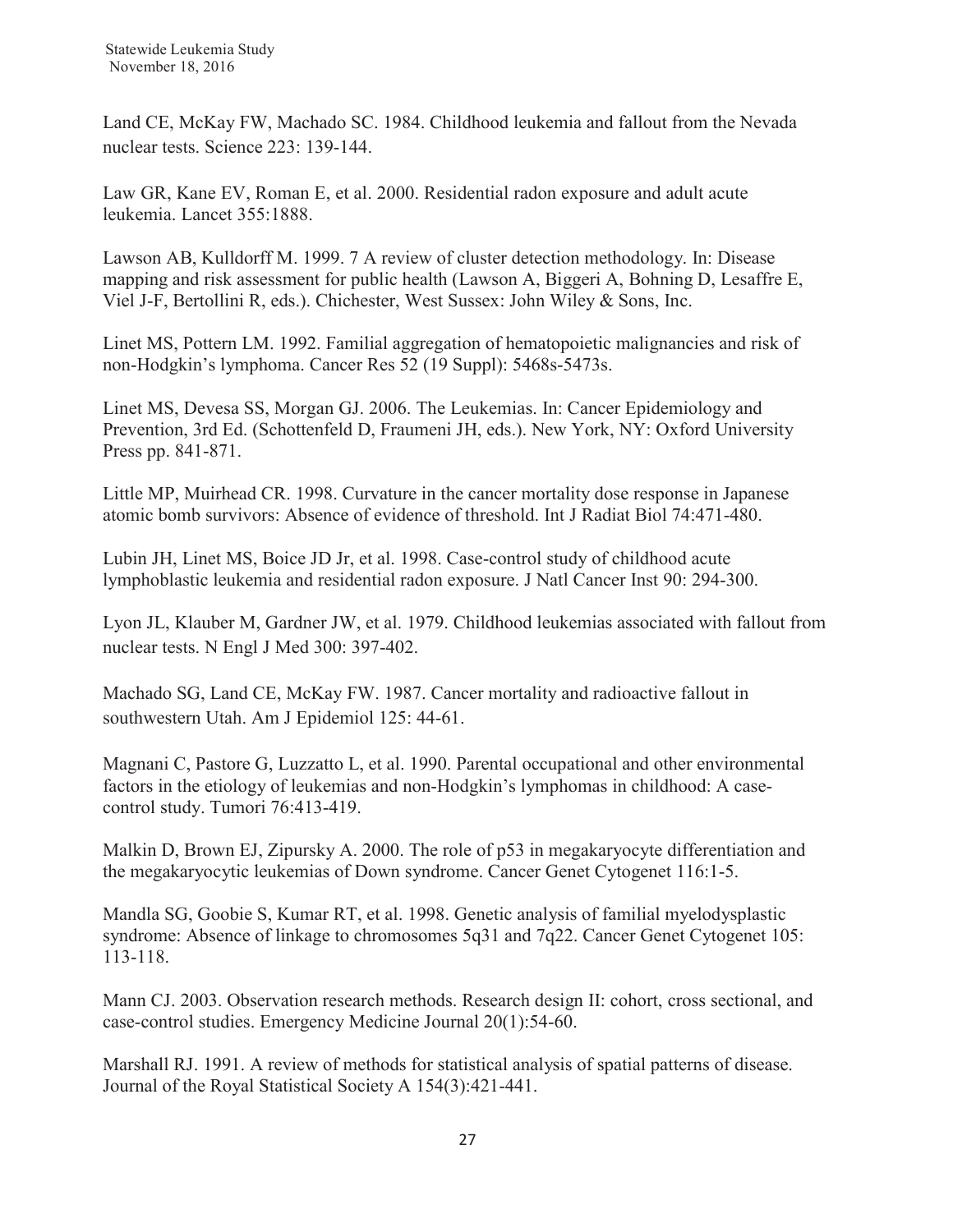McLaughlin JR, King WD, Anderson TW, et al. 1993. Paternal radiation exposure and leukaemia in offspring: The Ontario case-control study. BMJ 307:959-966.

Melikian AA, Prahalad AK, Hoffman D. 1993. Urinary trans-muconic acid as an indicator of exposure to benzene in cigarette smokers. Cancer Epidemiol Biomarkers Prev 2:47-51.

Meliker JR, Sloan CD. 2011. Spatio-temporal epidemiology: principles and opportunities. Spatial and Spatio-temporal Epidemiology 2(1):1-9.

Moore DA, Carpenter TE. 1999. Spatial analytical methods and geographic information systems: use in health research and epidemiology. Epidemiologic Reviews 21(2):143-161.

Moran PAP. 1950. Notes on continuous stochastic phenomena. Biometrika 37:17-23.

Morgenstern H. 1982. Uses of ecologic analysis in epidemiologic research. American Journal of Public Health 72(12):1336-1344.

Morgenstern H. 1995. Ecologic studies in epidemiology: concepts, principles, and methods. Annual Reviews of Public Health 16:16-81.

Morrone M. 2011. From cancer to diarrhea: the moving target of public concern about environmental health risks. Environmental Health Insights 5:87-96.

Mundchau G, Gurbunxani S, Gaines AS, et al. 2003. Mutagenesis of GATA1 is an initiating event in Down syndrome leukemogenesis. Blood 101:4298-4300.

Nakashini M, Tanaka K, Shintani T. et al. 1999. Chromosomal instability in acute myelocytic leukemia and myelodysplastic syndrome patients among atomic bomb survivors. J Radiat Res (Tyokyo) 40:159-167.

NCI (National Cancer Institute). 2012. SEER program coding and staging manual 2012. Available: http://seer.cancer.gov/archive/manuals/2012/SPCSM\_2012\_maindoc.pdf [accessed August 12, 2016].

NCI (National Cancer Institute). 2013. What you need to know about leukemia. Available: http://www.cancer.gov/publications/patient-education/leukemia.pdf [accessed August 1, 2016].

NCI (National Cancer Institute). 2016a. State Cancer Profiles: Nationwide. Historical Trends 1975-2013, Incidence, SEER 9 Registries, Leukemia, All Races (including Hispanic), All Ages, Both Sexes. Available: http://www.statecancerprofiles.cancer.gov [accessed August 2, 2016].

NCI (National Cancer Institute). 2016b. SEER Stat Fact Sheets: Acute Myeloid Leukemia. Available: http://www.seer.cancer.gov/statfacts/html/amyl.html [accessed August 1, 2016].

NCI (National Cancer Institute). 2016c. SEER Stat Fact Sheets: Acute Lymphocytic Leukemia.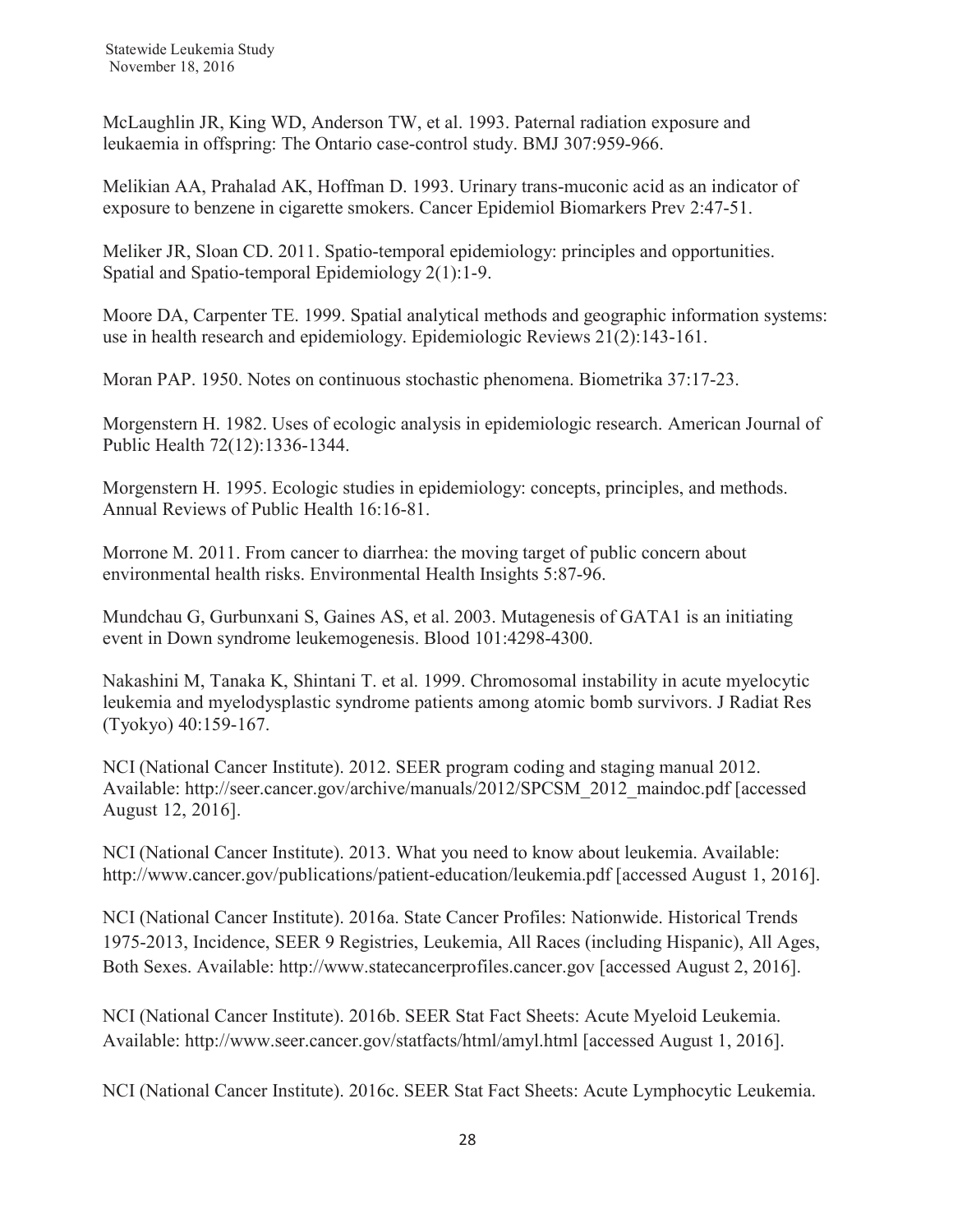Available: http://www.seer.cancer.gov/statfacts/html/alyl.html [accessed August 1, 2016].

NCI (National Cancer Institute). 2016d. SEER Stat Fact Sheets: Chronic Lymphocytic Leukemia. Available: http://www.seer.cancer.gov/statfacts/html/clyl.html [accessed August 1, 2016].

NCI (National Cancer Institute). 2016e. SEER Stat Fact Sheets: Chronic Myeloid Leukemia. Available: http://www.seer.cancer.gov/statfacts/html/cmyl.html [accessed August 1, 2016].

NCI (National Cancer Institute). 2016f. State Cancer Profiles: Utah (age-adjusted incidence rates). Available: http://www.statecancerprofiles.cancer.gov [accessed August 2, 2016].

NCI (National Cancer Institute). 2016g. SEER Stat Fact Sheets: Leukemia. Available: http://www.seer.cancer.gov/statfacts/html/leuks.html [accessed August 1, 2016].

NCI (National Cancer Institute). 2016h. Surveillance, Epidemiology and End Results (SEER) Program. Available: http://seer.cancer.gov [accessed August 15, 2016].

Neill DB. 2009. An empirical comparison of spatial scan statistics for outbreak detection. International Journal of Health Geographics 8:20.

Nishi M, Miyake H. 1989. A case-control study of non-T cell acute lymphoblastic leukeaemia of children in Hokkaido, Japan. J Epidemiol Community Health 43:352-355.

Oliveira FLP, Duczmal LH, Cancado ALF, Tavares R. 2011. Nonparametric intensity bounds for the delineation of spatial clusters. International Journal of Health Geographics 10:1.

Olopade OI, Roulston D, Baker T, et al. 1996. Familial myeloid leukemia associated with loss of the long arm of chromosome 5. Leukemia 10:669-674.

Ong CN, Lee BL. 1994. Determination of benzene and its metabolites: application in biological monitoring of environmental and occupational exposure to benzene. J Chromatogr B Biomed Appl 660:1-22.

Ord J, Getis A. 1995. Local spatial autocorrelation statistics: distributional issues and an application. Geographical analysis 27(4):286-306.

Ott MG, Townsend JC, Fishbeck WA, et al. 1978. Mortality among individuals occupationally exposed to benzene. Arch Environ Med 33:3-10.

Ozonoff A, Jeffery C, Manjourides J, Forseberg White L. Pagano M. 2007. Effect of spatial resolution on cluster detection: a simulation study. International Journal of Health Geographics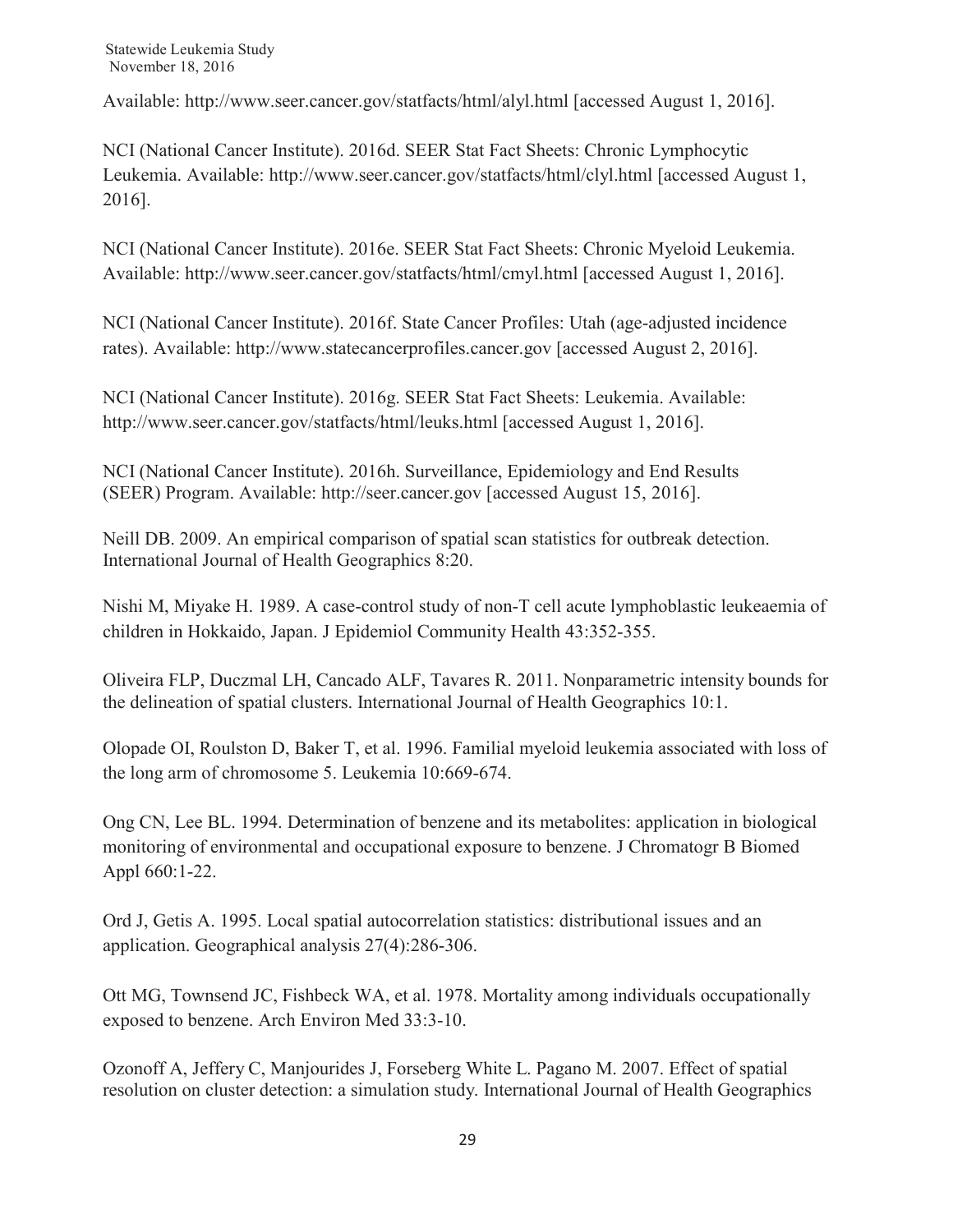6:52.

Parenteau M-P, Sawada MC. 2011. The modifiable areal unit problem (MAUP) in the relationship between exposure to NO2 and respiratory health. International Journal of Health Geographics 10:58.

Park HM. 2010. Hypothesis testing and statistical power of a test. Bloomington, In: Indiana University: Center for Statistical and Mathematical Computing.

Pottern LM, Linet M, Blair A, et al. 1991. Familial cancers associated with subtypes of leukemia and non-Hodgkin's lymphoma. Leuk Res 15:305-314.

Preston DL, Kusumi S, Tomonaga M, et al. 1994. Cancer incidence in atomic bomb survivors. Part III. Leukemia, lymphoma and multiple myeloma, 1950-1987. Radiat Res 137:S68-97.

Read S, Bath P, Willett P, Maheswaran R. 2011 Measuring the spatial accuracy of the spatial scan statistic. Spat Spatio-temporal Epidemiol 2(2):69-78.

Ries LAG, Eisner MP, Kosary CL, et al. 2003. SEER Cancer Statistics Review, 1975-2000. Hankey BF, Miller BA, Clegg L, Mariotto A, Fay MP, Feuer EJ, Edwards BK, eds. Bethesda, MD: National Cancer Institute. Available at: http://seer.cancer.gov/csr/1975\_2000.

Rinksy RA, Smith AB, Hornung R, et al. 1987. Benzene and leukemia. An epidemiologic risk assessment. N Engl J Med 316:1044-1050.

Rinksy RA, Hornung RW, Silver SR, et al. 2002. Benzene exposure and hematopoietic mortality: A long-term epidemiologic risk assessment. Am J Ind Med 42:474.

Rischewski JR, Clausen H, Leber V, et al. 2000. A heterozygous frameshift mutation in the Fanconi anemia C gene in familial T-ALL and secondary malignancy. Klin Paediatr 212: 174- 176.

Robertson C, Nelson TA. 2010. Review of software for space-time disease surveillance. International Journal of Health Geographics 9:16.

Rockhill B. 2005. Theorizing about causes at the individual level while estimating effects at the population level: implications for prevention. Epidemiology 16(1):124-129.

Roman E, Watson A, Beral V, et al. 1993. Case-control study of leukaemia and non-Hodgkin's lymphoma among children aged 0-4 years living in west Berkshire and north Hampshire health districts. BMJ 306:615-621.

Rushton L, Romaniuk H. 1997. A case-control study to investigate the risk of leukaemia associated with exposure to benzene in petroleum marketing and distribution workers in the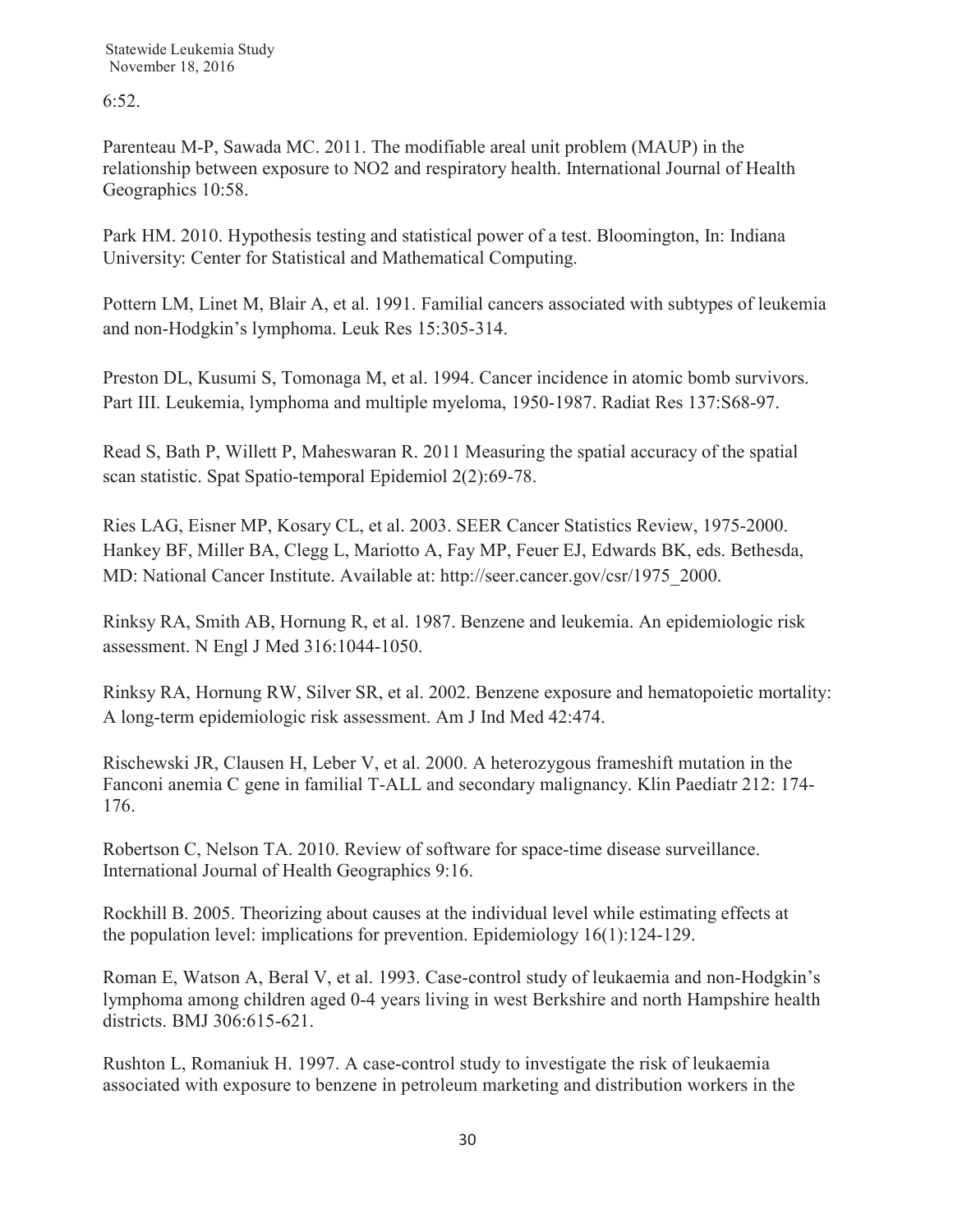United Kingdom. Occup Environ Med 54:152-166.

SAS. 2011. SAS<sup>®</sup> statistical analytical software for MS Windows desktop version 9.3. SAS Institute, Inc., Cary, NC.

Sasco AJ, Vainio H. 1999. From in utero and childhood exposure to parental smoking to childhood cancer: A possible link and the need for action. Hum Exp Toxicol 18:192-201.

SaTScan. 2015. Software for the spatial, temporal, and space-time scan statistics for MS Windows desktop version 9.4.2. Information: http://www.satscan.org/ [accessed August 12, 2016].

Savitz DA, Andrews KW. 1997. Review of epidemiologic evidence on benzene and lymphatic and hematopietic cancers. Am J Ind Med 31:287-295.

Schnatter AR, Theriault G, Katz AM, et al. 1992. A retrospective mortality study within operating segments of a petroleum company. Am J Ind Med 22:209-229.

Schnatter AR, Armstrong TW, Nicolich MJ, et al. 1996a. Lymphohaematopietic malignancies and quantitative estimates of exposure to benzene in Canadian petroleum distribution workers. Occup Environ Med 53:773-781.

Schnatter AR, Armstrong TW, Thompson LS, et al. 1996b. The relationship between low-level benzene exposure and leukemia in Canadian petroleum distribution workers. Environ Health Perspect 104:1375-1379.

Schuz J, Kaletsch U, Meinert R, et al. 1999. Association of childhood leukemia with factors related to the immune system. Br J Cancer 80:585-590.

Selvin S. 1996. Chapter 1: Measures of risk: rates and probabilities. In: Monographs in epidemiology and biostatistics, Vol 25: Statistical analysis of epidemiologic data. (Selvin S, ed.). Oxford, UK: Oxford University Press.

Severson RK, Stevens RG, Kaune WT, et al. 1988. Acute nonlymphocytic leukemia and residential exposure to power frequency magnetic fields. Am J Epidemiol 128:10-20.

Severson RK, Buckley, JD, Woods WG, et al. 1993. Cigarette smoking and alcohol consumption by parents of children with acute myeloid leukemia: An analysis within morphological subgroups – a report from the Children's Cancer Group. Cancer Epidemiol Biomarkers Prev 2:433-439.

Simon SL, Till JE, Lloyd RD, Kerber RL, Thomas DC, Preston-Martin S, Lyon JL, Stevens W. 1995. The Utah Leukemia Case Control Study: Dosimetry Methodology and Results. Health Physics 68(4): 460-471.

Sgambati M, Linet M, Devesa S. 2001. Chronic lymphocytic leukemia: Epidemiological,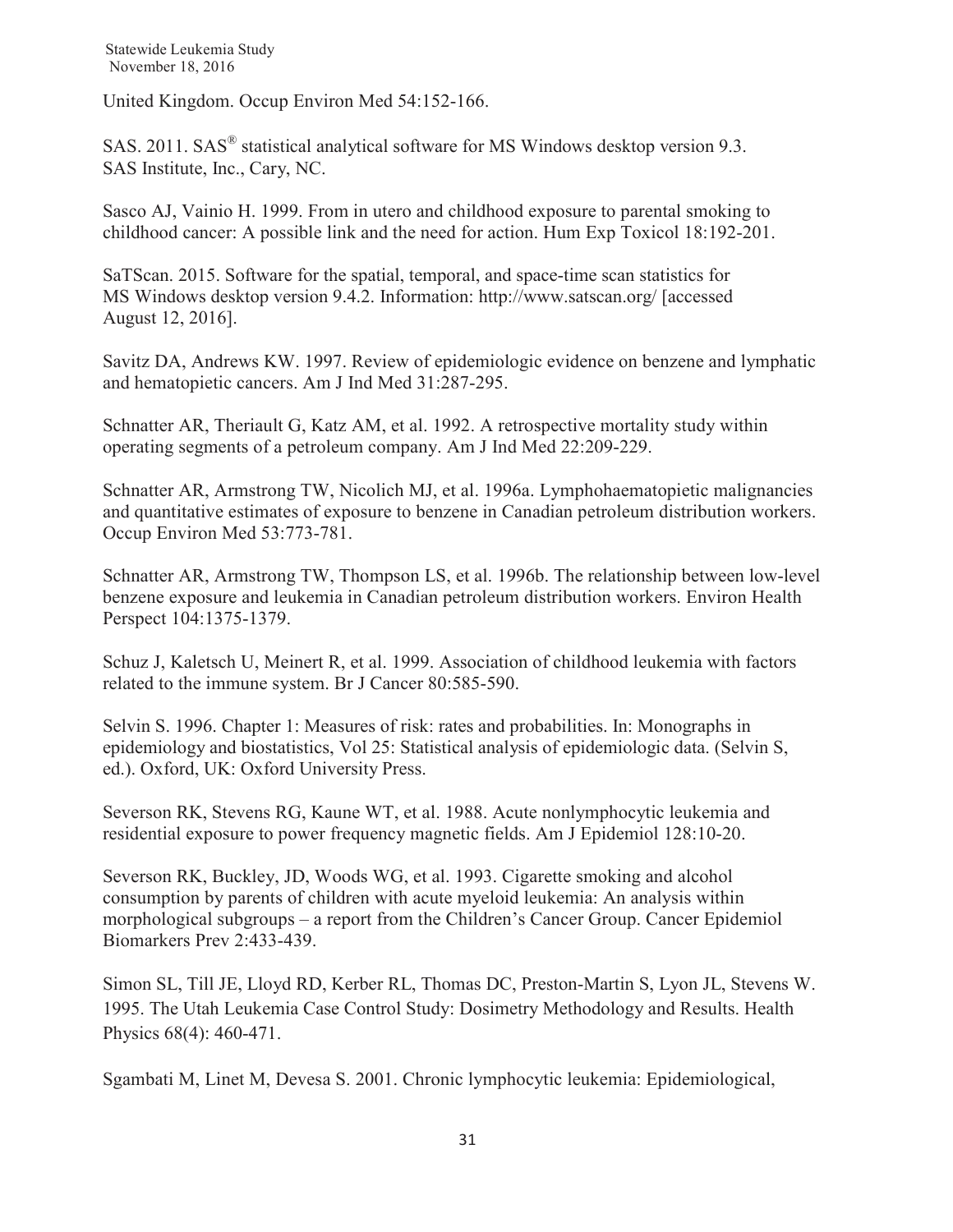familial, and genetic aspects. In: Cheson B, ed. Chronic Lymphocytic Leukemia.  $2<sup>nd</sup>$  ed. New York: Marcel Dekker, Inc., pp. 33-62.

Shimizu Y, Kato H, Schull W, et al. 1989. Studies of mortality of A-bomb survivors. Mortality, 1950-1985. Part 1. Comparison of the risk coefficients for site-specific cancer mortality based on DS86 and T65DR shielded kerma and organ doses. Radiat Res 118:502- 524.

Shu X-O, Ross JA, Pendergrass TW, et al. 1996. Parental alcohol consumption, cigarette smoking, and risk of infant leukemia: A Children's Cancer Group study. J Natl Cancer Inst 88: 24-31.

Silverthorn DU. 2013a. Plasma and the Cellular Elements of Blood. In: Human physiology: an integrated approach, 6th Ed. (Silverthorn DU, Johnson BR, Ober WC, Garrison CW, Silverthorn AC. eds.). Glenview, IL: Pearson Academic, Inc.

Silverthorn DU. 2013b. Blood Cell Production. In: Human physiology: an integrated approach, 6th Ed. (Silverthorn DU, Johnson BR, Ober WC, Garrison CW, Silverthorn AC. eds.). Glenview, IL: Pearson Academic, Inc.

Sorahan T, Lancashire RJ, Temperton DH, et al. 1995. Childhood cancer and paternal exposure to ionizing radiation: A second report from the Oxford Survey of Childhood Cancers. Am J Ind Med 28:71-78.

Sorahan T, Prior P, Lancashire RJ, et al. 1997. Childhood cancer and parental use of tobacco: Deaths from 1971 to 1976. Br J Cancer 76:1525-1531.

Sorahan T, McKinney PA, Mann JR, et al. 2001. Childhood cancer and parental use of tobacco: Findings from the inter-regional epidemiological study of childhood cancer (IRESCC). Br J Cancer 84:141-146.

Stanbury M, Anderson H, Blackmore C, Fagliano J, Heumann M, Kass D, McGeehin M. 2012. Functions of environmental epidemiology and surveillance in state health departments. Journal of Public Health Management and Practice 18(5):453-460.

Steinbuch M, Weinberg CR, Buckley JD, et al. 1999. Indoor residential radon exposure and risk of childhood acute myeloid leukemia. Br J Cancer 81:900-906.

Stevens W, Thomas DC, Lyon JL, Till JE, Kerber, RA, Simon SL, Lloyd RD, Elghany NA, Preston-Martin S. 1990. Leukemia in Utah and Radioactive Fallout from the Nevada Test Site: A Case-Control Study. J Am Med Assoc 264(5): 585-591.

Tango T. 1999. 8 Comparison of general tests for spatial clustering. In: Disease mapping and risk assessment for public health (Lawson A, Biggeri A, Bohning D, Lesaffre E, Viel J-F, Bertollini R, eds.). Chichester, West Sussex: John Wiley & Sons, Inc.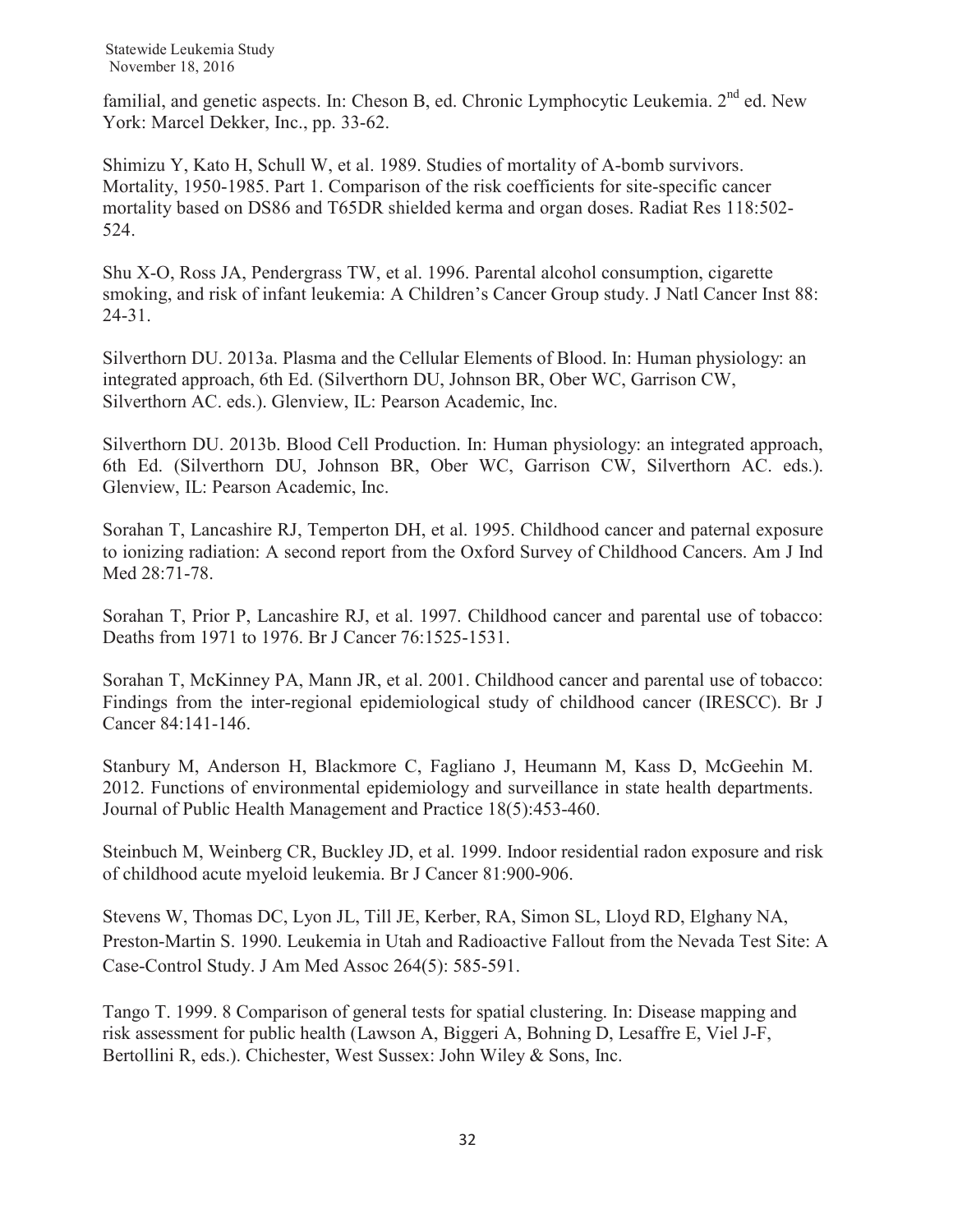Taylor GM, Birch JM. 1996. The hereditary basis of human leukemia in: Hendersen ES, Lister TA, Greaves MJ, eds. Leukemia. 6<sup>th</sup> ed. Philadelphia: WB Saunders, pp. 210-245.

Thacker SB. 2000. Historical development. In: Principles and practice of public health surveillance,  $2<sup>nd</sup>$  ed. (Teutsch SM, Churchill RE, eds.). New York, NY: Oxford University Press.

Thacker SB, Qualters JR, Lee LM. 2012. Public health surveillance in the United States: evolution and challenges. Morbidity and Mortality Weekly Report – Surveillance Supplement 61:3-9.

Tiefelsdorf M, Boots B. 1997. A note on the extremities of local Moran's I and their impact on global Moran's I. Geographical Analysis 29(3):248-257.

Travis LB, Curtis RE, Stovall M, et al. 1994. Risk of leukemia following treatment for non-Hodgkin's lymphoma. J Natl Cancer Inst 86:1450-1457.

Travis LB, Holowaty EJ, Bergfeldt K, et al. 1999. Risk of leukaemia after platinum-based chemotherapy for ovarian cancer. N Eng J Med 340:351-357.

UCR (Utah Cancer Registry). 2015. 2015 cancer dataset for the Utah Environmental Public Health Tracking Network: containing public use data records for primary in-situ Utah resident cancers from 1973 to 2013. Electronic data transfer. Information: http://ucr.utah.edu [accessed August 1, 2016].

UCR (Utah Cancer Registry). 2015. Utah Cancer Registry. Available: http://ucr.utah.edu [accessed July 20, 2016].

UEPHTN (Utah Environmental Public Health Tracking Network). 2016. Utah environmental public health tracking network. Information: http://epht.health.utah.gov [accessed August 1, 2016].

UK Childhood Cancer Study Investigators. 2002. The United Kingdom Childhood Cancer Study of exposure to domestic sources of ionizing radiation: 1: Radon gas. Br J Cancer 86: 1721-1726.

UNSCEAR (United Nations Scientific Committee on the Effects of Atomic Radiation). 1994. Sources and effects of ionizing radiation. United Nations Publ No E. 94. IX. 11. Annex A. Epidemiological evaluation of radiation-induced cancer. New York: United Nations Scientific Committee on the Effects of Atomic Radiation, pp. 297-431.

USCB (U.S. Census Bureau). 2002. Appendix A. Geographic terms and concepts in summary file 3: 2000 census population and housing, technical documentation. SF3/14 RV. Available: http://www.census.gov/prod/cen2000/doc/sf3.pdf [accessed August 12, 2016].

USCB (U.S. Census Bureau). 2012a. 2010 Geographic terms and concepts: census tract. Available: https://www.census.gov/geo/reference/gtc/gtc\_ct.html [accessed August 12, 2016].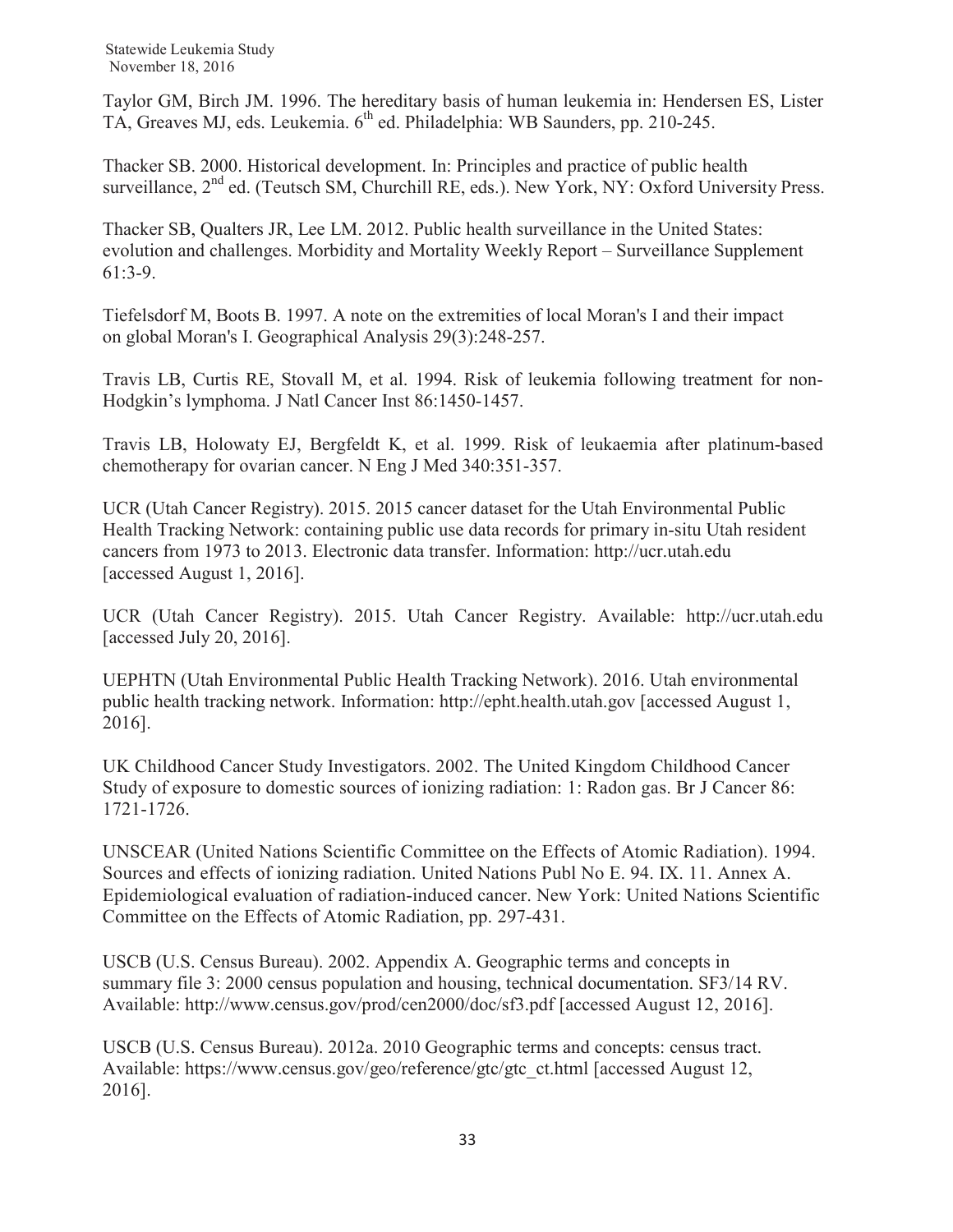USCB (U.S. Census Bureau). 2012b. Method for intercensal population estimates: 2000 to 2010. Available: http://www.census.gov/popest/methodology/2000- 2010 Intercensal Estimates Methodology.pdf [accessed August 12, 2016].

Van Duijn SM, Van Steensel-Moll HA, Coebergh JW, et al. 1994. Risk factors for childhood acute non-lymphocytic leukemia: An association with maternal alcohol consumption during pregnancy? Cancer Epidemiol Biomarkers Prev 3:457-460.

Van Meter KC, Christiansen LE, Hertz-Picciotto I, Azari R, Carpenter TE. 2008. A procedure to characterize geographic distributions of rare disorders in cohorts. International Journal of Health Geographics 7:26.

Vidabek A. 1947. Familial leukemia. A preliminary report. Acta Med Scand 127:26-52.

Wagner SE, Bauer SE, Bayakly AR, Vena JE. 2013. Prostate cancer incidence and tumor severity in Georgia: descriptive epidemiology, racial disparity, and geographic trends. Cancer Causes and Control. 24(1):153-166.

Wakefield JC, Kelsall JE, Morris SE. 2000. 8 Clustering, cluster detection, and spatial variation in risk. In: Spatial epidemiology: methods and application (Elliott P, Wakefield JC, Best N, Briggs D, eds.). New York, NY: Oxford University Press, Inc.

Waller LA, Gotway CA. 2004. Spatial clustering of health events: regional count data. In: Applied spatial statistics for public health data (Waller LA, Gotway CA, eds.). Hoboken, NJ: John Wiley & Sons, Inc. 200-271.

Wechsler J, Greene ME, McDevitt MA, et al. 2002. Acquired mutations in GATA1 in the megakaryoblastic leukemia of Down syndrome. Nat Genet 32:148-152.

Weiss ES. 1965. Leukemia mortality in southwestern Utah 1950 to 1964. Washington, DC: US Public Health Service. Unpublished manuscript.

Wheeler DC. 2007. A comparison of spatial clustering and cluster detection techniques for childhood leukemia incidence in Ohio, 1996 – 2003. International Journal of Health Geographics 6:13.

WHO (World Health Organization). 2012. International Classification of Diseases for Oncology, 3<sup>rd</sup> Edition (ICD-O-3) website. Available: http://www.who.int/classifications/icd/adaptations/oncology/en/ [accessed August 12, 2016].

Williams RR, Horm JW. 1977. Association of cancer sites with tobacco and alcohol consumption and socioeconomic status of patients: Interview study from the Third National Cancer Survey. J Natl Cancer Inst 58:525-547.

Wong O. 1987. An industry-wide mortality study of chemical workers occupationally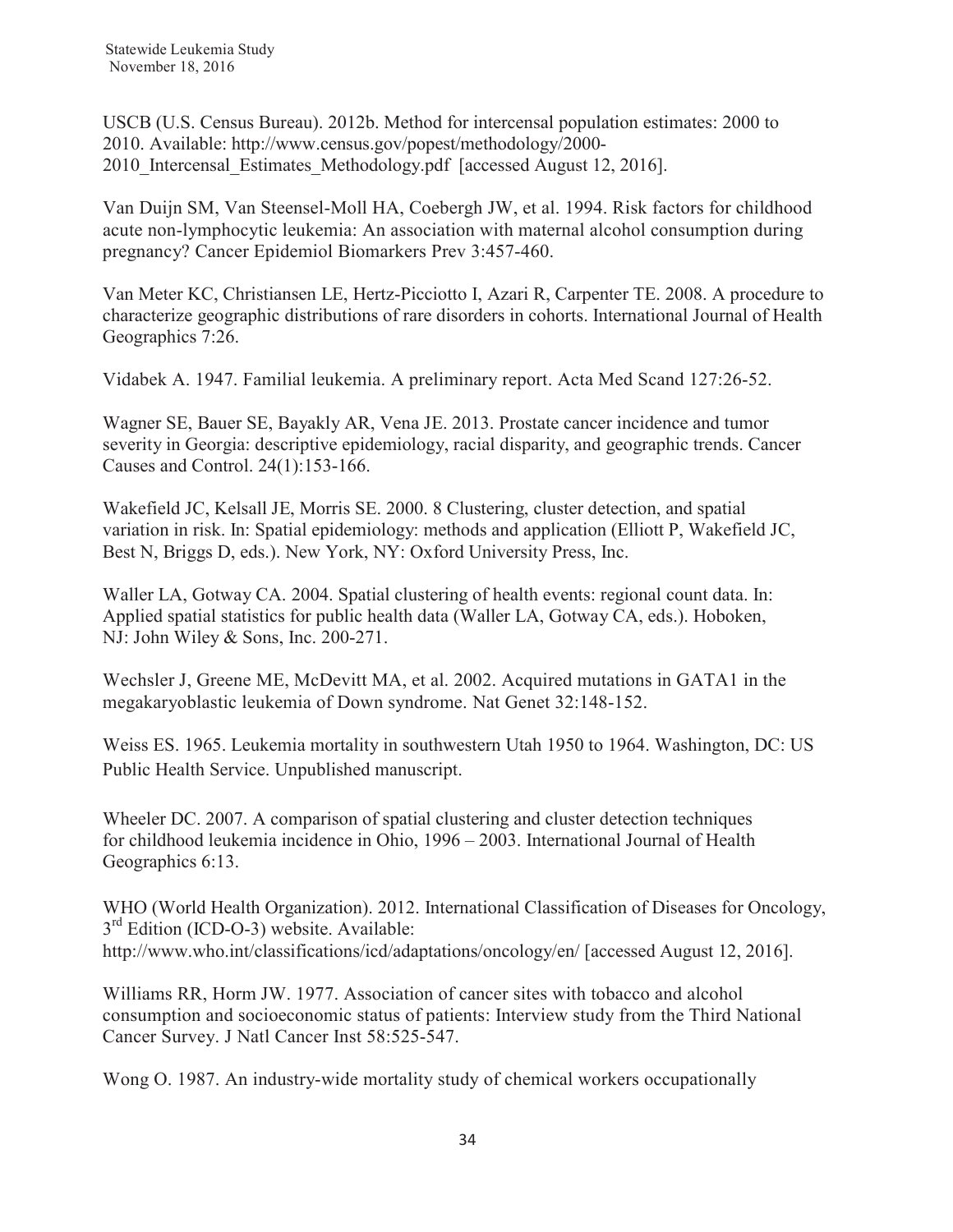exposed to benzene. II. Dose response analyses. Br J Ind Med 44:382-395.

Yin S-N, Li G-L, Tain F-D, et al. 1987. Leukaemia in benzene workers: A retrospective cohort study. Br J Ind Med 44:124-128.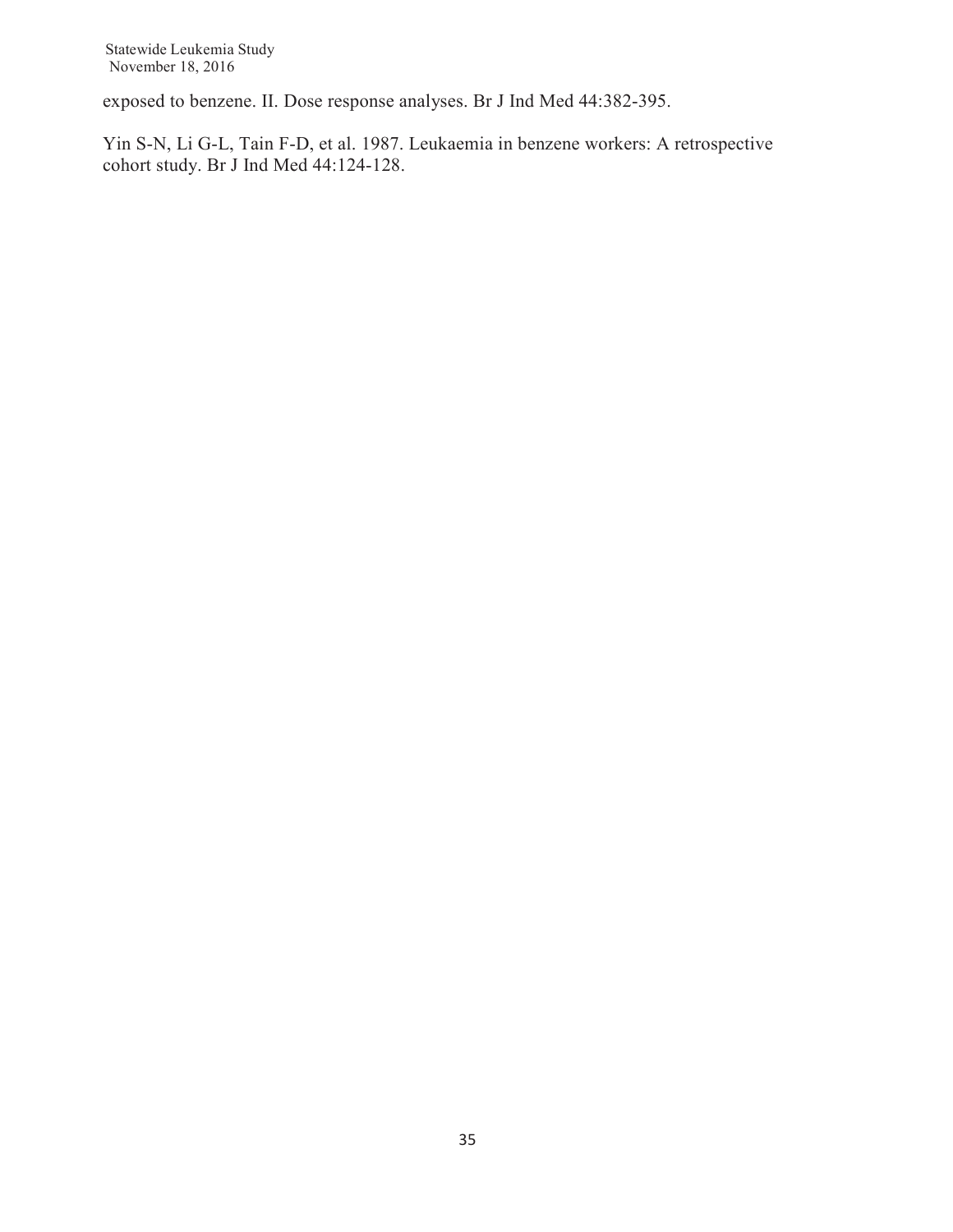## **FIGURES AND TABLES**



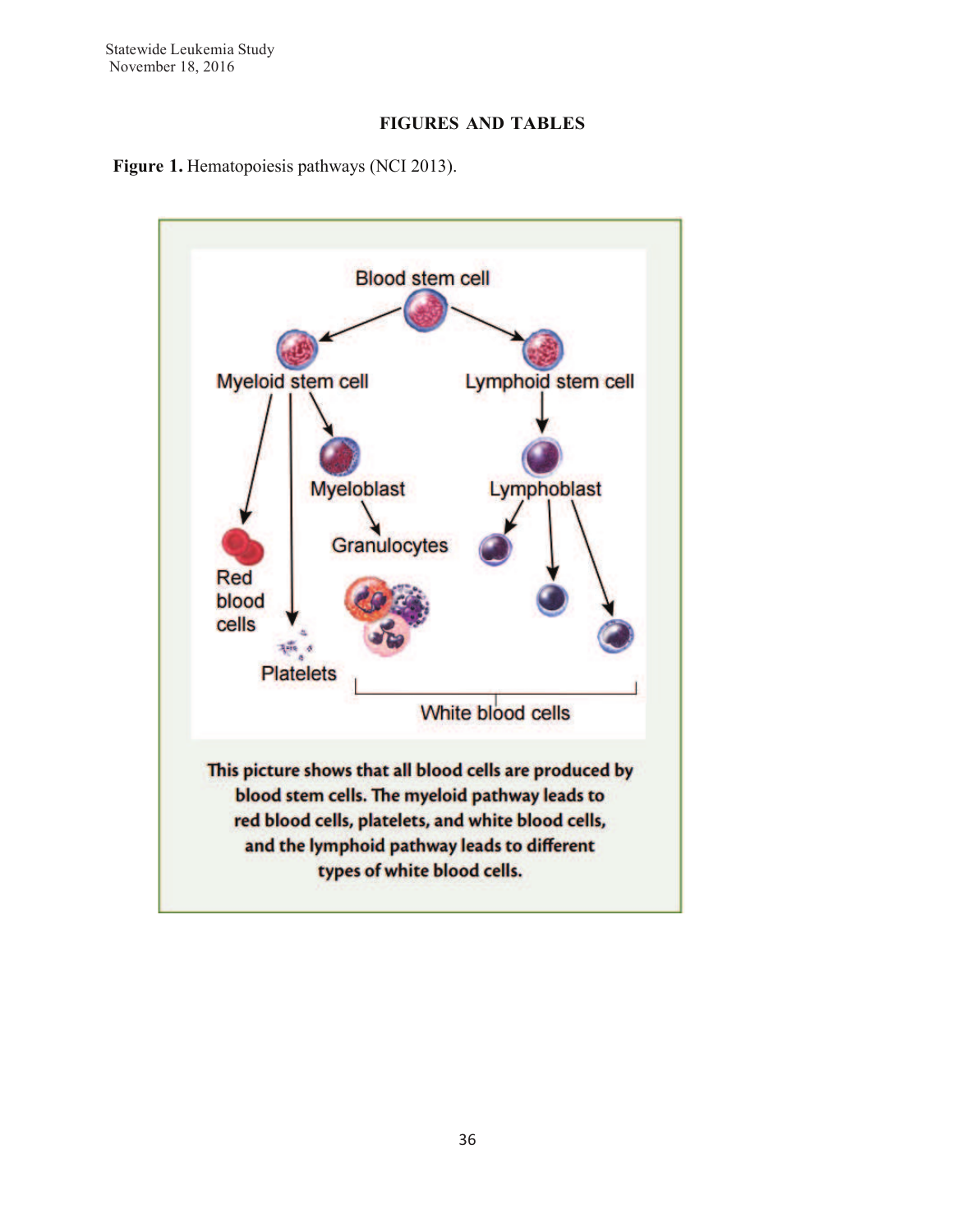

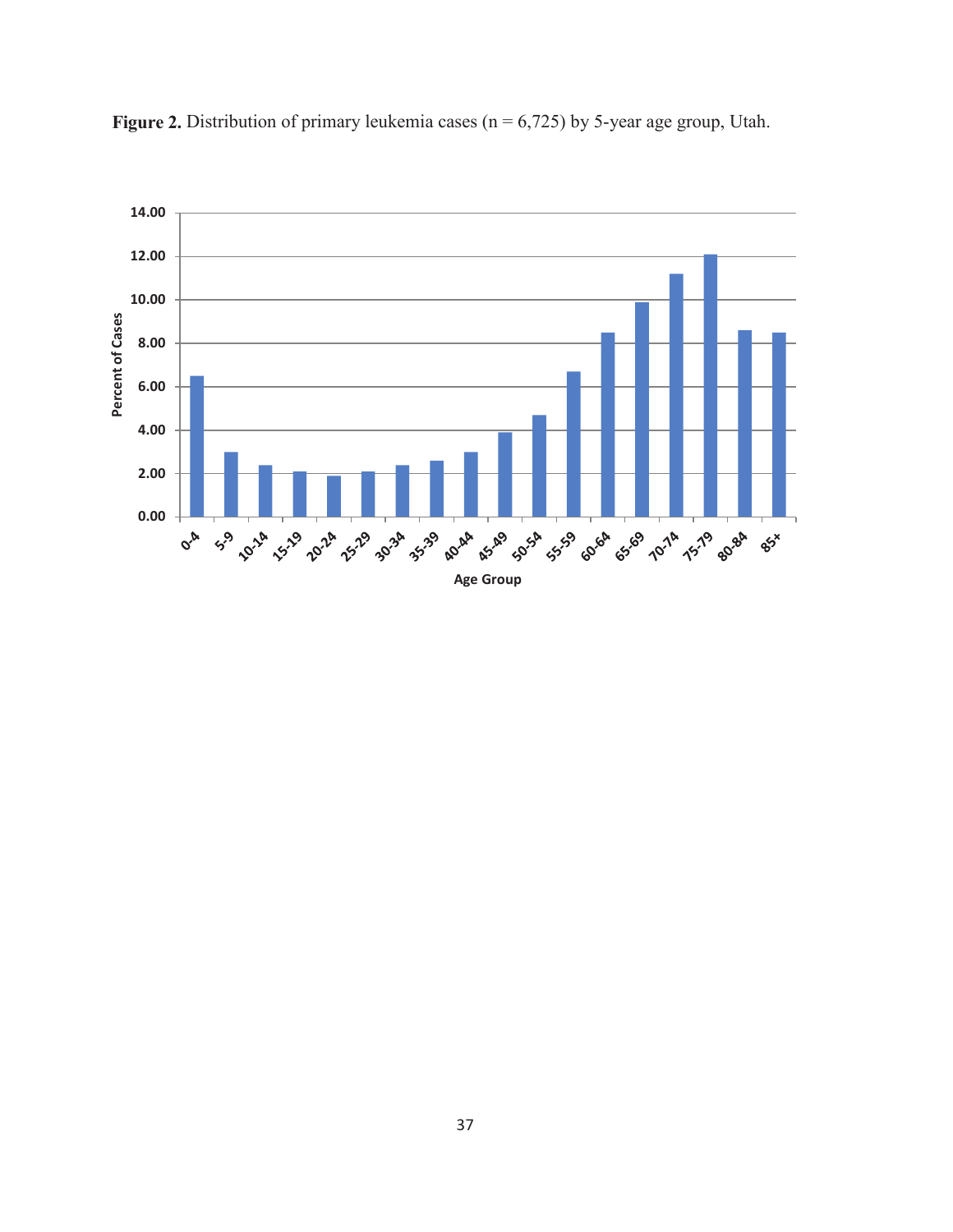**Figure 3**. Standardized annual incidence rate of primary leukemia in Utah from 1975 to 2012. Figure was obtained from the Utah State Cancer Profile provided by the National Cancer Institute (NCI 2015b).

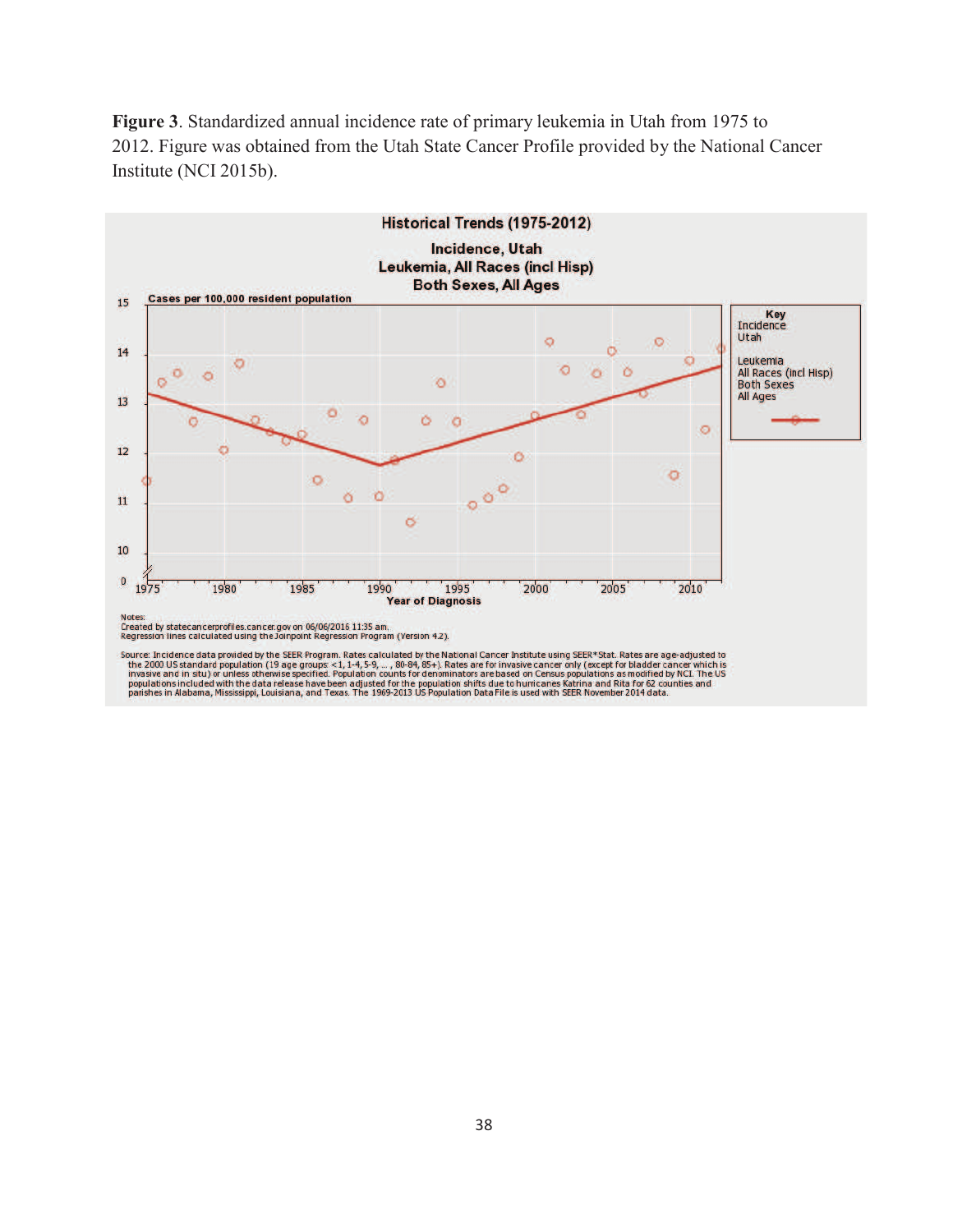| <b>Type</b>                        | ICD-O-3 Code                                                       | <b>SEER Site Recode Variable</b> |
|------------------------------------|--------------------------------------------------------------------|----------------------------------|
| Acute Lymphocytic                  | M9826<br>M9835-M9837                                               | 35011                            |
| Chronic Lymphocytic                | C420, C421, C424<br>M9823                                          | 35012                            |
| Other Lymphocytic                  | M9820, M9832-M9834<br>M9940                                        | 35013                            |
| <b>Acute Myeloid</b>               | M9840, M9861, M9866,<br>M9867, M9871-M9874,<br>M9895-M9897, M9910, | 35021                            |
| Chronic Myeloid                    | M9863, M9875, M9876,<br>M9945, M9946                               | 35022                            |
| Acute Monocytic                    | M9891                                                              | 35031                            |
| <b>Other Acute</b>                 | M9801, M9805, M9931                                                | 35041                            |
| Aleukemic,<br>subleukemic, and NOS | M9733, M9742, M9800,<br>M9831, M9870, M9948,<br>M9963, M9964       | 35043                            |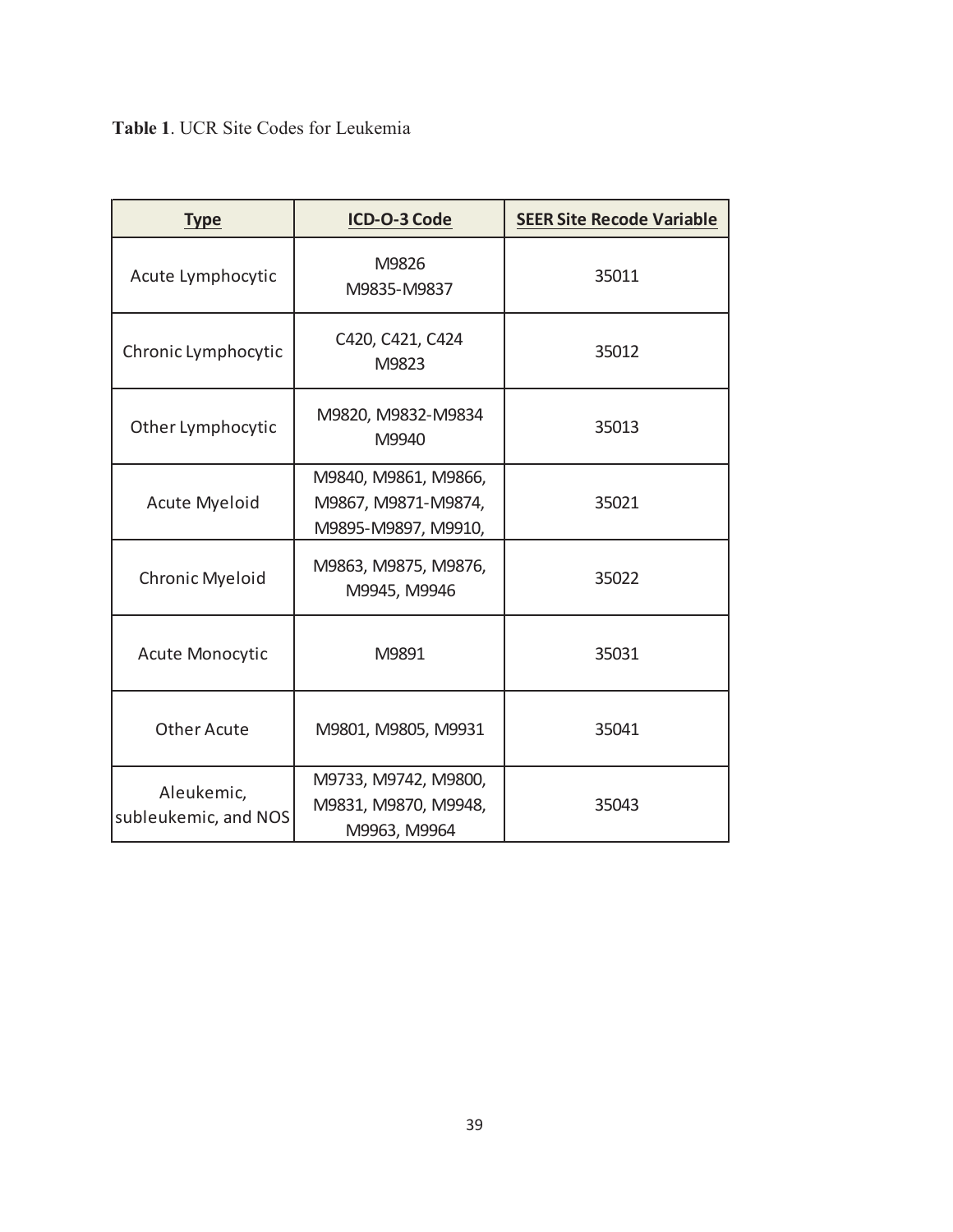## **DEFINITIONS**

| <b>ACS</b>  | American Cancer Society. The ACS, first established in 1913, is a nationwide<br>voluntary health organization dedicated to eliminating cancer. The society,<br>headquartered in Atlanta, Georgia, has more than 900 offices throughout the<br>United States. ACS funding is used for patient support services, research,<br>prevention, detection and treatment and society operations. For more information<br>see: http://www.cancer.org.                                                                                                                                                                                                  |
|-------------|----------------------------------------------------------------------------------------------------------------------------------------------------------------------------------------------------------------------------------------------------------------------------------------------------------------------------------------------------------------------------------------------------------------------------------------------------------------------------------------------------------------------------------------------------------------------------------------------------------------------------------------------|
| <b>AGRC</b> | Automated Geographic Reference Center. An agency within the Utah Department<br>of Information Technology, responsible for maintaining a repository of<br>geographic information system (GIS) data files and GIS functionality. For more<br>information see: http://gis.utah.gov/.                                                                                                                                                                                                                                                                                                                                                            |
| ArcGIS      | A complete desktop GIS software application for producing maps and conducting<br>spatial analysis. This application is developed and distributed by ESRI. EEP uses<br>version 10.3. For more information see: http://www.esri.com/software/arcgis.                                                                                                                                                                                                                                                                                                                                                                                           |
| <b>CDC</b>  | Centers for Disease Control and Prevention. The CDC is a federal agency under<br>the U.S. Department of Health and Human Services responsible for protection and<br>promoting public health at the national level. For more information see:<br>http://www.cdc.gov/.                                                                                                                                                                                                                                                                                                                                                                         |
| <b>CI</b>   | Confidence Interval. Because there is some error in estimating a population<br>parameter, and that error increases as the population size decreases, the<br>confidence interval is used to indicate the reliability of the parameter estimate.<br>The way a 95% confidence interval is interpreted along with the estimated<br>parameter is that the measured value of the parameter is the reported value and<br>one can be assured with 95% confidence (or 1 in 20 chances of being wrong) that<br>the real parameter value is within the reported confidence interval.                                                                    |
| <b>CIS</b>  | Carcinoma in-situ is an early form of cancer that is defined by the absence of an<br>invasion of tumor cells into the surrounding tissue. Instead, the lesion is flat or<br>follows the existing architecture of the organ. In this state, CIS seldom cause<br>clinical symptoms sufficient to prompt the person with CIS to seek medical<br>assistance and are generally undetected. CIS can progress to invasive tumors and<br>are therefore considered a precursor or incipient form of cancer.                                                                                                                                           |
| <b>EEP</b>  | Environmental Epidemiology Program. A program within the Bureau of<br>Epidemiology, Division of Disease Control and Prevention, UDOH. The EEP was<br>established in 1996 and is responsible for investigating diseases related to the<br>environment. The program has two sections. One section conducts surveillance<br>and data management activities including managing the UEPHTN. The other<br>section conducts health hazards risk assessment, including cancer investigations.<br>The program is staffed by personnel with experience and expertise in<br>environmental epidemiology, environmental sciences, toxicology, statistics, |
|             | 40                                                                                                                                                                                                                                                                                                                                                                                                                                                                                                                                                                                                                                           |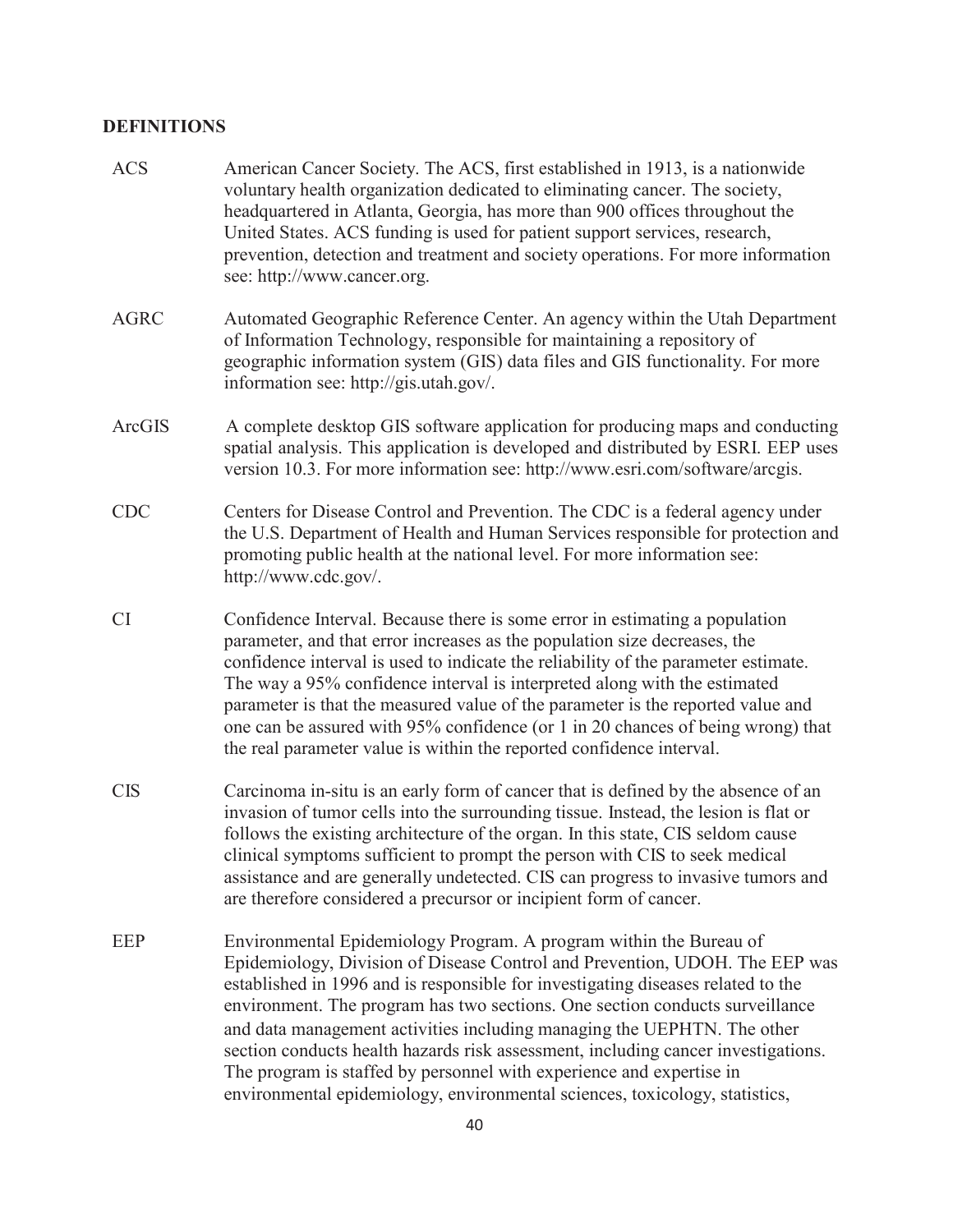|               | public health informatics and geomatics, and health education. For more<br>information see: http://health.utah.gov/enviroepi/.                                                                                                                                                                                                                                                                                                                                                                                                                                                                                                                   |
|---------------|--------------------------------------------------------------------------------------------------------------------------------------------------------------------------------------------------------------------------------------------------------------------------------------------------------------------------------------------------------------------------------------------------------------------------------------------------------------------------------------------------------------------------------------------------------------------------------------------------------------------------------------------------|
| <b>ESRI</b>   | ESRI is a leading developer and supplier of GIS software and geographically<br>referenced data. ESRI is headquartered in Redlands, California. The EEP uses the<br>ArcGIS software application developed by ESRI. For more information see:<br>http://www.esri.com.                                                                                                                                                                                                                                                                                                                                                                              |
| GeoLytics     | GeoLytics is a commercial vendor of census and demographic data calibrated to<br>the 2000 census boundaries. The EEP purchased 1970, 1980, 1990, 2000, and<br>2010 census data from GeoLytics to be the basis for estimating intercensal<br>population counts for each of the 1,481 census block group boundaries in Utah.<br>Population counts are aggregated into 5-year age groups for each sex. For more<br>information see: http://www.geolytics.com.                                                                                                                                                                                       |
| <b>GIS</b>    | Geographic Information Systems. A GIS includes computer software and<br>geographically referenced data. The EEP uses ArcGIS as the computer software,<br>and obtains data from ESRI or AGRC.                                                                                                                                                                                                                                                                                                                                                                                                                                                     |
| $ICD-O-3$     | International Classification of Disease - Oncology, 3 <sup>rd</sup> Edition. The ICD-O-3 is<br>one of a number of internationally established coding standards for coding site<br>(topography) and histology (morphology) of neoplasms (cancers). For more<br>information see: http://www.who.int/classifications/icd/adaptations/oncology/en/.                                                                                                                                                                                                                                                                                                  |
| <b>LISA</b>   | Local Indicator of Spatial Autocorrelation is a measure of how distinct adjacent<br>small areas are to one another. When the disease rate value is used as the test<br>criteria, a LISA is one method that can be used to identify cluster areas.                                                                                                                                                                                                                                                                                                                                                                                                |
| <b>MAUP</b>   | Modifiable Areal Unit Problem is a source of statistical bias that can affect the<br>results of statistical hypothesis testing. There are two concerns associated with<br>MAUP. One is a scale problem associated with the number and size of arbitrary<br>geographic units. The other is the zonation effect which is associated with the<br>arrangement and the establishment of boundaries of the geographic units.                                                                                                                                                                                                                           |
| <b>NAACCR</b> | North American Association of Central Cancer Registries. NAACCR was<br>established in 1987 as a collaborative professional organization for cancer<br>registries, governmental agencies, and professional associations that work with<br>cancer registries. All central cancer registries in the United States and Canada are<br>members. The purpose of NAACCR is to promote standards and enhance the<br>quality of cancer registry data. The NAACCR also promotes training,<br>epidemiologic research, public health activities, and patient care improvement<br>policies related to cancer. For more information see: http://www.naaccr.org. |
| <b>NCI</b>    | National Cancer Institute. The NCI is one of the National Institutes of Health and<br>part of the U.S. Department of Health and Human Services. The NCI was<br>established under the National Cancer Act of 1937 and is primarily responsible<br>for conducting surveillance and research about cancer incidence, diagnosis,                                                                                                                                                                                                                                                                                                                     |
|               |                                                                                                                                                                                                                                                                                                                                                                                                                                                                                                                                                                                                                                                  |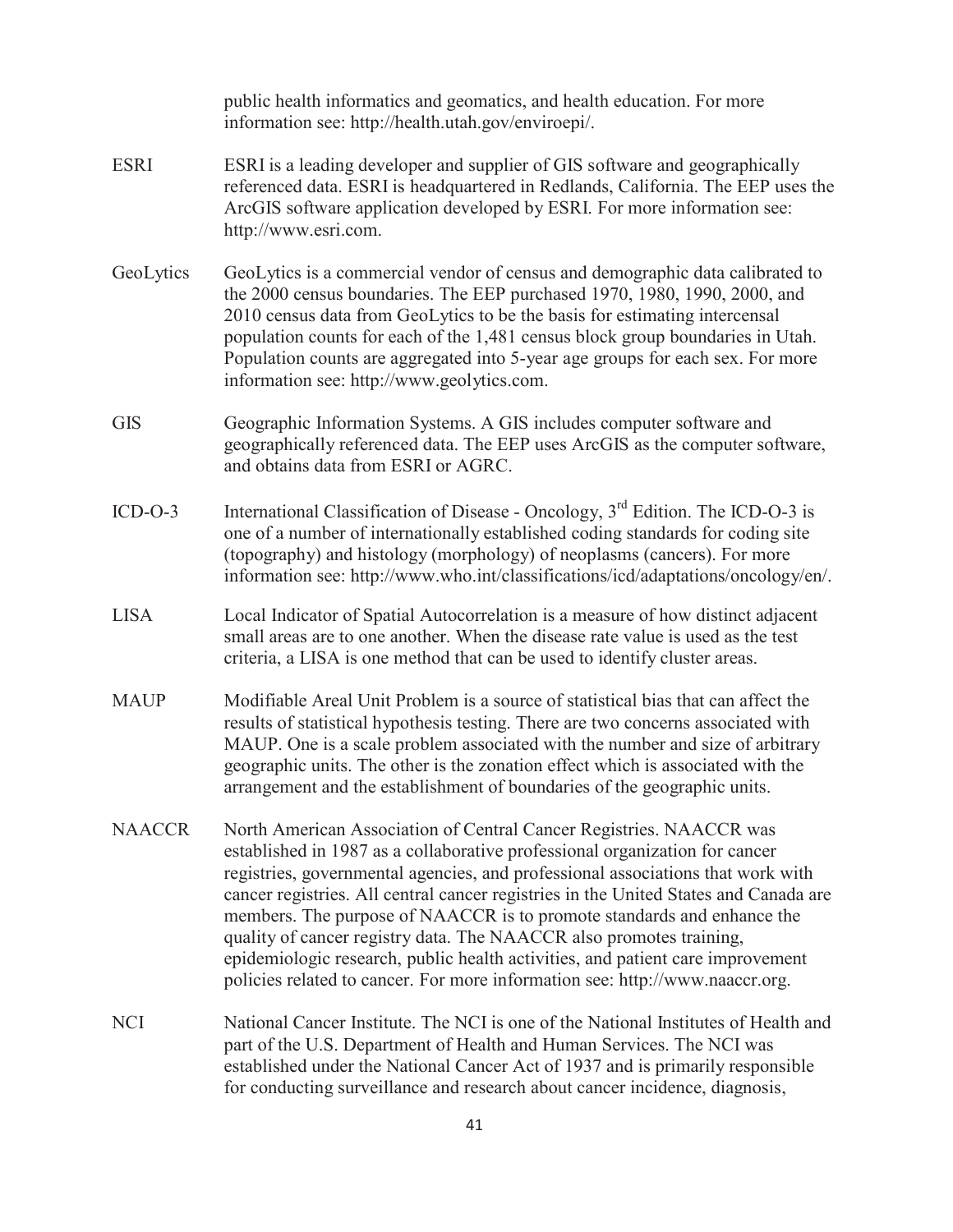prevention, treatment, and rehabilitation. The SEER program is operated by the NCI. For more information see: http://www.cancer.gov/.

- p-Value Probability value. A measure of probability of randomness. The range of the p-Value is between 0 and 1. This measure associated with a parameter is interpreted as the probability that the particular parameter's value could occur randomly. Thus a significant parameter value is one that has little random probability or a small p-Value. Typically a p-Value less than 0.05 is considered significant.
- $R^2$ <sup>2</sup> Correlation Coefficient. The  $R^2$  is a measure of the degree of agreement between two or more parameters. The  $R^2$  value range is between negative one (-1) and positive one  $(+1)$ . An R<sup>2</sup> value close to zero (0) means that considered parameters are uncorrelated. Their relationships are completely random.  $R^2$  values close to negative one (-1) are inversely correlated meaning that as one parameter increases the other parameters decrease.  $R^2$  values close to positive one (+1) are correlated meaning that the parameters increase or decrease together. The  $R^2$  is significant when it is large (close to either negative or positive one).
- RR Relative Risk. The RR is a statistical measure used in epidemiology to quantify how the risk of an event (such as developing a disease) is related to the presence of a causal factor (e.g., exposure or spatial-temporal location). Relative risk is a ratio of the risk (or probability of the event occurring) among a target population, compared with a control population. If the risks of the two populations are equal then RR will equal 1.0. If the risk in the target population is greater than the comparison population then RR will be greater than 1.0 and the degree of increase is reflective of the magnitude of the increased risk in the target population. Thus an RR of 2.0 indicates that the target population has twice the risk compared to the comparison population. An RR less than 1.0 indicates that the target population has less risk than the comparison population. The ability of a risk estimate to quantify the true risk increases as the population increases. Thus it is common practice to report the estimated relative risk along with a 95% confidence interval.
- SAS SAS® (originally from "Statistical Analysis System") is a globally-recognized system of integrated computer software products provided by SAS Institute Inc. The SAS system includes a large variety of data manipulation and statistical analysis processes. The EEP uses the desktop version 9.2. For more information see: http://www.sas.com.
- $SaTScan$  SaTScan<sup>TM</sup> (from "Space and Time Scan") is an internationally recognized computer application that applies various space, time, or space-time scanning techniques to data that contains geographic and temporal locating variables. This tool is designed to aggregate data, test for disease, and determine the likelihood of a cluster. For more information see: http://www.satscan.org/.
- SEER Surveillance, Epidemiology and End Results Program. The SEER program is an agency within the NCI. The SEER program works with state cancer registries to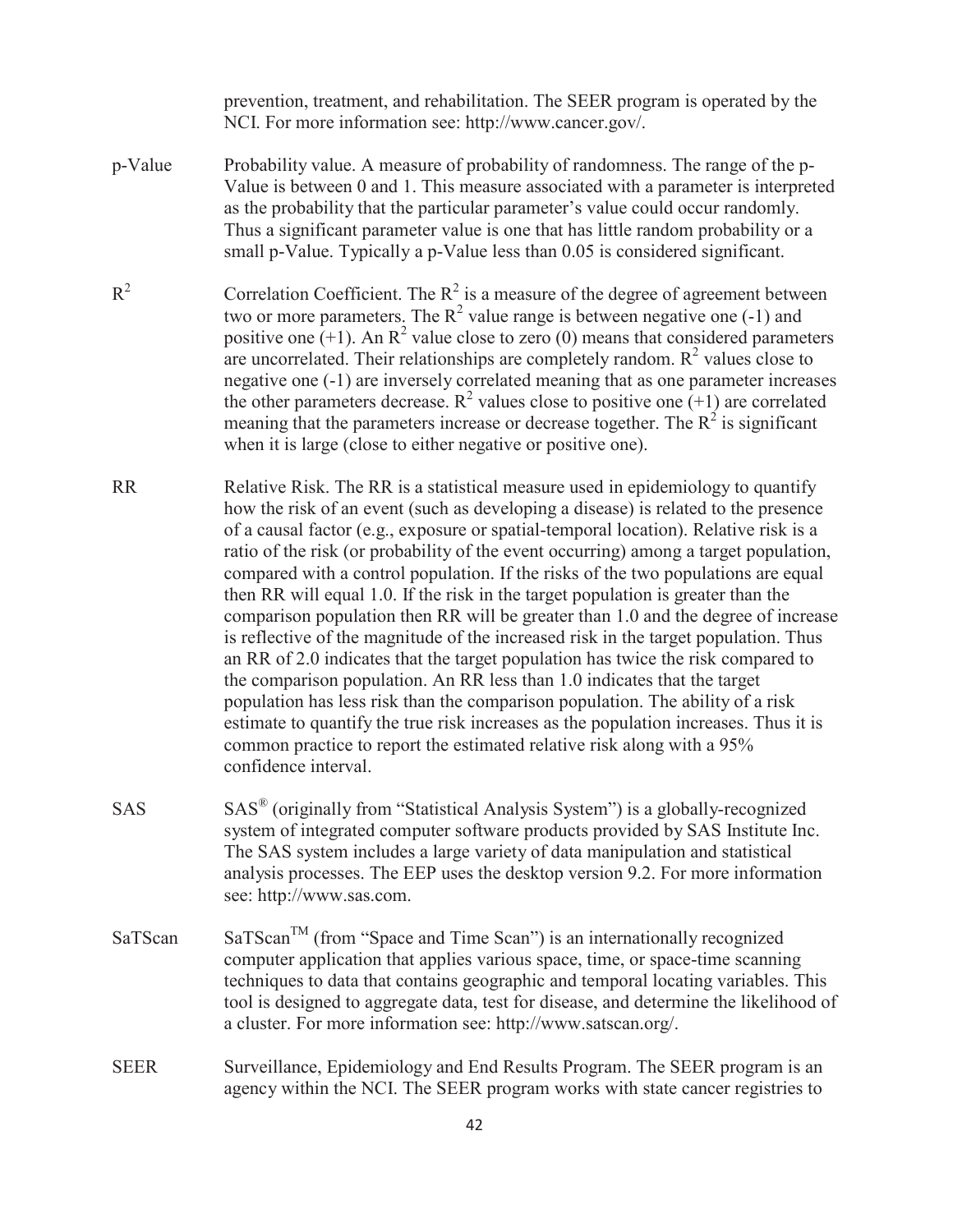|               | develop and disseminate incidence and mortality statistics about cancer in the<br>United States. The SEER program also establishes standards for the analysis of<br>cancer data and interpretation of cancer statistics. For more information see:<br>http://seer.cancer.gov/.                                                                                                                                                                                                                                                                                            |
|---------------|---------------------------------------------------------------------------------------------------------------------------------------------------------------------------------------------------------------------------------------------------------------------------------------------------------------------------------------------------------------------------------------------------------------------------------------------------------------------------------------------------------------------------------------------------------------------------|
| <b>SGID</b>   | Utah State Geographic Information Database. The SGID is a central data<br>warehouse of digital mapping information established by Utah Code 63F-1-507.<br>The SGID contains a variety of state and state agency data used for epidemiologic<br>investigations. For more information see: http://gis.utah.gov/data/.                                                                                                                                                                                                                                                       |
| <b>STFID</b>  | Standard Federal Identifier. The STFID is a unique code for each census unit that<br>can be used as a primary link key for tabular linking of GIS-enabled data. The<br>code consists of a chained sequence of state (2 numerals), county (3 numerals),<br>census tract (6 numerals), census block group (1 numeral) and census block (4<br>numerals) identifiers. The state and county identifiers are the state and county<br>federal information processing standards (FIPS) codes. The state of Utah is 49,<br>thus for all Utah STFID, the first two numerals are 49. |
| <b>UCR</b>    | Utah Cancer Registry. The UCR is operated under authority from the UDOH by<br>the University of Utah. The UCR was established in 1966 to be a statewide<br>population-based cancer registry. Utah administrative rule requires that cancer<br>diagnoses be reported to the UCR. The UCR collaborates with the NCI, SEER<br>and the North American Association of Central Cancer Registries to implement<br>data standards for cancer data. The UCR provides cancer data to the EEP<br>through the UEPHTN. For more information, see: http://ucr.utah.edu/.                |
| <b>UDOH</b>   | Utah Department of Health. The UDOH is one of the executive agencies within<br>Utah state government. The UDOH strives to improve health in Utah through<br>promoting healthy lifestyles, evidence-based interventions, creating healthy and<br>safe communities and eliminating health disparities. The EEP is a program within<br>the UDOH. For more information, see: http://health.utah.gov/.                                                                                                                                                                         |
| <b>UEPHTN</b> | Utah Environmental Public Health Tracking Network. The UEPHTN is a data<br>warehouse that contains health outcomes, environmental exposure and hazards<br>data, and supporting data. Data from the UCR and population data derived from<br>the USCB is warehoused in the UEPHTN. For more information see:<br>http://epht.health.utah.gov.                                                                                                                                                                                                                                |
| <b>USCB</b>   | U.S. Census Bureau. Officially the "Bureau of the Census," the USCB is an<br>agency authorized by Federal law, within the U.S. Department of Commerce that<br>is charged with preparing and conducting regular surveys and censuses of the U.S.<br>population. In addition to the decennial population survey, the USCB conducts a<br>number of other surveys and has recently implemented the ACS. For more<br>information, see: http://www.census.gov/.                                                                                                                 |
| <b>UTM</b>    | Universal Transverse Mercator. The UTM is a geographic coordinate system that<br>uses a series of zones and the Cartesian x- and y-coordinates to represent the                                                                                                                                                                                                                                                                                                                                                                                                           |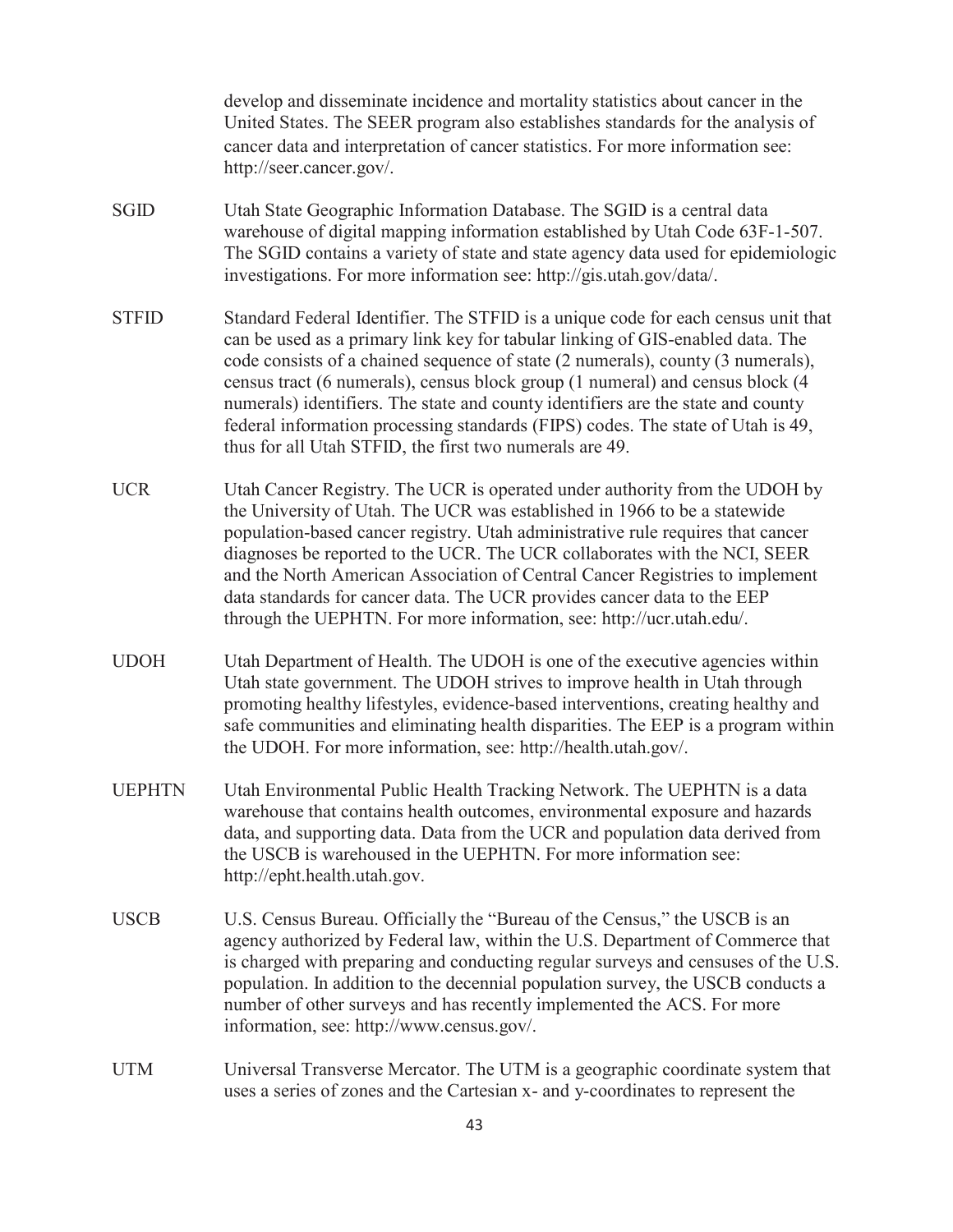location of a point on the Earth. The value of the UTM system is that the final component of the UTM x- and y-coordinates are given in meters as an offset from the zonal reference point. Thus it is easy to accurately measure the distance between two points within the same zone.

- The EEP uses the 1983 North American Datum. This refers to a geodetic network of reference points (typically a brace marker anchored in a concrete block) that were placed in 1983. This survey was conducted to update a 1927 survey using the latest satellite and remote sensing technology and has a much higher level of precision.
- The UTM system defines the Earth into 60 zones, each of which is 6% of longitude in width. The zone boundary provides a reference point for the east-west measurement. Utah is situated completely within Zone 12.